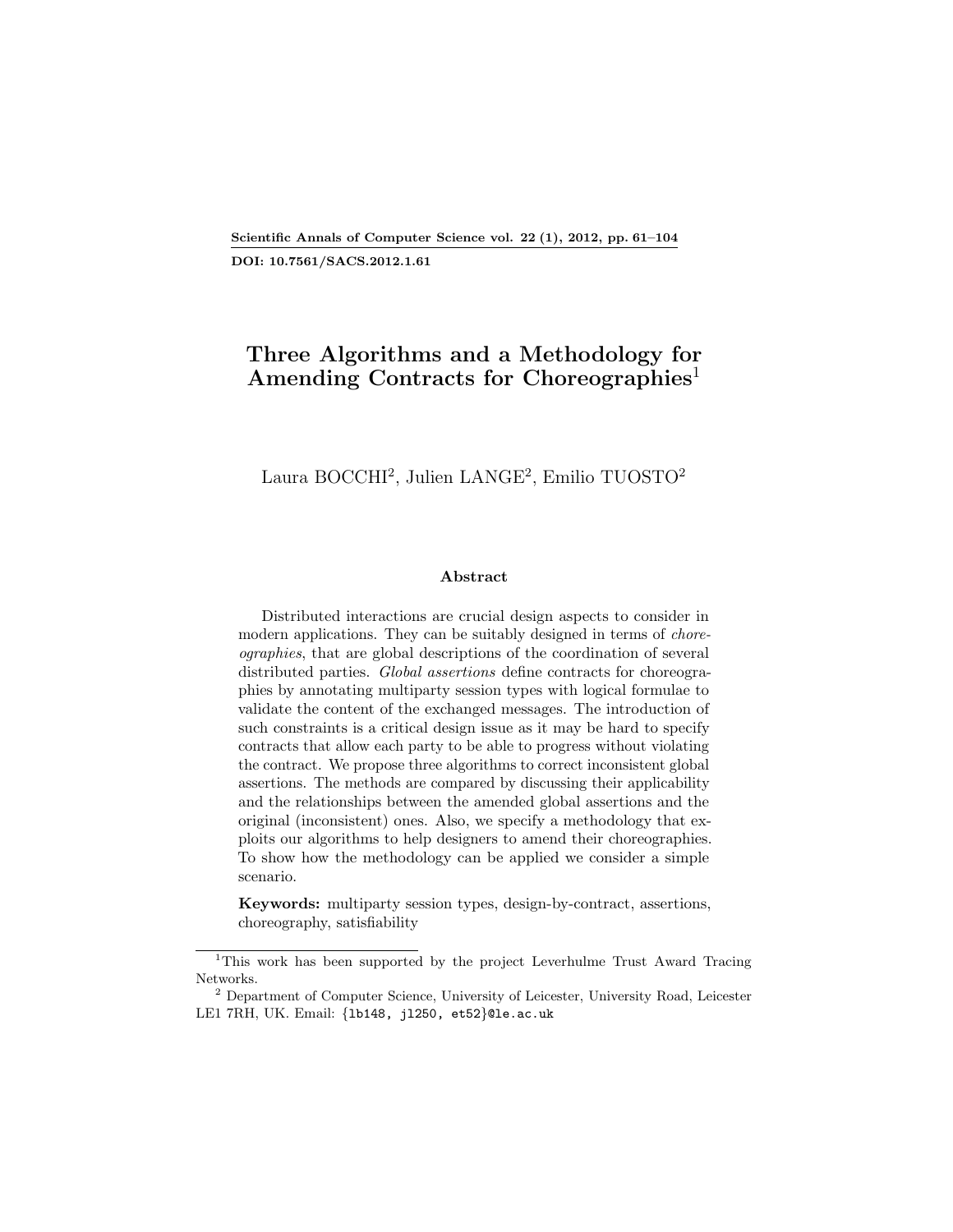## 1 Introduction

The coordination of distributed activities is not an easy task and it has to be tackled at different levels of abstraction. In particular, the distributed coordination of distributed applications has recently received considerable attention. The main approaches in this context are orchestrations and choreographies; in this paper we focus on the latter.

Choreographies are high-level models that describe the conversations among distributed parties from a global perspective. The techniques used to represent choreographies span from informal approaches (like UML's sequence diagrams) to formal ones (like e.g., Message State Charts) [\[1,](#page-42-0) [10,](#page-43-2) [12\]](#page-43-3). Among the latter family of models, global types [\[8\]](#page-42-1) and global assertions [\[3\]](#page-42-2) provide an effective approach for the design of choreographies (as e.g., in [\[6\]](#page-42-3)) by allowing static checking of a number of properties such as progress and session fidelity.

Intuitively, global types establish the interaction pattern for the harmonious coordination of distributed parties while global assertions combine global types with logic to feature design-by-contract [\[11\]](#page-43-4). For instance, consider a choreography where two distributed participants, say Alice and Bob have a "request-reply" interaction; a global type for such choreography could be

> Alice  $\rightarrow$  Bob :  $a\langle String \rangle$ .  $Bob \rightarrow Alice : b\langle Bool \rangle$

where the first interaction is a request from Alice to Bob with a message of type *String* on a communication channel **a**, and the latter interaction is the reply of Bob to Alice on **b** with a message of type *Bool*.

Global assertions decorate global types with logical formulae (*predicates*) that constrain interactions, declaring senders' obligations and receivers' requirements on the values of the exchanged data and on the choice of the branches to follow. This adds fine-grained constraints to the specification of the interaction structure. Consider for instance the global assertion below, where the values of the messages are represented by the *interaction variables* x and y (the communication channels and the types of the exchanged data are immaterial, hence omitted)

<span id="page-1-0"></span>
$$
\begin{array}{ll}\n\text{Alice} \rightarrow \text{Bob}: \{x \mid x > 0\}. \\
\text{Bob} \rightarrow \text{Carol}: \{y \mid y > x\}\n\end{array} \tag{1.1}
$$

[\(1.1\)](#page-1-0) describes a protocol with three participants, Alice, Bob, and Carol, who agree on a "contract" constraining the interaction variables  $x$  and  $y$ .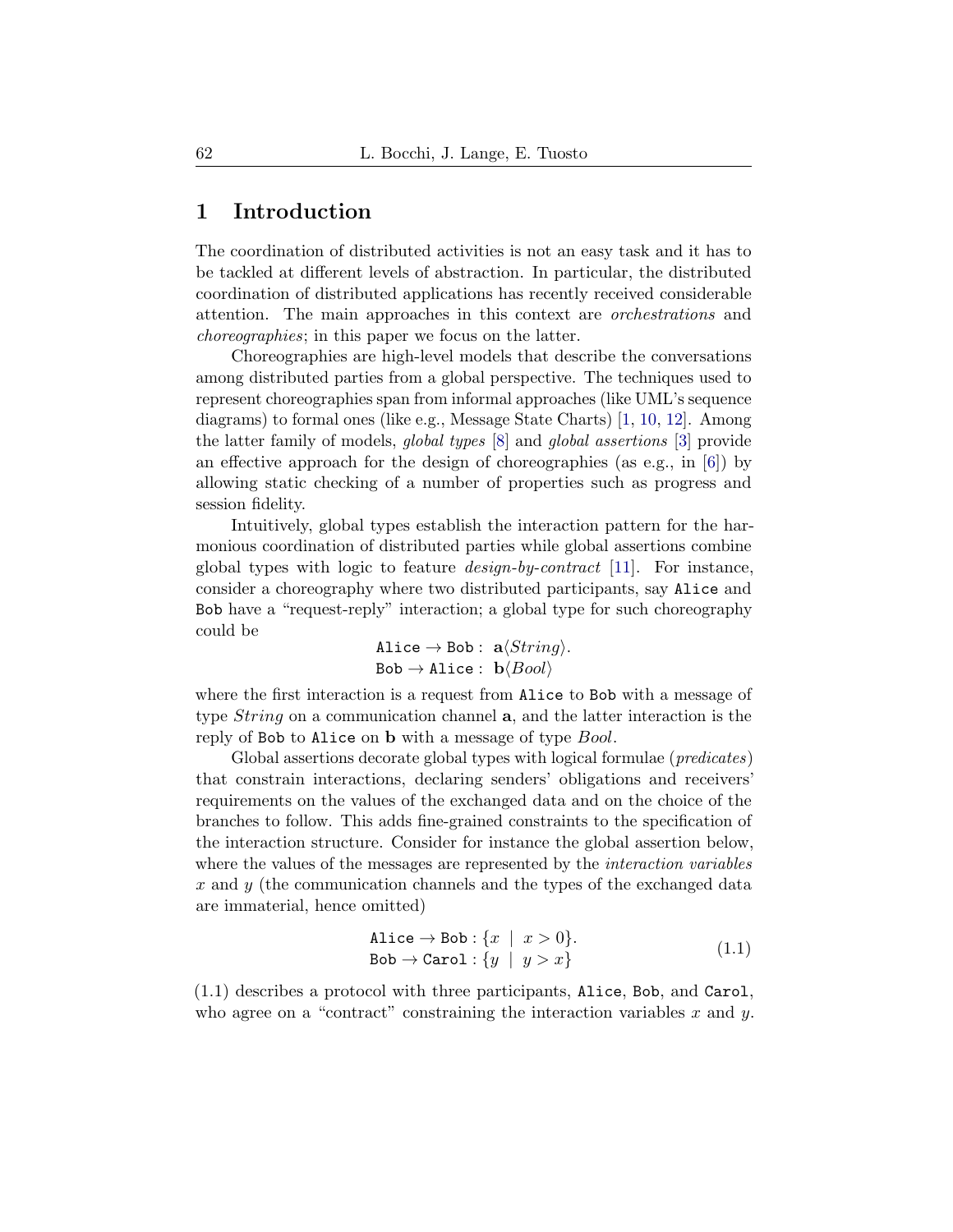The contract stipulates that  $(i)$  Alice has to send Bob a positive value x in the first interaction, and that  $(ii)$  Bob is obliged to send Carol a value y strictly greater than  $x$ , fixed by Alice in the first interaction. Notice that Bob can fulfill his pledge (i.e., the predicate  $y > x$  in the second interaction above) only after he has received the value  $x$  from Alice.

Once designed, a global assertion  $\mathcal G$  is projected on endpoint assertions that are local types – modelling the behaviour of a specific participant – constrained according to the predicates of  $G$ . For instance, the projection on Alice in the example [\(1.1\)](#page-1-0) above is an endpoint assertion prescribing that Alice has to send a positive value to Bob. Endpoint assertions can be used for static validation of the actual processes implementing one or more roles in a choreography represented by  $\mathcal{G}$ , and/or to synthesise monitor processes for run-time checking/enforcement [\[7\]](#page-42-4).

The methodology described above can be applied only when global assertions are well-asserted [\[3\]](#page-42-2), namely when global assertions obey two precise design principles: history-sensitivity (HS for short) and temporal satisfiability (TS for short). Informally, HS demands that a party having an obligation on a predicate has enough information for choosing a set of values that guarantees it. Instead, TS requires that the values sent in each interaction do not make predicates of future interactions unsatisfiable.

The main motivation of our interest in HS and TS is that, in global assertions, they are the technical counterparts of the fundamental coordination issue that could be summarized in the slogan "who does what and when does (s)he do it". In fact, HS pertains to when variables are constrained and who constrains them, while TS pertains to which values variables take. The contracts specified in global assertions are, on the one hand, "global" as they pertain to the whole choreography while, on the other hand, they are also "local" in (at least) two aspects. The first is that they assign responsibilities to participants (who) at definite moments of the computation (when). The second aspect is that the values assigned to variables are critical because either one could over-constrain variables fixed in the past or over-restrict the range of those assigned in the future *(which)*. These conditions *(especially*) TS) are rather crucial as global assertions that violate them may be infeasible or fallacious. For instance, if the predicate for Bob in the second interaction in [\(1.1\)](#page-1-0) were  $3 > y > x$  then Bob could not fulfill his contract if Alice had fixed the value 2 for x in the first interaction. Remarkably, a global assertion not satisfying TS may lead to conversations in which progress is not guaranteed unless one of the participants deliberately violates the contract.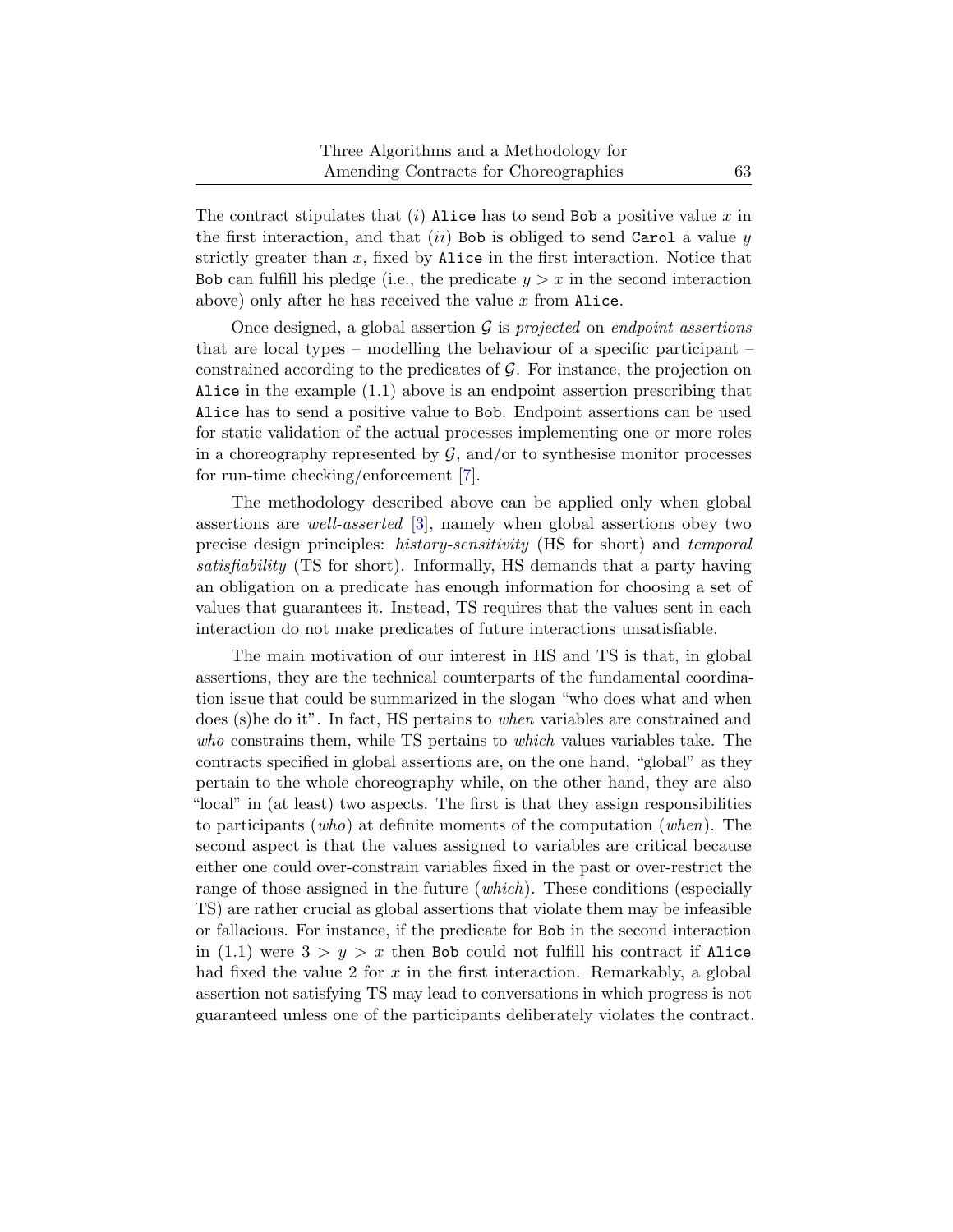Guaranteeing HS and TS is often non-trivial, and this burden is on the software architect; using tools like the ones described in [\[9\]](#page-42-5), one only highlights the problems but does not help to fix them. HS and TS are global semantic properties that may be hard to achieve. Namely, TS requires to trace back for "under-constrained" interactions (i.e., which allow values causing future predicates to be unsatisfiable) and re-distribute there the unsatisfiable constraints.

Contributions We show a few techniques that help software architects to amend global assertions during the design of distributed choreographies. Our results include: two algorithms to solve HS problems, one algorithm to solve TS problems, and a methodology for applying the algorithms to protocol design. We show that the algorithms satisfy the following properties: structure preservation, i.e., they do not modify the underlying type structure (Proposition [2](#page-18-0) and Proposition [4\)](#page-29-0), properties preservation, i.e., they do not introduce new violations (Proposition [5\)](#page-29-1), and correctness, i.e., if applicable they correct all the problems (Theorems [1](#page-21-0) and [2\)](#page-32-0).

This article is the full version of the extended abstract published in [\[4\]](#page-42-6). We include here extended definitions and explanations, as well as proofs for our key results, and sketches of proofs for trivial ones. In addition, we discuss the practical applications of the methodology in a case study.

Structure of the paper The preliminary notions used in the rest of the paper are given in  $\S 2$ . In  $\S 3$  $\S 3$  we give two algorithms to fix HS violations; the first algorithm strengthens a predicate while the second one is based on variable propagation. In § [4](#page-21-1) we give an algorithm which, if possible, moves the occurrence of predicates earlier in the global assertion in order to remove TS violations. § [5](#page-34-0) outlines a methodology based on the three algorithms. § [6](#page-38-0) illustrates the methodology via an example. Conclusions and future work are discussed in § [7.](#page-41-0)

## <span id="page-3-0"></span>2 Preliminaries

Let P (ranged over by  $p, q, s, r, ...$ ) and V (ranged over by  $u, v, x, y, ...$ ) be two countably infinite sets of identifiers. We assume  $P \cap V = \emptyset$  and call their elements participants and interaction variables, respectively. Hereafter,  $\vec{\tau}$  represents a list of some elements (for instance,  $\vec{v}$  is a list of interaction variables). The concatenation of  $\vec{x}$  and  $\vec{y}$  is denoted by the juxtaposition  $\vec{x}$   $\vec{y}$ ;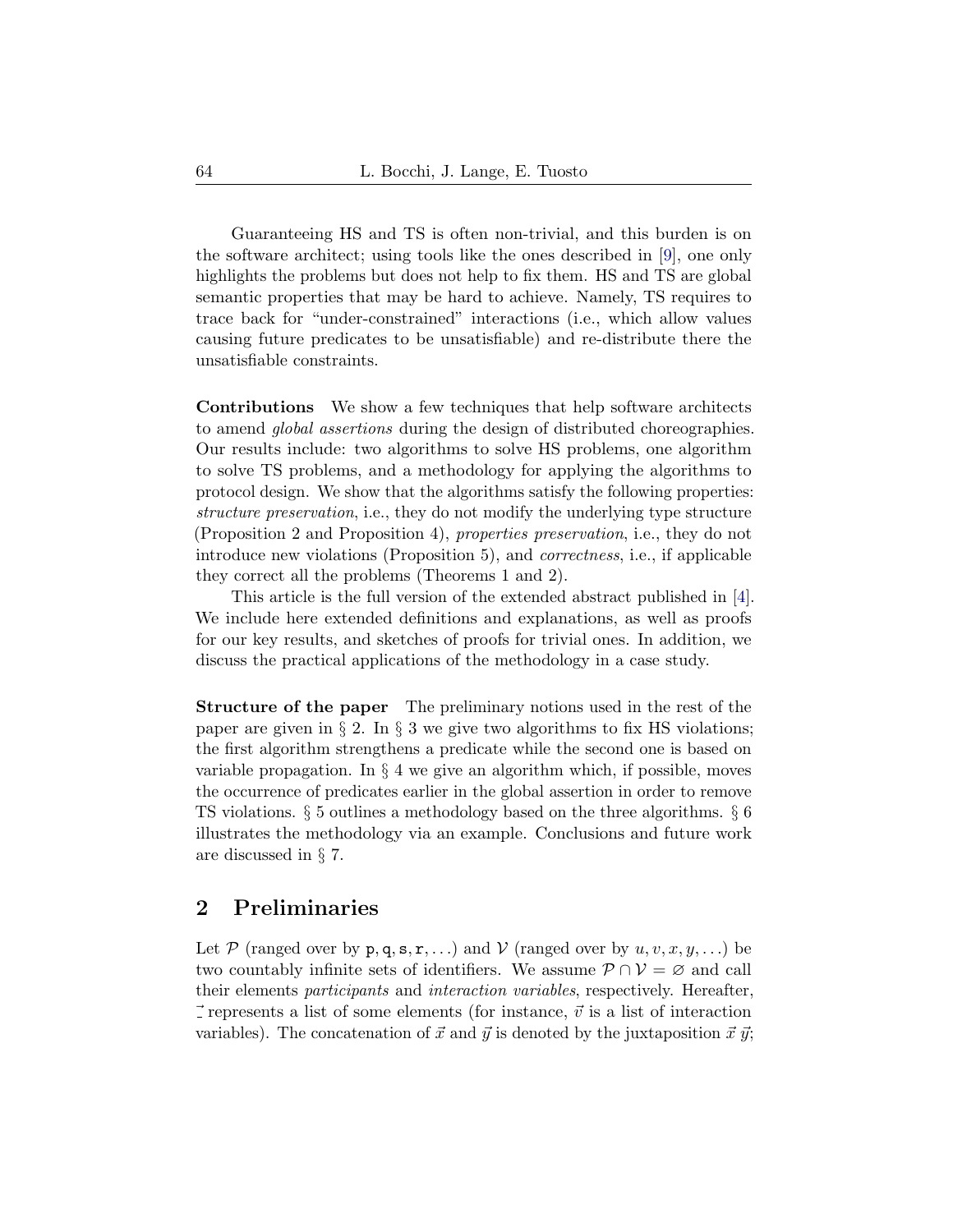abusing notation, we identify a one-element list with its (unique) element and identify lists with the underlying sets of their elements (e.g.,  $a \in \vec{x}$  indicates that a occurs in the list  $\vec{x}$ ). As in [\[3\]](#page-42-2), we parameterise our constructions by abstracting away from the logical language  $\Psi$  adopted. Here, it suffices to assume that  $\Psi$  is a decidable fragment of a first-order logic obtained by adding first-order quantification to a language of boolean expressions. In fact, we allow expressions (ranged over by  $e$ ) that include constructors and operators/relations of common data types (e.g., strings, integers, booleans, etc.) and include variables drawn from  $V$ . (For simplicity, our examples use basic numeric types or strings.) We write  $var(e)$  to denote the set of variables occurring in e and use the symbol  $\supset$  to denote logic implication. Then a predicate  $\psi \in \Psi$  is either a boolean expression e (understood to be a boolean expression in our language of expressions), or a quantified predicate  $\forall \vec{v}.e$  or  $\exists \vec{v}.e$ . Given a predicate  $\psi$  in  $\Psi$ ,  $var(\psi)$  is the set of free interaction variables of  $\psi$  (we write  $\psi(\vec{v})$  to emphasise that  $var(\psi) \subseteq \vec{v}$ ).

<span id="page-4-0"></span>The main ingredients of global assertions are interactions, abbreviated  $\iota$ , like

$$
\mathbf{s} \to \mathbf{r} : \{ \vec{v} \mid \psi \} \tag{2.1}
$$

where  $s, r \in \mathcal{P}$  are the *sender* and the *receiver*,  $\vec{v} \subseteq \mathcal{V}$  is a pairwise distinct list of variables, and  $\psi \in \Psi$ . We say that the variables  $\vec{v}$  in [\(2.1\)](#page-4-0) are introduced by s. The interaction  $(2.1)$  reads as "s has to send to r some values for  $\vec{v}$  that satisfy  $\psi$ " or as "r relies that the values fixed by s for  $\vec{v}$ satisfy  $\psi$ ". For instance,<sup>[3](#page-4-1)</sup>

$$
\mathbf{s} \to \mathbf{r} : \{ v \ w \ | \ \exists u. v = u \times w \}
$$

states that s has the obligation to send r two values such that the first is a multiple of the second. Given  $\iota$  as in [\(2.1\)](#page-4-0), we define

$$
snd(\iota) \stackrel{\text{def}}{=} s
$$
,  $rcv(\iota) \stackrel{\text{def}}{=} r$ ,  $var(\iota) \stackrel{\text{def}}{=} \vec{v}$ , and  $cst(\iota) \stackrel{\text{def}}{=} \psi$ 

**Remark 1.** In [\[3\]](#page-42-2), interactions specify a channel over which participants communicate. In  $(2.1)$  and in the rest of the paper we omit channels since they are inconsequential to our results. In fact, the algorithms we present do not use identities of channels but only those of participants and variables.

<span id="page-4-1"></span><sup>&</sup>lt;sup>3</sup>For simplicity, we assume the typing of variables understood.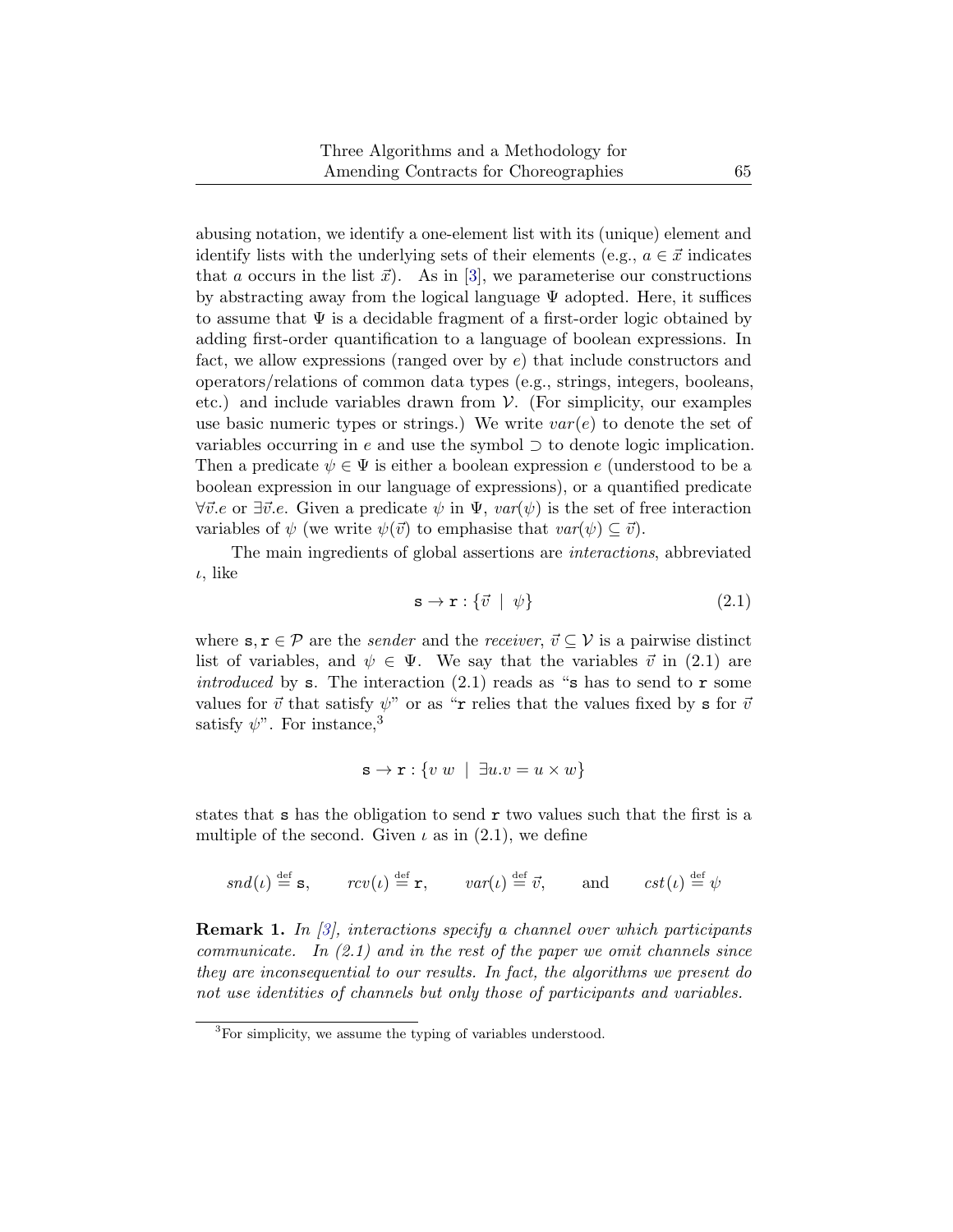Global assertions are ranged over by  $\mathcal G$  and have the following syntax:

| $\mathcal{G}$ ::= $\iota \mathcal{G}$ |                                                                                                                                                                                                              | Prefix               |
|---------------------------------------|--------------------------------------------------------------------------------------------------------------------------------------------------------------------------------------------------------------|----------------------|
|                                       | $\begin{array}{cc}   & \mathbf{s} \to \mathbf{r} : \left( {\{\psi_j\}} l_j : \mathcal{G}_j \right)_{j \in J} \\   & \mu \mathbf{t} \langle \vec{e} \rangle \{ \vec{v} \mid \psi \}. \mathcal{G} \end{array}$ | <b>Branching</b>     |
|                                       |                                                                                                                                                                                                              | Recursive definition |
|                                       | $\mathbf{t}\langle \vec{e} \rangle$                                                                                                                                                                          | Recursive call       |
|                                       | end                                                                                                                                                                                                          | End session          |

where  $\psi, \psi_j \in \Psi$  and  $l_j$  ranges over a set of labels.

The syntax above is essentially borrowed from [\[3\]](#page-42-2) but for a slightly simplified notation. In [\[3\]](#page-42-2), the semantics of global assertions is given in terms of endpoint assertions (by projecting global assertions to endpoint assertions and exploiting the operational semantics of the latter). For the sake of this paper, only the syntactic aspects of global assertions given below are relevant; therefore, we give an informal account of the semantics of global assertions.

The prefix production  $\iota \mathcal{G}$  defines a global assertion where the interaction  $\iota$  must precede the interactions in  $\mathcal{G}$ . The branching production allows the selector **s** to choose one of the labels  $l_i$  (with j in a finite index set J) and send it to  $\mathbf{r}$ , then the interactions in  $\mathcal{G}_j$  occur. Recursion is dealt with as usual but for the presence of an initialisation vector  $\vec{e}$  (of the same length as  $\vec{v}$ ) which specifies the initial values of each formal parameter in  $\vec{v}$  and onto which a recursion invariant  $\psi$  is specified. Finally, the last production represents a completed global assertion; trailing occurrences of end are often omitted.

In a recursive definition  $\mu$  **t**  $\langle \vec{e} \rangle \{ \vec{v} \mid \psi \} . \mathcal{G}$ , occurrences of **t** (i.e., recursive calls) in G must be prefix-guarded and the length of  $\vec{e}$  is the same as  $\vec{v}$ ; also, we assume that variables t are always in the scope of a recursive definition  $\mu$  t  $\langle \_ \rangle \{$  |  $\_$  }.

We denote with  $var(\mathcal{G})$  the set of interaction variables and recursion parameters in G. The interaction variables  $var(\iota)$  of global assertion  $\iota \mathcal{G}$  are bound in G and in  $cst(\iota)$ ; similarly, the formal parameters  $\vec{v}$  in a recursive definition  $\mu$  **t**  $\langle \cdot \rangle \{ \vec{v} \mid \psi \}$ . G are bound in  $\psi$  and in the recursion body G. We consider closed global assertions (i.e. for any occurrence of  $v \in V$  in  $\mathcal G$  either the occurrence is in a recursive definition having  $v$  as formal parameter or there is an interaction  $\iota$  in  $\mathcal G$  such that  $v \in \iota \iota$  that precedes that occurrence of  $v$ ).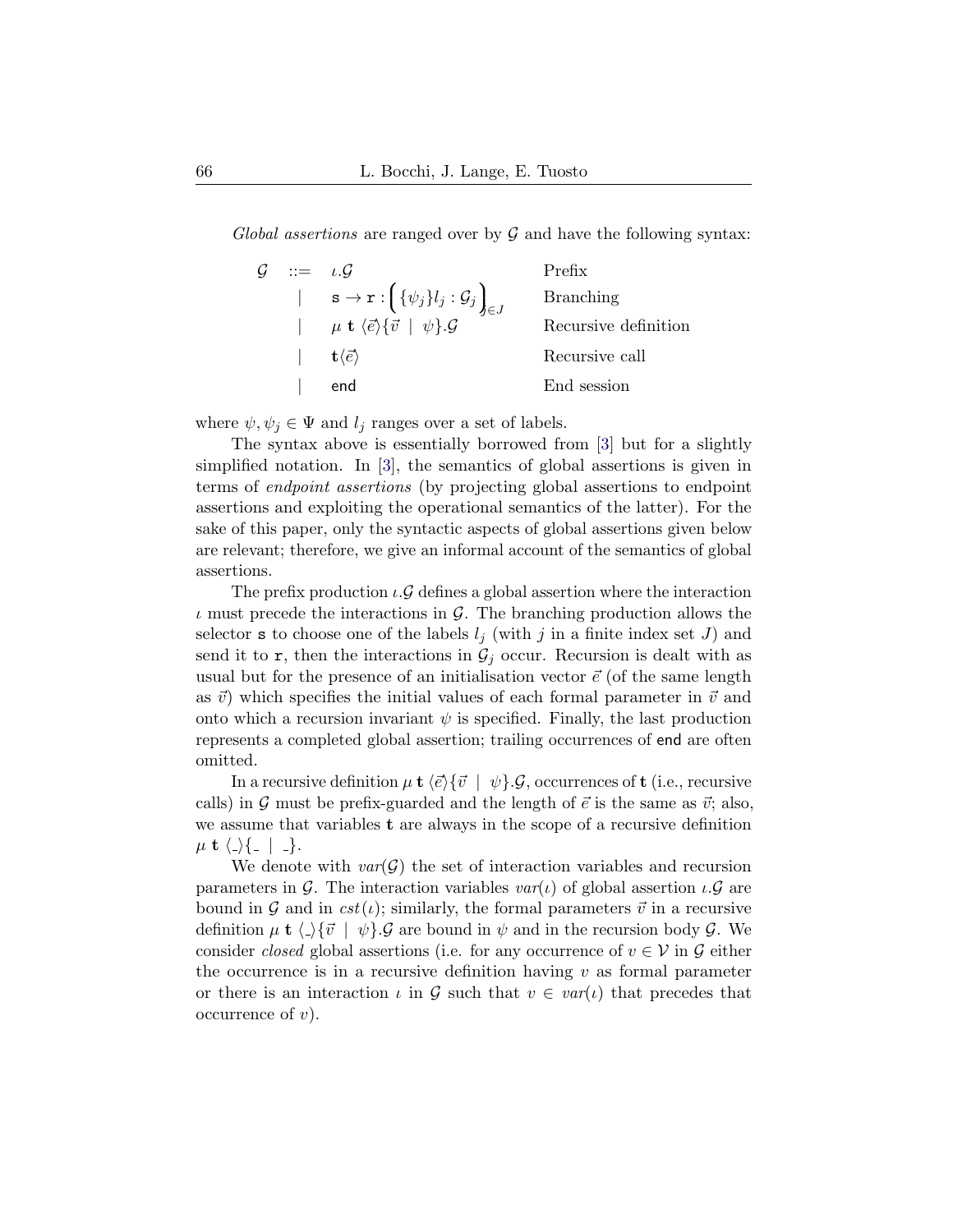Remark 2. For simplicity, we assume that bound variables are pairwise distinct.

Definition 1 (Knows). Under the syntactic restrictions listed above, we say that a participant p knows a variable  $v \in var(\mathcal{G})$  if one of the following conditions holds:

- there is  $\iota$  in  $\mathcal G$  such that  $v \in \mathit{var}(\iota)$  and  $p \in \{ \mathit{snd}(\iota), \mathit{rev}(\iota) \}$  or
- there is a recursive definition  $\mu$  **t**  $\langle \vec{e_1} \rangle \langle \vec{e_1} \rangle \langle \vec{e_2} \rangle \langle \vec{v_1} \rangle \langle \vec{v_2} \rangle \langle \psi \rangle$ .  $\mathcal{G}'$  in  $\mathcal{G}$  such that  $p$  knows all the variables in var(e) and, for each recursive invocation  $\mathbf{t} \langle \vec{e_1} \rangle e' \vec{e_2} \rangle$  in  $\mathcal{G}'$ ,  $p$  knows all the variables in var(e').

We denote with  $\text{know}_p(\mathcal{G})$  the set of variables in var $(\mathcal{G})$  that p knows.

<span id="page-6-0"></span>Example 1. Consider the following global assertion

$$
\begin{array}{lcl} \mathcal{G}_{ex1} & = & \mathrm{I} \rightarrow \mathrm{Server}: \{x \mid x \geq 3\}. \\ & & \mu \; \mathbf{t} \; \langle 3 \rangle \{r \mid \mathrm{true}\}. \mathrm{Server} \rightarrow \mathrm{Player}: \\ & & \{r > x\} \; \mathit{less}: \mathrm{Player} \rightarrow \mathrm{Server}: \{y \mid \mathrm{true}\}. \mathbf{t} \langle y \rangle, \\ & & \{r < x\} \; \mathit{greater}: \mathrm{Player} \rightarrow \mathrm{Server}: \{z \mid \mathrm{true}\}. \mathbf{t} \langle z \rangle, \\ & & \{r = x\} \; \text{win}: \mathrm{end} \end{array}
$$

where I initialises a value  $x \geq 3$  for Server. Then, repeatedly, Server sends a label chosen in the set {less, greater, win} to Player depending of  $r$ being greater, smaller, or equal to the value of  $x$ ; and Player replies with an integer in the first two cases while the interaction ends if win was sent by Server. In  $\mathcal{G}_{ext}$ , both I and Server know x while Player does not know it; instead the recursion parameter  $r$  is known only to Server and Player.

It is convenient to treat global assertions as trees whose nodes are drawn from a set  $\mathcal N$  (ranged over by  $n, n', \ldots$ ) and labelled with information on the syntactic categories of the syntax of global assertions. Hereafter, we write  $n \in T$  if n is a node of a tree T,  $\underline{n}$  to denote the label of n, and  $T^{\bullet}$  for the root of T.

**Definition 2** (Assertion Tree). The assertion tree  $T(G)$  of a global assertion G is defined as follows:

• If  $\mathcal{G} = \iota \mathcal{G}'$  then  $T(\mathcal{G})^{\bullet}$  has label  $\iota$  and its unique child is  $T(\mathcal{G}')$ .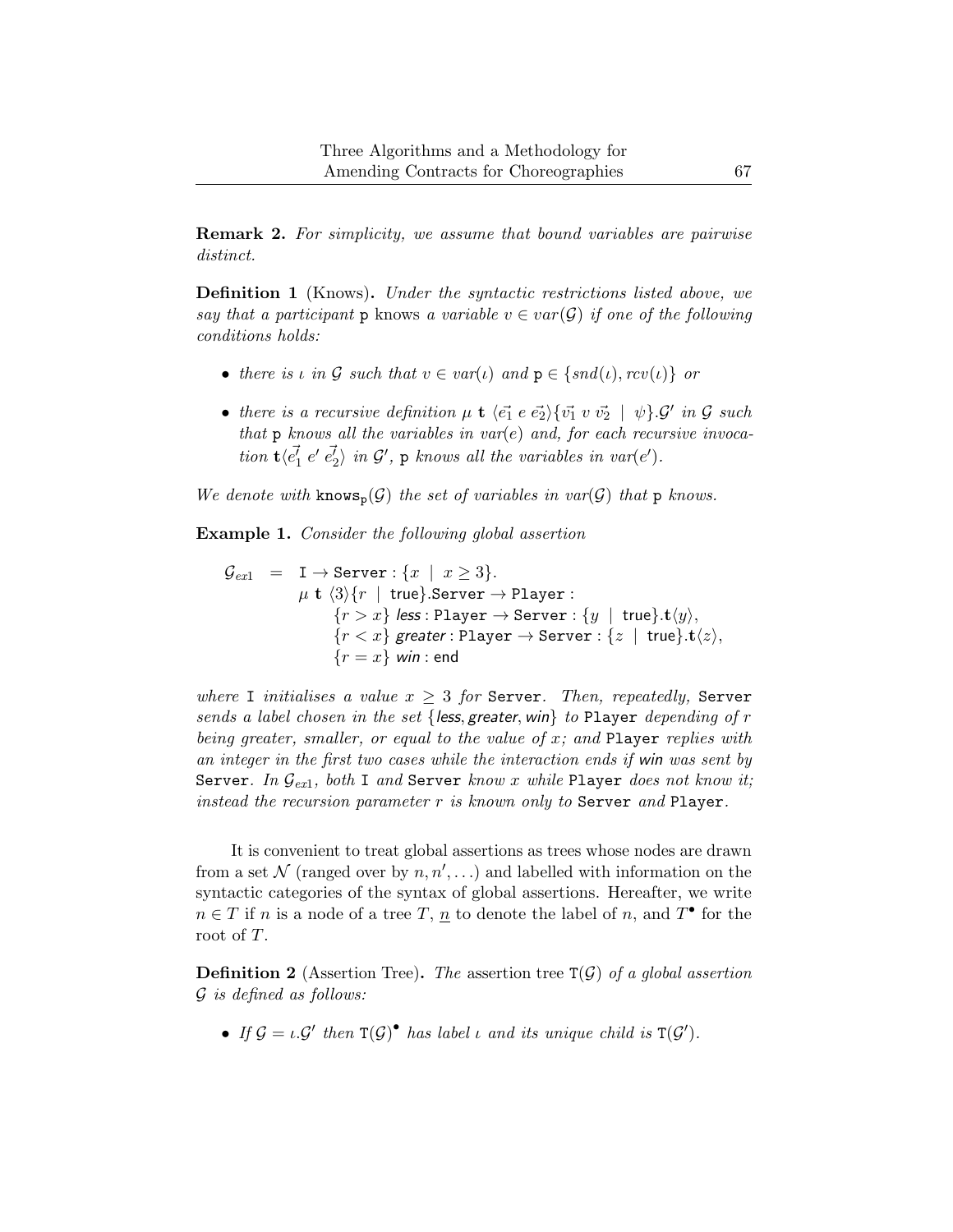- $\begin{array}{ll} \bullet \hspace{0.1cm} \textit{If} \hspace{0.1cm} \mathcal{G} \hspace{0.1cm}=\hspace{0.1cm} \texttt{s} \hspace{0.1cm} \rightarrow \hspace{0.1cm} \texttt{r} \hspace{0.1cm}:\hspace{0.1cm} \bigg\{ \psi_{j} \rbrace l_{j} : \mathcal{G}_{j} \bigg\}_{\!\!\!\beta} \end{array}$  $\int_{\mathfrak{S} J}$  then  $\mathsf{T}(\mathcal{G})^{\bullet}$  has label  $s \to r$  and its children are  ${n_j}_{j\in J} \subseteq \mathcal{N}$  such that, for each  $j \in J$ ,  $n_j = {\psi_j}_{j}$  and  $T(\mathcal{G}_i)$  is the unique child of  $n_i$ .
- If  $\mathcal{G} = \mu$  **t**  $\langle \vec{e} \rangle \{ \vec{v} \mid \psi \} . \mathcal{G}'$  then  $T(\mathcal{G})^{\bullet}$  has label  $\mu$  **t**  $\langle \vec{e} \rangle \{ \vec{v} \mid \psi \}$  and its unique child is  $T(G')$ .
- If  $\mathcal{G} = \mathbf{t}\langle \vec{e} \rangle$  then  $\mathbf{T}(\mathcal{G})$  consists of one node with label  $\mathbf{t}\langle \vec{e} \rangle$ .
- If  $G =$  end then  $T(G)$  consists of one node with label end.

We denote the set of assertion trees as  $\mathcal T$  and let  $T, T', \ldots$  range over  $\mathcal T$ .

Example 2. The assertion tree for the global assertion of Example [1](#page-6-0) can be depicted as:



where identities of nodes are not shown and only their labels appear.

For convenience, given  $T \in \mathcal{T}$ , we will use the partial functions

 $var_T : \mathcal{N} \to 2^{\mathcal{V}}, \quad \text{cst}_T : \mathcal{N} \to \Psi, \quad \text{and} \quad \text{snd}_T, rev_T : \mathcal{N} \to \mathcal{P}$ 

that are undefined<sup>[4](#page-7-0)</sup> on  $\mathcal{N} \setminus \{n \mid n \in T\}$  and defined as follows otherwise:

$$
var_T(n) = \begin{cases} var(\iota), & \text{if } \underline{n} = \iota \\ \emptyset, & \text{otherwise} \end{cases} \qquad \text{cst}_T(n) = \begin{cases} \psi, & \text{if } \underline{n} = \iota \text{ and } \text{cst}(\iota) = \psi \\ \psi, & \text{if } \underline{n} = \{\psi\}l \\ \text{true}, & \text{otherwise} \end{cases}
$$

$$
snd_T(n) = \begin{cases} sud(\iota), & \text{if } \underline{n} = \iota \\ s, & \text{if } \underline{n} = s \rightarrow r \end{cases} \qquad \text{rcv}_T(n) = \begin{cases} rcv(\iota), & \text{if } \underline{n} = \iota \\ r, & \text{if } \underline{n} = s \rightarrow r \end{cases}
$$

<span id="page-7-0"></span><sup>4</sup>We write  $f(x) = \perp$  when the function f is undefined on x.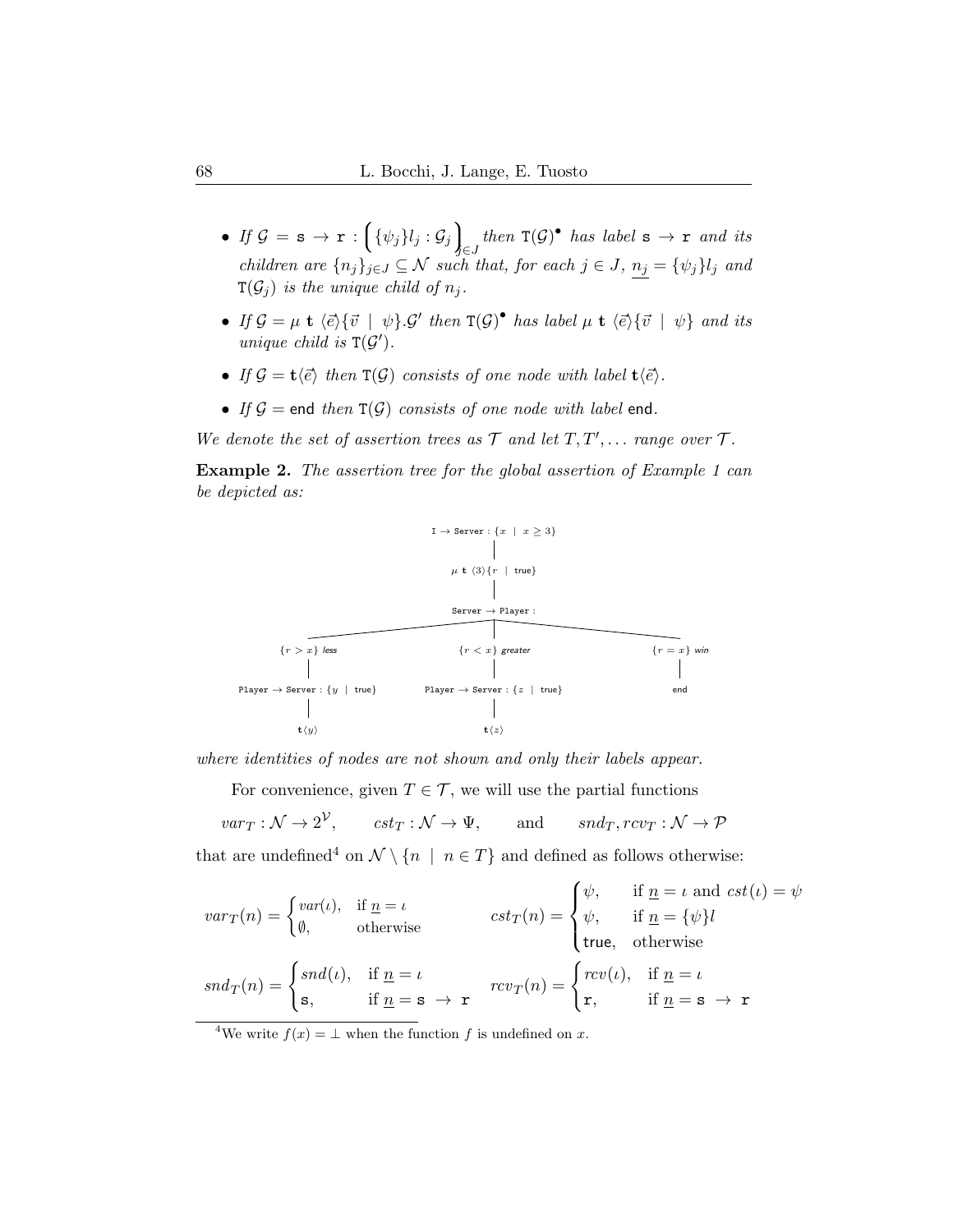Moreover, we shall use the following functions:

- parent<sub>T</sub> $(n)$  returning  $\epsilon$  if  $n = T^{\bullet}$ , the parent of n in T if  $n \in T$ , and ⊥ otherwise.
- $n\uparrow_T$  returning the path from  $T^{\bullet}$  to n (including n) if  $n \in T$ , and  $\perp$ otherwise.

Given  $T \in \mathcal{T}$ , let  $A(T)$  be the global assertion obtained by appending the labels of the nodes in (depth-first) preorder traversal visit of T.

<span id="page-8-1"></span>Fact 1.  $A(T(\mathcal{G})) = \mathcal{G}$ 

Fact [1](#page-8-1) allows us to extend  $\texttt{knows}_p(.)$  to  $\mathcal T$  by  $\texttt{knows}_p(T) \stackrel{\text{def}}{=} \texttt{knows}_p(\mathtt{A}(T)).$ 

<span id="page-8-2"></span>Fact 2. If  $T \in \mathcal{T}$  then  $\mathsf{T}(\mathsf{A}(T)) = T$ 

Facts [1](#page-8-1) and [2](#page-8-2) basically induce an isomorphism between global assertions and their parsing trees.

## <span id="page-8-0"></span>3 Towards a Better Past

In a distributed choreography, parties have to make local choices on the communicated values; such choices impact on the graceful coordination of the distributed parties. It is therefore crucial that the responsible party has "enough information" to commit to an "appropriate" local choice, at each point of the choreography. For global assertions, this distills into history sensitivity (HS), a property defined in [\[3\]](#page-42-2) as follows:

A predicate guaranteed by a participant p can only contain those interaction variables that p knows.

HS demands the sender/selector of each interaction in a given assertion to know all the variables involved in the predicate associated to that interaction. We illustrate HS with the following example.

<span id="page-8-3"></span>**Example [3](#page-8-3).** The global assertion  $\mathcal{G}_{ex3}$  below violates HS.

 $\mathcal{G}_{ex3}$  $\mathcal{G}_{ex3}$  $\mathcal{G}_{ex3}$  = Alice  $\rightarrow$  Bob :  $\{v_1 | v_1 > 0\}.$  $\texttt{Bob} \rightarrow \texttt{Carol}: \{v_2 ~|~ v_2 > 0\}.$ Carol  $\rightarrow$  Alice :  $\{v_3 | v_3 > v_1\}$ 

In fact, Carol's obligation  $v_3 > v_1$  $v_3 > v_1$  $v_3 > v_1$  cannot be fulfilled because  $v_1 \notin \text{knows}_{\text{Carol}}(\mathcal{G}_{ex3})$ .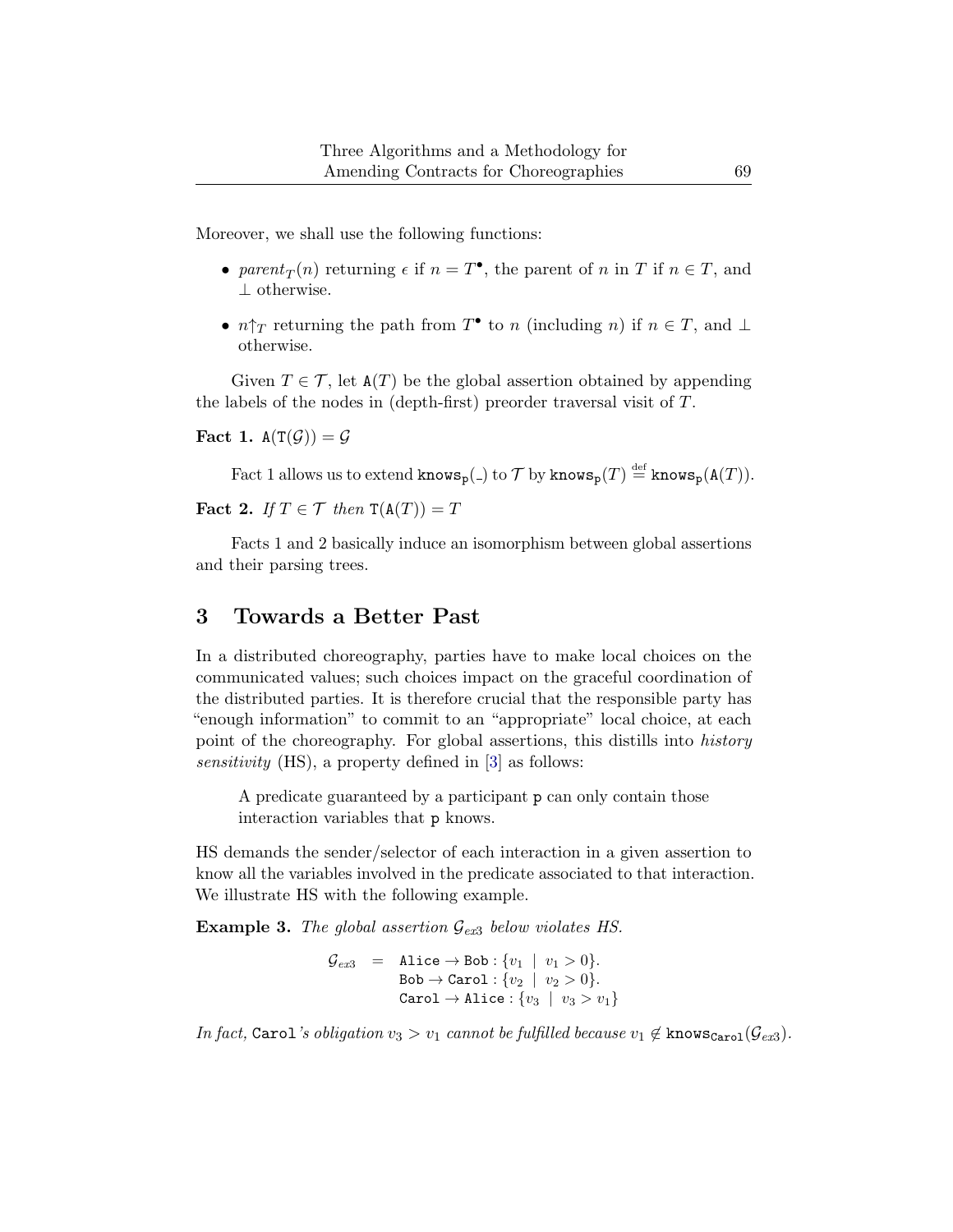Given a global assertion  $\mathcal{G}$ , the function  $\overline{\text{HS}}(\mathcal{G})$  below returns the nodes of  $T(G)$  where HS is violated

$$
\overline{\textup{HS}}(\mathcal{G}) \stackrel{\textup{def}}{=} \{ n \in \textup{T}(\mathcal{G}) \mid \textup{var}(\textup{cst}_T(n)) \not\subseteq \textup{knows}_{\mathbf{s}}(n \uparrow_T) \text{ and } \mathbf{s} = \textup{resp}_{\textup{T}(\mathcal{G})}(n) \}
$$

where  $\mathtt{resp}_T(\_) : \mathcal{N} \to \mathcal{P}$  yields the responsible party of a node and is defined as

$$
\text{resp}_T(n) \stackrel{\text{def}}{=} \begin{cases} \text{snd}_T(n), & \text{if } \underline{n} = \iota \\ \text{snd}_T(\text{parent}_T(n)), & \text{if } \underline{n} = \{\psi\}l \\ \bot, & \text{otherwise} \end{cases}
$$

Intuitively, to determine whether a node  $n \in \mathcal{T}(\mathcal{G})$  violates HS, one checks if the responsible party of n knows all the variables involved in  $cst_{T(G)}(n)$ .

Given  $T \in \mathcal{T}$ ,  $\text{varHS}_{T}(\text{-}): \mathcal{N} \to 2^{\mathcal{V}}$  is defined as

$$
\text{varHS}_{\mathbf{T}}(n) \stackrel{\text{def}}{=} \text{var}(\text{cst}_T(n)) \setminus \text{knows}_{\mathbf{s}}(n\uparrow_T) \qquad \text{where} \quad \mathbf{s} = \text{resp}_T(n)
$$

Namely, varHS<sub>T</sub> $(n)$  yields the variables of n not known to the responsible party of n. It is a simple observation that if HS is violated at a node  $n$ , then there exists a variable in the predicate of  $n$  which is not known to the responsible party of n (namely if  $n \in \overline{\text{HS}}(\mathcal{G})$  then  $\text{varHS}_{\text{T}}(n) \neq \emptyset$ ).

<span id="page-9-0"></span>Example 4. Consider the following global assertion:

$$
\begin{array}{lcl} \mathcal{G}_{ex4} & = & \mu \ \mathbf{t} \ \langle 10 \rangle \{ v \ | \ v > 0 \}. \\ \text{Alice} \rightarrow \text{Bob}: \{ v_1 \ | \ v \geq v_1 \}. \\ \text{Bob} \rightarrow \text{Carol}: \{ v_2 \ | \ v_2 > v_1 \}. \\ \text{Carol} \rightarrow \text{Alice}: \{ v_3 \ | \ v_3 > v_1 \}. \\ \text{Carol} \rightarrow \text{Bob}: \{ v_4 \ | \ v_4 > v \}. \\ \mathbf{t} \langle v_1 \rangle \end{array}
$$

 $\overline{\text{HS}}(\mathcal{G}_{ex4}) = \{n_3, n_4\}$  $\overline{\text{HS}}(\mathcal{G}_{ex4}) = \{n_3, n_4\}$  $\overline{\text{HS}}(\mathcal{G}_{ex4}) = \{n_3, n_4\}$  where  $n_3$  and  $n_4$  are the nodes in  $\text{T}(\mathcal{G}_{ex4})$  corresponding to the third and fourth interactions of  $\mathcal{G}_{ex4}$  $\mathcal{G}_{ex4}$  $\mathcal{G}_{ex4}$ , i.e.  $n_3 = \texttt{Carol} \rightarrow \texttt{Alice}: \{v_3$  $v_3 > v_1$ } and  $n_4 = \text{Carol} \to \text{Bob} : \{v_4 \mid v_4 > v\}.$ 

In Example [4,](#page-9-0)  $\texttt{Carol}$  is responsible for both violations (i.e.,  $\texttt{resp}_{\texttt{T}(\mathcal{G}_{\text{ex4}})}(n_3) =$  $\texttt{resp}_{\texttt{T}(\mathcal{G}_{\text{ex4}})}(n_3) =$  $\texttt{resp}_{\texttt{T}(\mathcal{G}_{\text{ex4}})}(n_3) =$  $\mathtt{resp}_{\mathtt{T}(\mathcal{G}_{\mathrm{ex}4})}(n_4)=\mathtt{Carol}).$  $\mathtt{resp}_{\mathtt{T}(\mathcal{G}_{\mathrm{ex}4})}(n_4)=\mathtt{Carol}).$  $\mathtt{resp}_{\mathtt{T}(\mathcal{G}_{\mathrm{ex}4})}(n_4)=\mathtt{Carol}).$  The violation in  $n_3$  is on  $\mathtt{varHS}_{\mathtt{T}(\mathcal{G}_{\mathrm{ex}4})}(n_3)=\{v_1\}$ (i.e., Carol has to choose  $v_3$  so that  $v_3 > v_1$  without knowing  $v_1$ ) and the violation in  $n_4$  $n_4$  is on  $\text{varHS}_{\text{T}(\mathcal{G}_{\text{ex4}})}(n_4) = \{v\}$  (i.e., Carol has to choose  $v_4$  so that  $v_4 > v$  without knowing v). Note that the violation of HS above does not imply that Carol will actually violate the condition  $v_3 > v_1$ . In fact,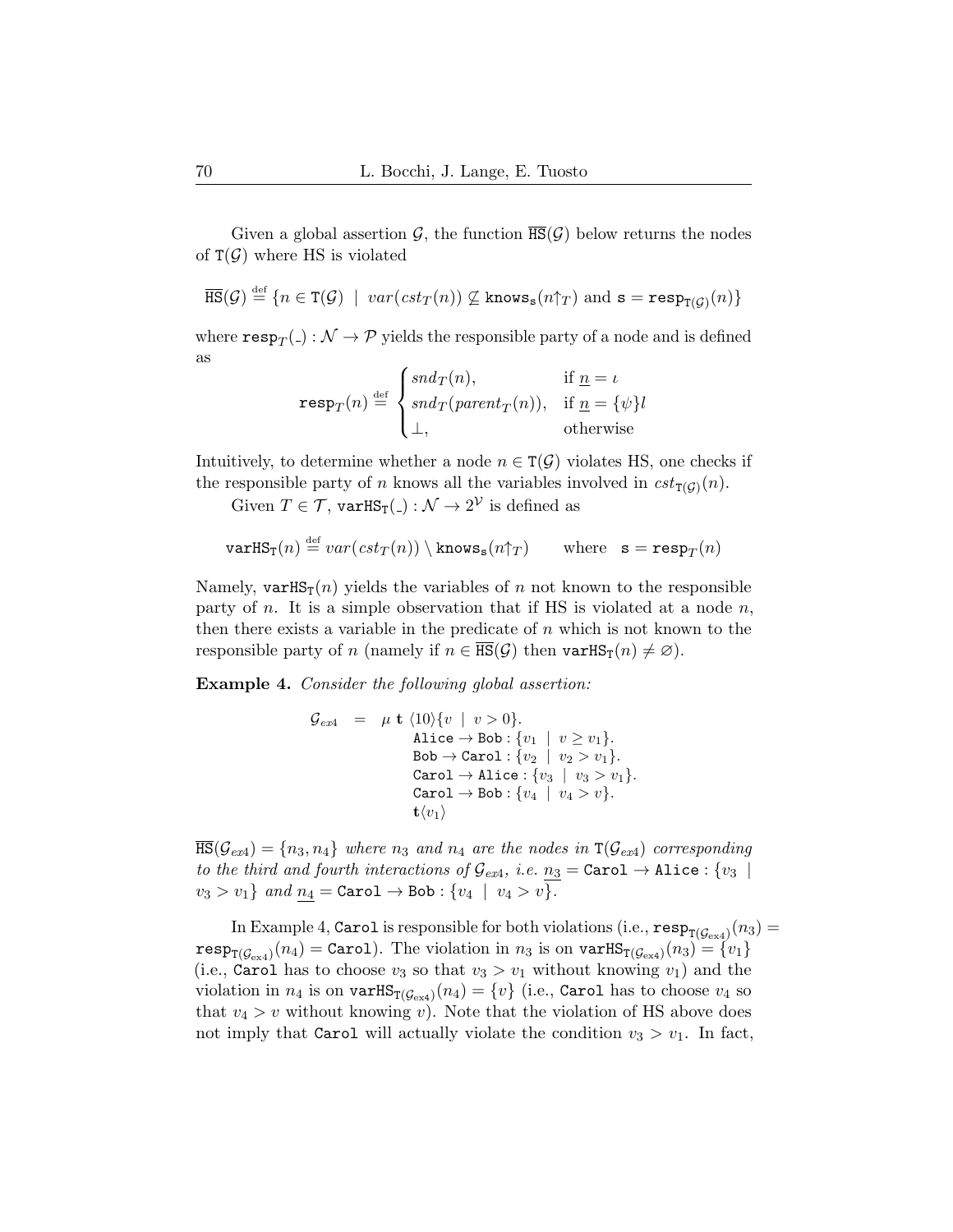Carol could unknowingly choose either a violating or a non violating value for  $v_3$ .

In  $\S 3.1$  $\S 3.1$  and  $\S 3.2$ , we present two algorithms that fix, when possible, violations of HS in a global assertion. We discuss and compare their applicability, as well as the relationship between the amended global assertion and the original one. We shall use Example [4](#page-9-0) as the running example of  $\S 3.1$  $\S 3.1$ and § [3.2.](#page-12-0)

### <span id="page-10-0"></span>3.1 Strengthening

Throughout this section we fix a global assertion  $\mathcal G$  and its assertion tree  $T = T(\mathcal{G})$  and assume HS is violated at  $n \in T$  with  $cst_T(n) = \psi$  and  $\mathtt{resp}_T(n)=\mathtt{s}.$ 

Violations occur when the responsible party  $s$  of n ignores at least one variable  $v \in var(\psi)$ . The strengthening algorithm (cf. Definition [4\)](#page-11-0) replaces  $\psi$  in  $\mathcal G$  with a predicate  $\psi[v'/v]$  so that

- (1)  $v'$  is a variable that **s** knows,
- (2) if  $\psi[v'/v]$  and the predicates occurring from  $T^{\bullet}$  to parent<sub>T</sub>(n) are satisfied then also  $\psi$  is satisfied.

Intuitively, the method above *strengthens*  $\psi$  by replacing it with  $\psi[v'/v]$ so that: due to  $(1)$  the presence of variable v, which is unknown to the sender/selector, is removed, and due to (2)  $\psi$  can still be guaranteed. In fact, relying on the information provided by all the predicates occurring before n, if the sender/selector guarantees  $\psi[v'/v]$  then (s) he also guarantees  $\psi$ . If there is no variable  $v'$  that ensures (1) and (2) then we say that *strengthening* is not applicable.

Let  $\text{PRED}_T : \mathcal{N} \to \Psi$  yield the conjunction of the predicates on the path from  $T^{\bullet}$  to the parent of a node:

$$
\texttt{PRED}_T(n) \stackrel{\text{def}}{=} \begin{cases} \bot, & \text{if } parent_T(n) = \bot \\ \texttt{true}, & \text{if } parent_T(n) = \epsilon \\ \textit{cst}_T(\textit{parent}_T(n)) \ \wedge \ \texttt{PRED}_T(\textit{parent}_T(n)), & \text{otherwise} \end{cases}
$$

<span id="page-10-1"></span>The function strengthen(G) uses PRED<sub>T</sub> to compute a global assertion  $\mathcal{G}'$  by replacing in  $\mathcal{G}$ , if possible, the assertion violating HS by a stronger predicate.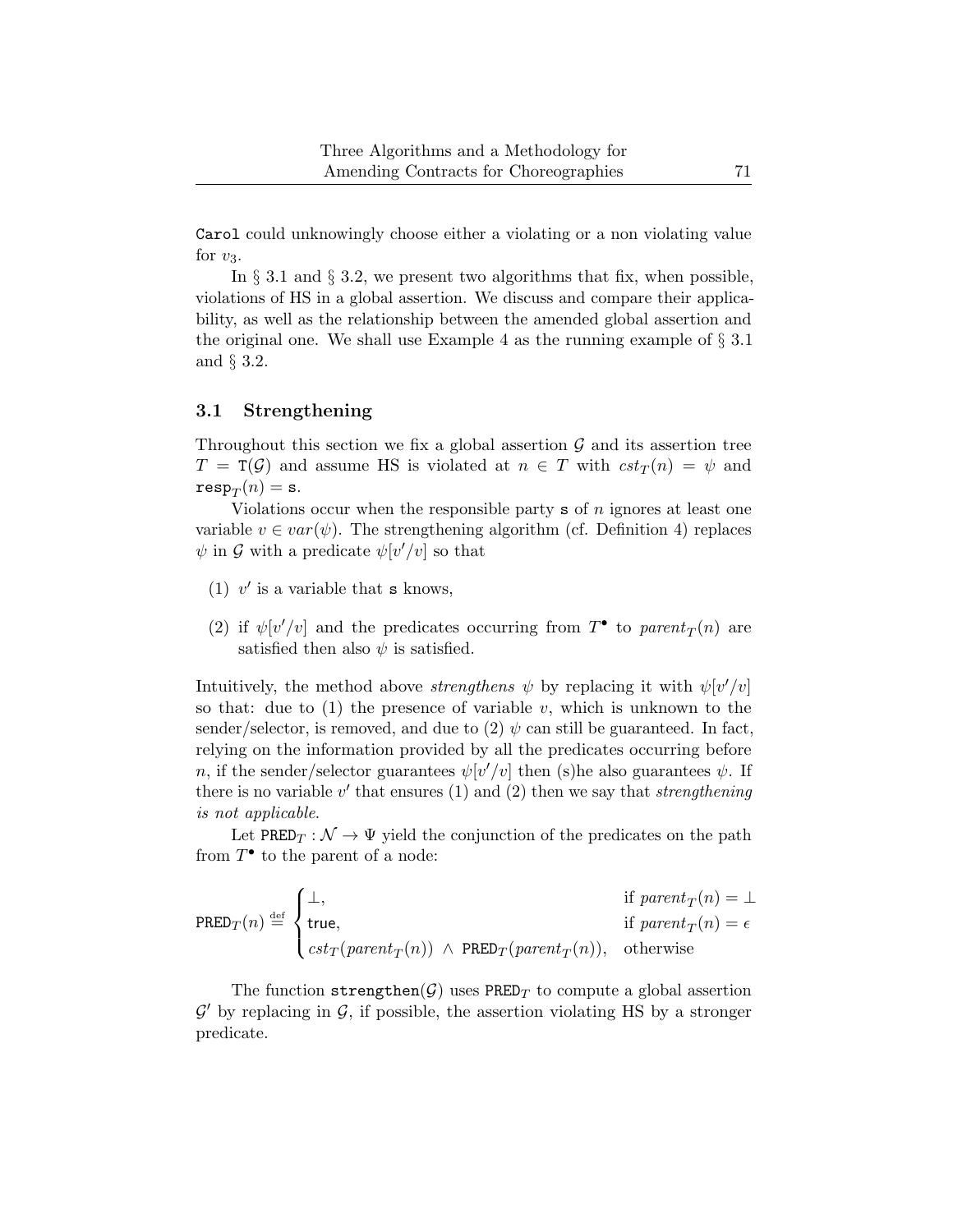<span id="page-11-1"></span>**Definition 3** (strengthen). If  $\overline{\text{HS}}(G) = \emptyset$  then strengthen(G) returns G. If  $n \in \overline{\text{HS}}(\mathcal{G})$ ,  $v \in \text{varHS}_{T}(n)$  and there exists  $v' \in \text{knows}_{s}(n\uparrow T)$  such that

$$
\text{PRED}_T(n) \land \psi[v'/v] \supset \psi \quad \text{with} \quad \psi = cst_T(n) \tag{3.1}
$$

then strengthen( $G$ ) returns  $A(T')$  where  $T'$  is obtained from  $T$  by replacing  $\psi$  with  $\psi[v'/v]$  in  $\underline{n}$ .

When Condition [3.1](#page-11-1) does not hold for any  $v \in$  knows<sub>s</sub> $(n\uparrow_T)$ , strengthen $(\mathcal{G})$ returns  $\mathcal{G}_{2n}$ , indicating that G violates HS at  $n \in HS(\mathcal{G})$ .

The algorithm  $\Sigma$  in Definition [4](#page-11-0) recursively applies strengthen( $\Box$ ) until either the global assertion satisfies HS or  $\Sigma$  is not applicable anymore.

<span id="page-11-0"></span>**Definition 4** (Σ). The algorithm  $\Sigma$  is defined as follows

$$
\Sigma(\mathcal{G}) \stackrel{\mathrm{\scriptscriptstyle def}}{=} \begin{cases} \mathtt{strengthen}(\mathcal{G}), & \textit{if} \ \mathtt{strengthen}(\mathcal{G}) \in \{\mathcal{G}, \mathcal{G}\nmid n\} \\ \Sigma(\mathtt{strengthen}(\mathcal{G})), & \textit{otherwise} \end{cases}
$$

<span id="page-11-2"></span>**Example 5.** Consider  $\mathcal{G}_{ex4}$  $\mathcal{G}_{ex4}$  $\mathcal{G}_{ex4}$  from Example 4 and recall that  $\overline{\text{HS}}(\mathcal{G}_{ex4})$  =  ${n_3, n_4}$ . Strengthening is applicable to  $n_3$  since by substituting  $v_1$  with  $v_2$ in  $v_3 > v_1$  (with  $v_2 \in \text{knows}_{\text{Carol}}(n_3 \uparrow_{\text{T}(\mathcal{G}_{ex4})}))$  $v_2 \in \text{knows}_{\text{Carol}}(n_3 \uparrow_{\text{T}(\mathcal{G}_{ex4})}))$  $v_2 \in \text{knows}_{\text{Carol}}(n_3 \uparrow_{\text{T}(\mathcal{G}_{ex4})}))$  we have that condition [\(3.1\)](#page-11-1) in Definition [3](#page-10-1) holds:

$$
(v > 0 \land v \ge v_1 \land v_2 > v_1) \land (v_3 > v_2) \supset (v_3 > v_1)
$$

The invocation of strengthen( $\mathcal{G}_{ex4}$  $\mathcal{G}_{ex4}$  $\mathcal{G}_{ex4}$ ) returns (by substituting  $v_1$  with  $v_2$ ):

$$
\mathcal{G}' = \mu \mathbf{t} \langle 10 \rangle \{v \mid v > 0\}.
$$
  
Alice  $\rightarrow$  Bob :  $\{v_1 \mid v \ge v_1\}$ .  
Bob  $\rightarrow$  Carol :  $\{v_2 \mid v_2 > v_1\}$ .  
Carol  $\rightarrow$  Alice :  $\{v_3 \mid v_3 > v_2\}$ .  
Carol  $\rightarrow$  Bob :  $\{v_4 \mid v_4 > v\}$ .  
 $\mathbf{t} \langle v_1 \rangle$ 

The invocation of strengthen( $G'$ ) returns  $G'_{n_4}$  since  $G'$  has still one violating<br>rade  $x$  for which strengthening is not emplicable. In fact, known  $(x, \hat{y})$ node  $n_4$  for which strengthening is not applicable. In fact, knows<sub>Carol</sub> $(n_4 \uparrow_{\text{T}(G)})$  $) = \{v_2, v_3\}$  and:

- by substituting v with  $v_2$ , condition [\(3.1\)](#page-11-1) in Definition [3](#page-10-1) does not hold since  $(v > 0 \land v \ge v_1 \land v_2 > v_1 \land v_3 > v_2) \land (v_4 > v_2) \not\supset (v_4 > v)$
- by substituting v with  $v_3$  $v_3$ , condition [\(3.1\)](#page-11-1) in Definition 3 does not hold since  $(v > 0 \land v \ge v_1 \land v_2 > v_1 \land v_3 > v_2) \land (v_4 > v_3) \not\supset (v_4 > v).$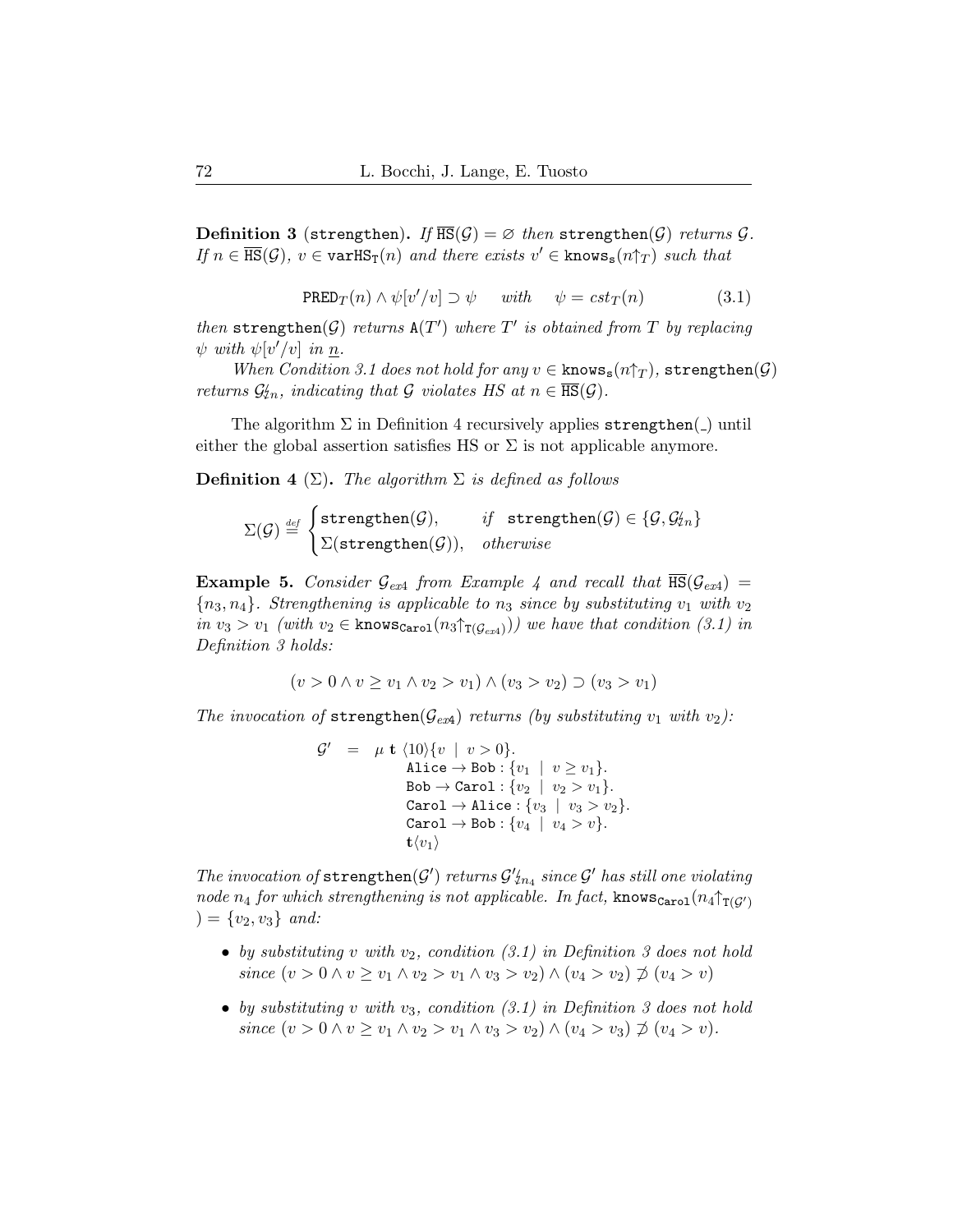### <span id="page-12-0"></span>3.2 Variable Propagation

An alternative approach to solve HS problems is based on the modification of global assertions by letting responsible parties of the violating nodes know the variables causing the violation. The idea is that such variables are propagated within a "chain of interactions".

<span id="page-12-2"></span>**Definition 5** ( $\prec_T$ ). Let  $n, n' \in T$ ,  $n \prec_T n'$  iff n appears in  $n' \uparrow_T$  and  $rcv_T(n) = snd_T(n')$ . A vector of nodes  $n_1, \ldots, n_t$  is a chain in T (or a  $\prec_T$ -chain) iff  $n_i \prec_T n_{i+1}$  for all  $i \in \{1, \ldots, t-1\}.$ 

The relation  $\prec_T$  is similar to the IO-dependency defined in [\[8\]](#page-42-1) but does not consider branching, since a branching does not carry interaction variables.

Given a chain  $\vec{n} = n_1 \cdots n_t$  in T, let the propagation in  $\vec{n}$  of  $v_0 \in$  $var_T(n_t)$  be the tree  $T' \in \mathcal{T}$  obtained by updating the nodes in T as follows:

- for  $i = 1, \ldots, t-1$ ,  $var_{T}(n_i) = var_T(n_i)$   $v_i$  and  $cst_{T}(n_i) = cst_T(n_i)$   $\wedge$  $(v_i = v_{i-1})$ , with  $v_1, \ldots, v_{t-1} \in \mathcal{V}$  fresh and pairwise distinct
- $cst_{T'}(n_t) = cst_T(n_t)[v_{t-1}/v_0]$  (note that  $t > 1$ )
- all the other nodes of  $T$  remain unchanged.

For a sequence of nodes  $\vec{n}$ ,  $P_T(v_0, \vec{n})$  denotes T' as computed above if  $\vec{n}$  is a  $\prec_T$ -chain and  $\perp$  otherwise.

<span id="page-12-1"></span>**Example [6](#page-12-1).** In the global assertion  $\mathcal{G}_{\text{ext}}$  below assume Alice knows v from previous interactions (the ellipsis in  $\mathcal{G}_{ex6}$  $\mathcal{G}_{ex6}$  $\mathcal{G}_{ex6}$ ).

$$
\begin{array}{lcl} \mathcal{G}_{ex6} & = & \ldots & \text{Alice} \rightarrow \text{Bob}: \{u_1 ~|~ \psi_1\}. \\ & & \text{Bob} \rightarrow \text{Carol}: \{u_2 ~|~ \psi_2\}. \\ & & \text{Bob} \rightarrow \text{Dave}: \{u_3 ~|~ \psi_3\}. \\ & & \text{Dave} \rightarrow \text{Alice}: \{u_4 ~|~ u_4 > v\} \end{array}
$$

For the chain  $\vec{n} = n_1 \, n_3 \, n_4$  in  $\text{T}(\mathcal{G}_{ex6})$  $\text{T}(\mathcal{G}_{ex6})$  $\text{T}(\mathcal{G}_{ex6})$  (where  $n_i$  corresponds to the i-th interaction in  $\mathcal{G}_{ext}$ ),  $P_{T(\mathcal{G}_{ext})}(v, \vec{n})$  returns  $T'$  such that  $A(\tilde{T}')$  is

$$
\begin{array}{rcl} \mathcal{G}'_{e x 6} & = & \ldots & \text{Alice} \rightarrow \text{Bob}: \{u_1 \ v_1 \mid \psi_1 \land v = v_1\}. \\ & & \text{Bob} \rightarrow \text{Carol}: \{u_2 \mid \psi_2\}. \\ & & \text{Bob} \rightarrow \text{ Dave}: \{u_3 \ v_2 \mid \psi_3 \land v_1 = v_2\}. \\ & & \text{ Dave} \rightarrow \text{Alice}: \{u_4 \mid u_4 > v_2\} \end{array}
$$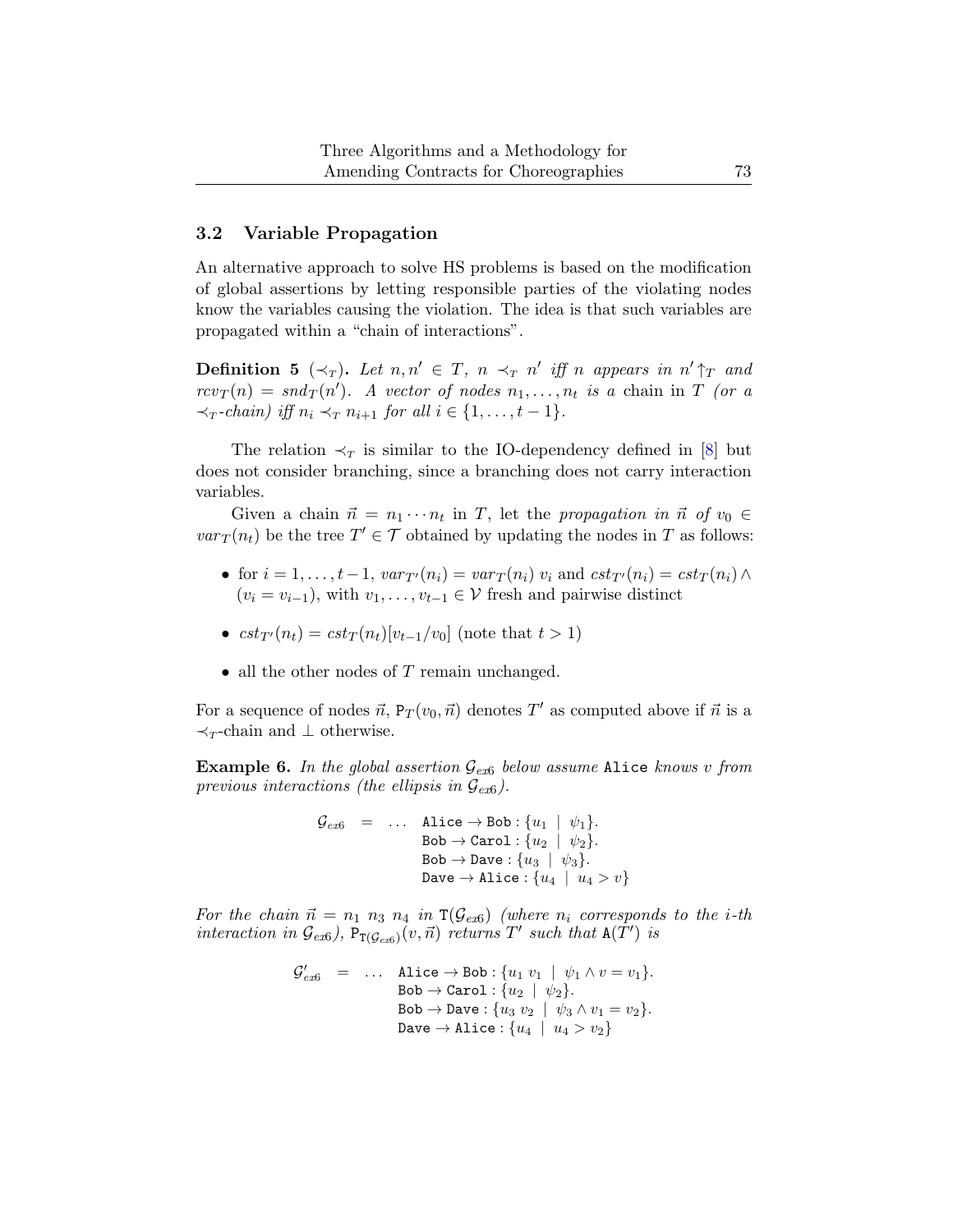Hereafter, we fix a global assertion  $\mathcal{G}$ ; let  $T = \texttt{T}(\mathcal{G})$ ,  $n \in \overline{\texttt{HS}}(\mathcal{G})$ ,  $v \in$  $\texttt{varHS}_{\texttt{T}}(n)$ , and  $\texttt{s} = \texttt{resp}_T(n)$ . The propagation algorithm (cf. Definition [7\)](#page-13-0) is applicable only if there exists a  $\prec_T$ -chain in  $n \uparrow_T$  through which v can be propagated from a node whose sender knows v and has s as receiver down to n.

We define a function propagate which takes a global assertion  $\mathcal G$  and returns G itself if HS is satisfied,  $\mathcal{G}_{\ell n}$  if HS is violated at  $n \in \mathcal{T}(\mathcal{G})$  and propagation is not applicable, it returns  $\mathcal{G}'$  otherwise, where  $\mathcal{G}'$  is obtained by propagating a violating variable  $v$  of node  $n$ . In the latter case, observe that v has necessarily been introduced in a node  $n' \in n \uparrow_{\mathsf{T}(\mathcal{G})}$  from which v can be propagated, since we assume  $\mathcal G$  closed.

<span id="page-13-1"></span>**Definition 6** (propagate). The function propagate( $G$ ) returns

- $\mathcal{G}, \textit{if } \overline{\text{HS}}(\mathcal{G}) = \varnothing$
- $P_T(v, \vec{n})$ , if  $T = T(\mathcal{G})$  and there exists  $n \in \overline{HS}(\mathcal{G})$ ,  $v \in \text{varHS}_T(n)$ , and  $\vec{n} = n_0 \vec{n_1} n$  chain in T such that snd $T(n_0)$  knows v
- $\mathcal{G}_{\ell n}$  with  $n \in \overline{\text{HS}}(\mathcal{G})$  otherwise.

<span id="page-13-2"></span>**Example 7.** Consider again the global assertion  $\mathcal{G}'$  obtained after the invocation strengthen  $(\mathcal{G}_{ex4})$  $(\mathcal{G}_{ex4})$  $(\mathcal{G}_{ex4})$  in Example [5.](#page-11-2) In this case  $\overline{\text{HS}}(\mathcal{G}') = \{n_4\}$  with  $n_4 = \texttt{Carol} \rightarrow \texttt{Bob}: \{v_4 \mid v_4 > v\}.$  Propagation is applicable to  $n_4$  and  $\overline{\mathsf{propagate}(\mathcal{G}')}$   $returns$ 

$$
\mathcal{G}'' = \mu \mathbf{t} \langle 10 \rangle \{v \mid v > 0\}.
$$
  
Alice  $\rightarrow$  Bob :  $\{v_1 \mid v \ge v_1\}$ .  
Bob  $\rightarrow$  Carol :  $\{v_2 u_1 \mid v_2 > v_1 \land u_1 = v\}$ .  
Carol  $\rightarrow$  Alice :  $\{v_3 \mid v_3 > v_2\}$ .  
Carol  $\rightarrow$  Bob :  $\{v_4 \mid v_4 > u_1\}$ .  
 $\mathbf{t} \langle v_1 \rangle$ 

by propagating v from the second interaction where the sender Bob knows v to  $\texttt{Carol}, \mathcal{G}''$  satisfies HS. The predicate of the last interaction derives from the substitution  $(v_4 > v)[u_1/v]$ .

The propagation algorithm is defined below and is based on a repeated application of  $propagate(.)$ .

<span id="page-13-0"></span>**Definition 7** (Π). Given a global assertion  $\mathcal{G}$ , the function  $\Pi$  is defined as follows:

$$
\Pi(\mathcal{G}) = \begin{cases} \text{ propagate}(\mathcal{G}), & \text{if } \text{propagate}(\mathcal{G}) \in \{\mathcal{G}, \mathcal{G}_{2n}\} \\ \Pi(\text{propagate}(\mathcal{G})), & otherwise \end{cases}
$$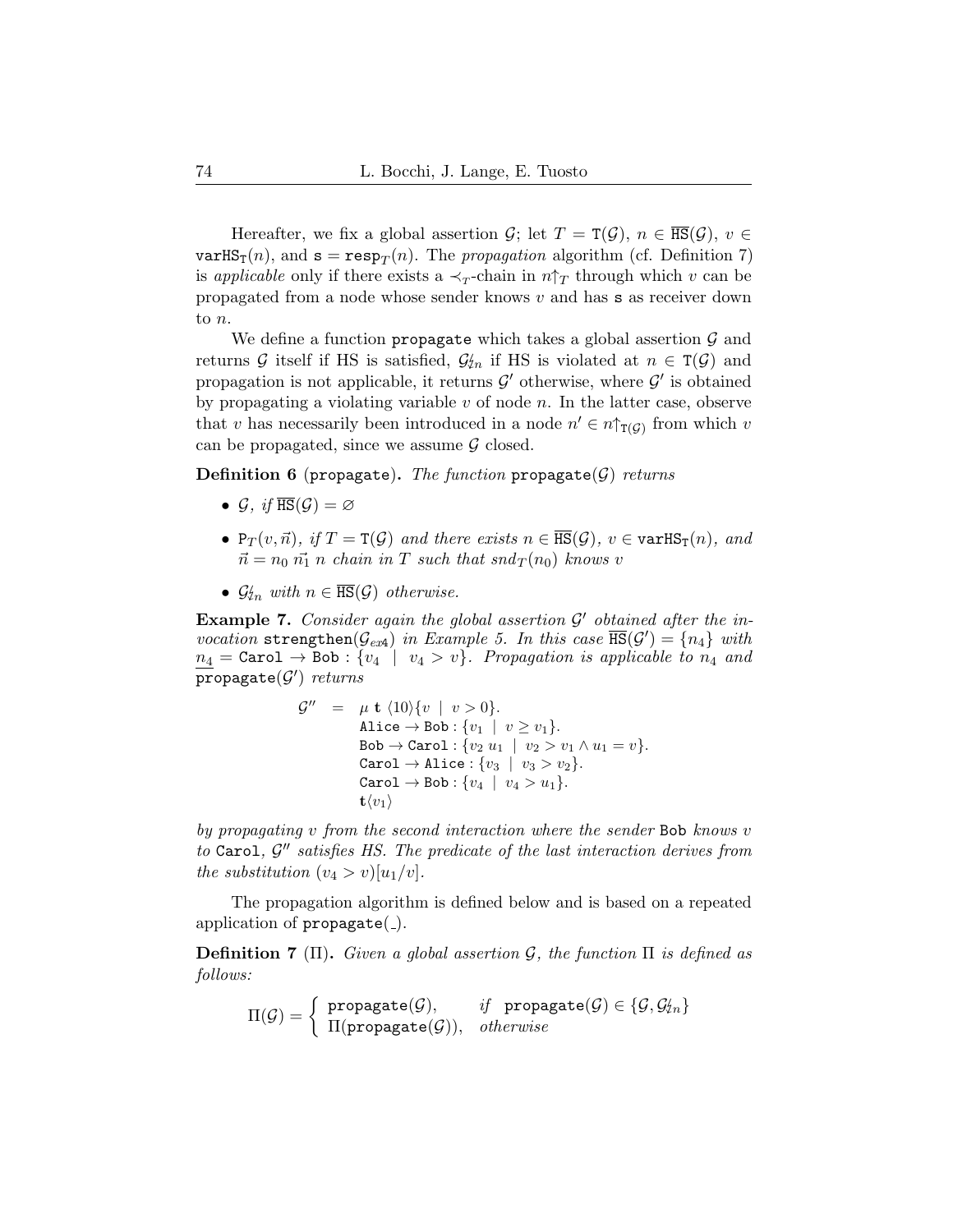### <span id="page-14-0"></span>3.3 Properties of  $\Sigma$  and  $\Pi$

We now discuss the properties of the global assertions amended by each algorithm and we compare them. Hereafter, we say  $\Sigma$  (resp. II) returns  $\mathcal G$  if either it returns  $\mathcal{G}$  or it returns  $\mathcal{G}_{n}$  for some n.

The applicability of  $\Sigma$  depends on whether it is possible to find a variable known by the responsible party of the violating node such that condition  $(3.1)$  in Definition [3](#page-10-1) is satisfied. The applicability of  $\Pi$  depends on whether there exists a chain through which the problematic variable can be propagated. Observe also that there are cases in which  $\Sigma$  is applicable and  $\Pi$  is not, and vice versa. Moreover,  $\Sigma(\mathcal{G}) \neq \Pi(\mathcal{G})$  in general, hence it may not always be clear which one should be preferred.

Remark 3. Linearity of the underlying multiparty session types [\[8\]](#page-42-1) guarantees the existence of a dependency chain between the interactions. However, linearity does not quarantee that  $\Pi$  is always applicable. The reason is that  $n_1 \prec n_2$  in the sense of [\[8\]](#page-42-1) does not imply  $n_1 \prec_T n_2$  since  $\prec_T$  does not take into account branching but only interactions.

<span id="page-14-1"></span>Remark 4. In distributed applications it is often necessary to guarantee that exchanged information is accessible only to intended participants. It is worth observing that  $\Pi$  discloses information about the propagated variable to the participants involved in the propagation chain. The architect should therefore evaluate when it is appropriate to use  $\Pi$ .

One could think of an extension of  $propagate(G)$  which propagates variables only to participants entitled to know them. The existence of a propagation chain  $\vec{n}$  for a variable v may be parameterised by two sets of participants chosen by the architect: a set A containing the participants who are allowed to know the value of  $v$  and a set  $N$  of participants not allowed to know it. Let  $T = T(\mathcal{G})$ , and  $v_0$  a variable causing an HS problem in  $\mathcal{G}$ , an acceptable chain  $\vec{n}$  is defined as in § [3.2](#page-12-0) and such that

- for all  $n \in \vec{n}$ ,  $rcv_T(n) \notin N$ , and
- there is no other chain  $\vec{n}'$  with  $P_T(v_0, \vec{n}') \neq \perp$  such that  $|P(\vec{n})|$  <  $|P(\vec{n}')|$ , where

$$
P(\vec{n}) = \{ \mathbf{r} \mid \text{there exist } n \in \vec{n} \text{ such that } \mathbf{r} = rcv_T(n) \in A \}
$$

Note that even though this additional condition provides a more finegrained control on the way problems are solved, it also decreases the appli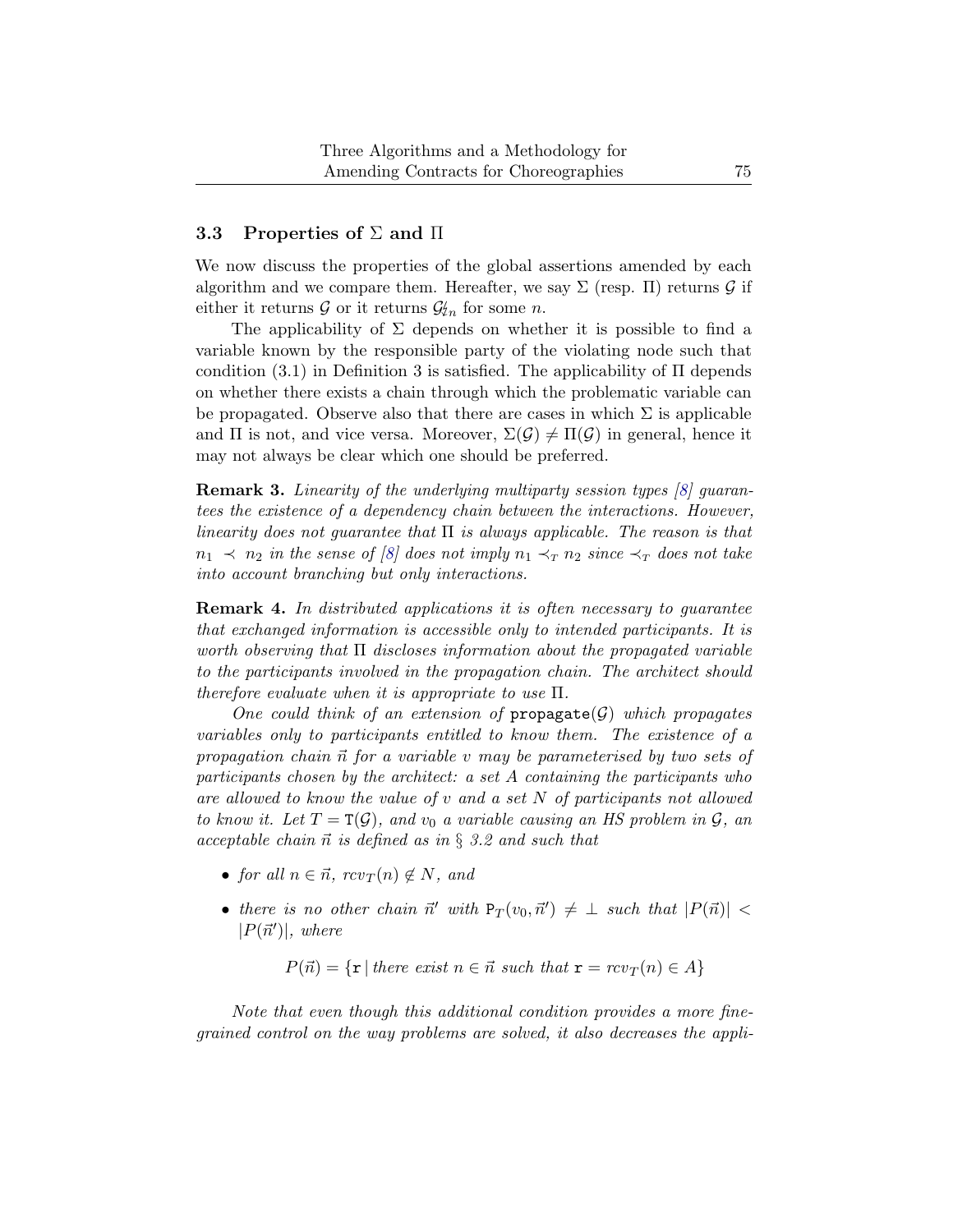cability range of the algorithm since the existence of such a chain is not guaranteed.

We now show that the weakening and propagation algorithms terminate.

<span id="page-15-0"></span>**Lemma 1.** Let G be a global assertion; strengthen(G) (resp. propagate(G)) always returns  $\mathcal{G}'$  such that  $T(\mathcal{G}')$  is isomorphic to  $T(\mathcal{G})$ , namely it has the same tree structure (but possibly different labels).

**Proof:** By Definition [3](#page-10-1) strengthen( $\mathcal{G}$ ) always returns either  $\mathcal{G}$  (which includes the case for  $\mathcal{G}'_{2n}$  or  $\mathcal{G}'$ .  $T(\mathcal{G}')$  is isomorphic to  $T(\mathcal{G})$  as the two trees either are the same or only differ in the label of one node. By Definition [6](#page-13-1) propagate(G) always returns either G (which includes the case for  $\mathcal{G}_m$ ) or  $\mathcal{G}' = \mathbb{P}_{\mathbb{T}(\mathcal{G})}(v_0, \vec{n})$  for some chain  $\vec{n}$  and variable  $v_0$ . By definition of  $P_{T(\mathcal{G})}(v_0, \vec{n}), T(\mathcal{G}')$  only differs from  $T(\mathcal{G})$  in the labels of the nodes in  $\vec{n}$ , hence  $P_{T(\mathcal{G})}(v_0, \vec{n})$  is isomorphic to  $T(\mathcal{G})$ .

Next we show that both  $\Sigma$  and  $\Pi$  do not change the structure of the given global assertion.

<span id="page-15-3"></span>**Proposition 1.** Let G be a global assertion. If it terminates,  $\Sigma(\mathcal{G})$  (resp.  $\Pi(\mathcal{G})$ ) returns  $\mathcal{G}'$  such that  $\mathtt{T}(\mathcal{G}')$  is isomorphic to  $\mathtt{T}(\mathcal{G})$ .

**Proof:** We proceed by induction on the number of recursive invocations of  $\Sigma$ . We omit the proof for  $\Pi$  since it is similar. In the base case  $\Sigma(\mathcal{G}) =$  strengthen( $\mathcal{G}$ ) (first case of Definition [4\)](#page-11-0); by Lemma [1\)](#page-15-0) strengthen( $G$ ) always returns  $G'$  such that  $T(G)$  is isomorphic to  $T(G')$ , hence  $\Sigma(G)$  returns  $\mathcal{G}'$  such that  $T(\mathcal{G})$  is isomorphic to  $T(\mathcal{G}')$  as required. In the inductive case  $\Sigma(\mathcal{G}) = \Sigma(\text{strengthen}(\mathcal{G}))$  (second case of Defini-tion [4\)](#page-11-0); by inductive hypothesis if  $\Sigma(\texttt{strengthen}(\mathcal{G}))$  returns  $\mathcal{G}'$  then  $\texttt{T}(\mathcal{G}')$ is isomorphic to  $T(\text{strengthen}(\mathcal{G}))$ , and by Lemma [1](#page-15-0)  $T(\text{strengthen}(\mathcal{G}))$  is isomorphic to  $T(G)$ ; the thesis follows by transitivity of isomorphism.  $\Box$ 

We next show that  $\Sigma$  and  $\Pi$  terminate as a corollary of Lemma [2.](#page-15-1)

<span id="page-15-1"></span>**Lemma 2.** Let G be a global assertion,  $T = T(G)$ , and k be the number of HS violations in  $T^5$  $T^5$ . Let  $k_1$ ,  $k_2$  be the number of HS violations in  $T_1 = \texttt{T}(\texttt{strengthen}(\mathcal{G}))$  and  $T_2 = \texttt{T}(\texttt{propagate}(\mathcal{G})),$  respectively; then either  $T_i = T$  or  $k_i = k - 1$  with  $i \in \{1, 2\}.$ 

<span id="page-15-2"></span><sup>5</sup>More than one violation may occur in one node if the sender does not know several variables.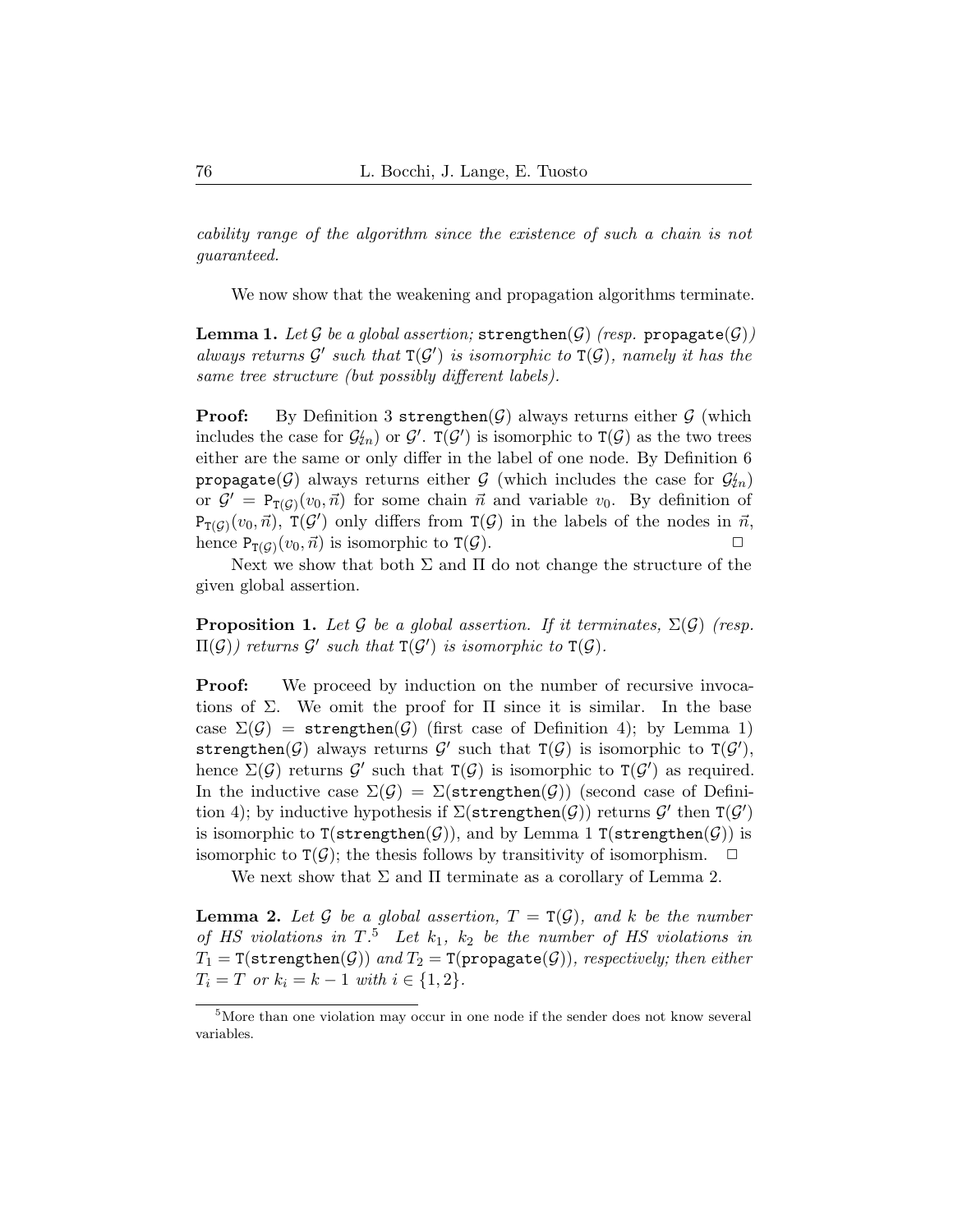**Proof:** By Proposition [1,](#page-15-3) T and  $T_1$  are isomorphic. Let  $n_1 \in T_1$  be the node corresponding to  $n \in T$ . By definition of  $\overline{\text{HS}}$  the violation in a node  $n' \in T_1$ is defined only in terms of the nodes in  $n'\uparrow_{T_1}$ . By definition of strengthen(\_) the only node from which T differs from  $T_1$  is  $n_1$ . Hence, if a violation is added in  $T_1$  with respect to T it must be in the subtree of  $T_1$  rooted at  $n_1$ . However, a violation is not added in  $n_1$  itself since the variable chosen to replace the problematic one is selected so that the responsible party knows it. No violation can be added in the subtree rooted at  $n'$  since  $\texttt{strengthen}($  ) does not modify the variables known by the participants (but only the predicates). Thus, either  $T_1 = T$  or  $k_1 = k - 1$ . In the case  $T_2 = T$ (propagate(G)), assume  $\hat{n} \in \overline{\text{HS}}(T)$  with  $\hat{n} = \mathbf{s} \to \mathbf{r} : {\vec{x} \mid \phi}, v \in \text{varHS}_T(\hat{n}),$  and there exists an  $\prec_T$ -chain  $n_0 \vec{n} \hat{n}$  with  $n_0 = s_0 \rightarrow r_0 : \{\vec{y_0} \mid \psi_0\}$  such that  $s_0$ knows v. We proceed by case analysis showing that, in any node  $n \in T$ , such that  $n \neq \hat{n}$ , no violation is introduced, and exactly one violation is removed from  $\hat{n}$ .

- if  $n = n_0$  no violation is introduced since  $\underline{n}_0$  becomes  $\mathbf{s}_0 \to \mathbf{r}_0 : {\overline{\mathbf{y}} \, v_0}$  $\psi_0 \wedge v_0 = v$  in  $T_2$  where, by Definition [6,](#page-13-1)  $s_0$  knows v.
- if  $n_i \in \vec{n}$  by definition of propagation  $\underline{n_i} = \mathbf{s_i} \rightarrow \mathbf{r_i} : \{ \vec{y_i} \mid \psi_i \}$ becomes  $\mathbf{s_i} \to \mathbf{r_i}$ : { $\vec{y_i} \, v_i \mid \psi_i \wedge v_{i-1} = v_i$ } in  $T_2$  where, by Definition [5,](#page-12-2)  $\mathbf{r}_{i-1} = \mathbf{s}_i$ . It follows that  $\mathbf{s}_i$  has previously received  $v_{i-1}$  hence he/she knows it.
- if  $n = \hat{n}$ , following Definition [5,](#page-12-2)  $cst_{T_2}(\hat{n}) = \phi[v_0/v]$  and the problem on v at  $\hat{n}$  has been solved since **s** knows  $v_0$ , and v does not appear in  $\phi$  anymore, hence  $k_2 = k - 1$ .
- if n does not belong to the  $\prec_{\tau}$ -chain  $n_0 \vec{n} \hat{n}$  then n remains unchanged and no violation is introduced. Note that if  $n$  is in the subtree of rooted at  $\hat{n}$ , no violation is introduced since propagation does not decrease the knowledge of any participant.

 $\Box$ 

#### **Corollary 1.** Let G be a global assertion;  $\Sigma(\mathcal{G})$  and  $\Pi(\mathcal{G})$  terminate.

Whereas  $\Sigma$  does not change the global type underlying the global assertion, Π does. Indeed, in the resulting global assertion, more variables are exchanged in each interaction involved in the propagation. However, the structure of the tree remains the same.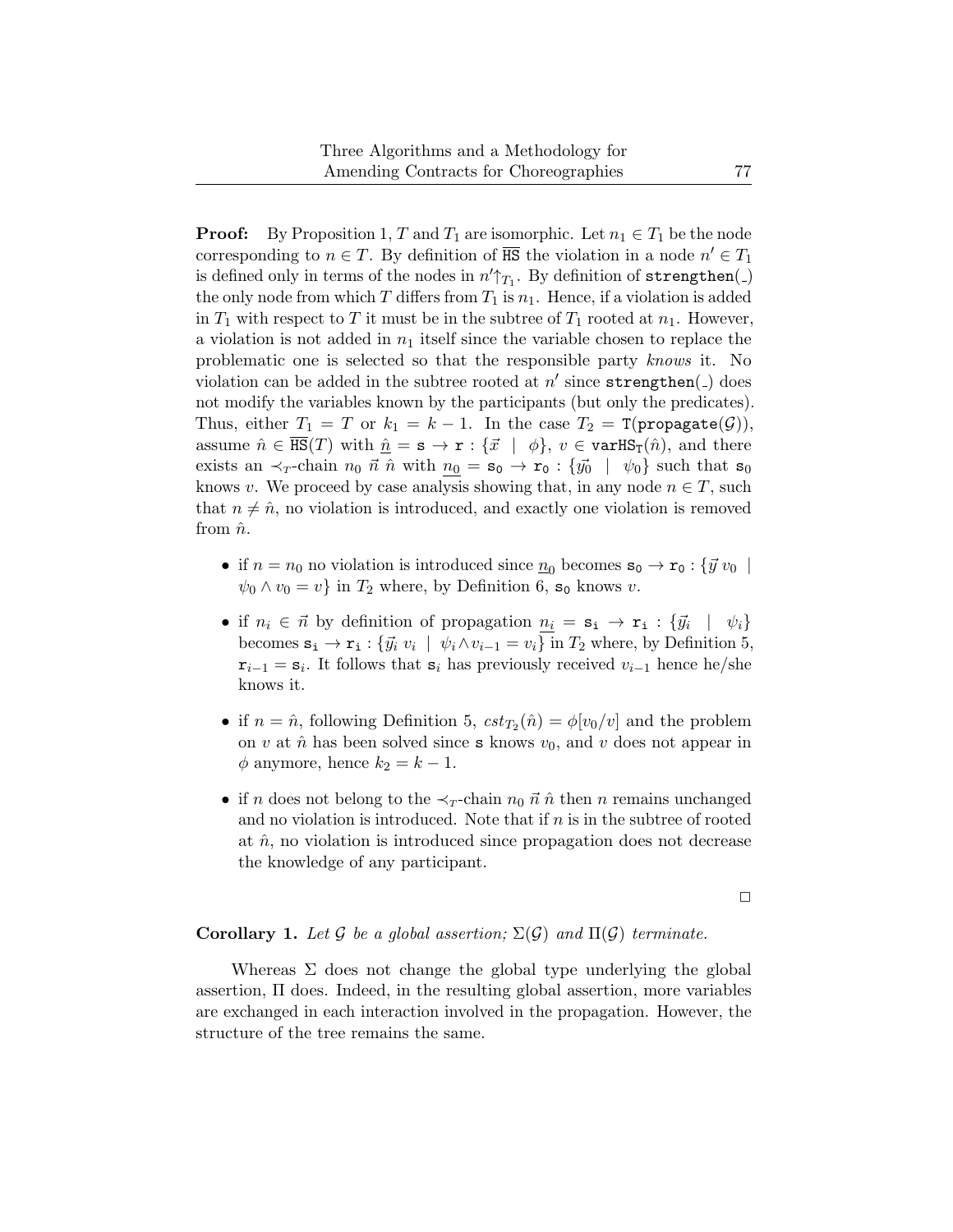Let  $erase(G)$  be the function that returns the underlying global type [\[8\]](#page-42-1) corresponding to  $\mathcal G$  (i.e. a global assertion without predicates).

<span id="page-17-0"></span>**Definition 8.** Given a global assertion  $\mathcal{G}$ , erase( $\mathcal{G}$ ) is defined inductively as:

$$
\text{erase}(\mathcal{G}) = \begin{cases} \mathbf{s} \to \mathbf{r} : \text{.erase}(\mathcal{G}') & \text{if } \mathcal{G} = \mathbf{s} \to \mathbf{r} : \{\vec{v} \mid \psi\}. \mathcal{G}' \\ \mathbf{s} \to \mathbf{r} : \left(l_j : \text{erase}(\mathcal{G}_j)\right)_{\in J} & \text{if } \mathcal{G} = \mathbf{s} \to \mathbf{r} : \left(\{\psi_j\}l_j : \mathcal{G}_j\right)_{\in J} \\ \mu \mathbf{t} \cdot \text{erase}(\mathcal{G}') & \text{if } \mathcal{G} = \mu \mathbf{t} \setminus \{\vec{e}\} \{\vec{v} \mid \psi\}. \mathcal{G}' \\ \mathcal{G} & \text{if } \mathcal{G} = \text{end or } \mathcal{G} = \mathbf{t} \end{cases}
$$

<span id="page-17-2"></span>**Lemma 3.** Let  $\mathcal G$  and  $\mathcal G'$  be two assertions that differ only in the predicates annotating interactions and branchings. Then  $\text{erase}(\mathcal{G}) = \text{erase}(\mathcal{G}')$ .

**Proof:** The proof is by structural induction on  $\mathcal{G}$ .

**End session.** If  $\mathcal{G} =$  end and  $\mathcal{G}' =$  end the thesis follows from the fact that  $\texttt{erase}(\mathcal{G}) = \texttt{erase}(\mathcal{G}') = \texttt{end}.$ 

**Recursive call.** If  $\mathcal{G} = \mathbf{t}\langle e \rangle$  and  $\mathcal{G}' = \mathbf{t}\langle e \rangle$  the thesis follows from the fact that  $\texttt{erase}(\mathcal{G}) = \texttt{erase}(\mathcal{G}') = \texttt{t}.$ 

**Interaction (prefix).** Let  $\mathcal{G} = \mathbf{s} \to \mathbf{r} : \{\vec{v} \mid \psi\}.\mathcal{G}_0$  and  $\mathcal{G}' = \mathbf{s} \to \mathbf{r} : \{\vec{v} \mid \psi\}$  $\psi'$ .  $\mathcal{G}'_0$  for some  $\psi'$  and  $\mathcal{G}'_0$ . By Definition [8,](#page-17-0) erase( $\mathcal{G}_0$ ) = s  $\rightarrow$  r : .erase( $\mathcal{G}_0$ ) and  $\texttt{erase}(\mathcal{G}') = \texttt{s} \rightarrow \texttt{r}$ : .erase $(\mathcal{G}_0')$ , hence

<span id="page-17-1"></span>
$$
\texttt{erase}(\mathcal{G}) = \texttt{erase}(\mathcal{G}')
$$
\n(3.2)

The thesis follows from [\(3.2\)](#page-17-1) and from the fact that by inductive hypothesis  $\texttt{erase}(\mathcal{G}_0) = \texttt{erase}(\mathcal{G}_0') \text{ holds.}$ 

 $\textbf{Branching.}\, \, \text{Let}\, \mathcal{G}=\texttt{s}\rightarrow \texttt{r}: \bigg(\{\psi_j\}l_j:\mathcal{G}_j\bigg)_{\!\!\!\!\!\!S}$  $\int_{\epsilon}$  and  $\mathcal{G}' = \mathbf{s} \to \mathbf{r} : \left( \{ \psi'_j \} l_j : \mathcal{G}'_j \right)_{\epsilon}$  $\int_{\epsilon}$ for some  $\psi'_j$  and  $\mathcal{G}'_j$ . By Definition [8,](#page-17-0)  $\texttt{erase}(\mathcal{G}) = \mathtt{s} \rightarrow \mathtt{r} : \bigg(\iota_j : \texttt{erase}(\mathcal{G}_j)\bigg)_\ell$  $\int_{\epsilon}$  $\quad \text{ and } \texttt{erase}(\mathcal{G}') \ = \ \texttt{s} \ \rightarrow \ \texttt{r} \ : \ \Bigl(l_j: \texttt{erase}(\mathcal{G}'_j)\Bigr)_{\!\!\!\!\!\!S}$  $\int_{\epsilon}$  hence [\(3.2\)](#page-17-1) holds also in this case. The thesis follows from [\(3.2\)](#page-17-1) and by the fact that by inductive hypothesis  $\texttt{erase}(\mathcal{G}_j) = \texttt{erase}(\mathcal{G}'_j)$  for all  $j \in J$ . Recursive definition. Let  $\mathcal{G} = \mu \mathbf{t} \langle \vec{e} \rangle \{ \vec{v} \mid \psi \} . \mathcal{G}_0$  and  $\mathcal{G}' = \mu \mathbf{t} \langle \vec{e} \rangle \{ \vec{v} \mid \psi \} . \mathcal{G}'_0$ 

<span id="page-17-3"></span>for some  $\mathcal{G}'_0$ . By Definition [8,](#page-17-0)  $\texttt{erase}(\mathcal{G}) = \mu \texttt{ t }$  .erase( $\mathcal{G}_0$ ) and  $\texttt{erase}(\mathcal{G}') =$  $\mu$  **t** .erase( $\mathcal{G}'_0$ ), hence [\(3.2\)](#page-17-1) holds also in this case. The thesis follows from [\(3.2\)](#page-17-1) and by the fact that by inductive hypothesis  $\text{erase}(\mathcal{G}_0) = \text{erase}(\mathcal{G}'_0)$ .  $\mathsf{erase}(\mathcal{G}_0'$ ).  $\Box$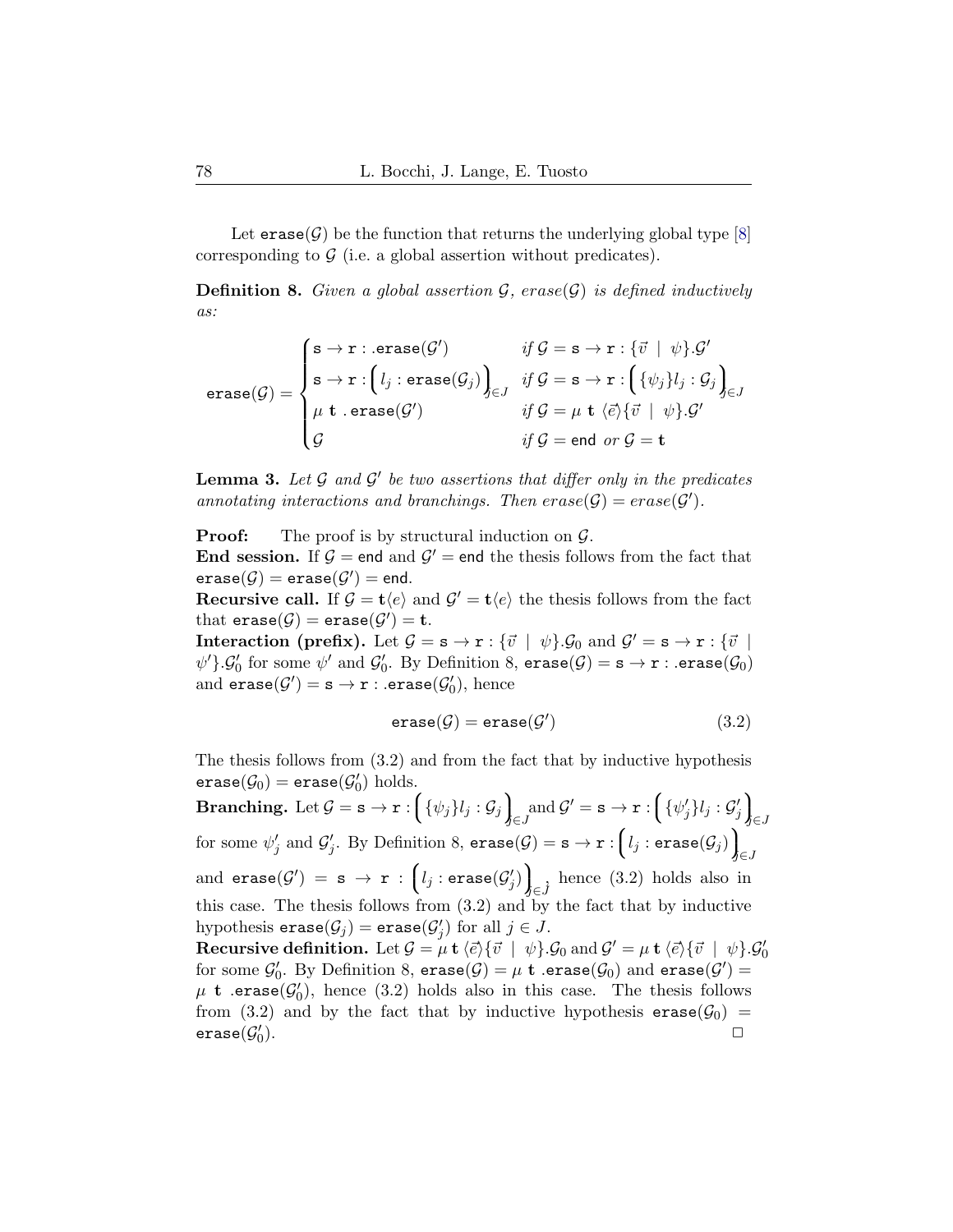**Lemma 4.** Let G be a global assertion and  $T = T(G)$ . Given a chain  $\vec{n} = n_1, \dots, n_t$  in T, if  $Pr(v_0, \vec{n}) = G'$  for an interaction variable  $v_0$ , then for all  $n \in \mathsf{T}(\mathcal{G})$  and its corresponding node  $n' \in \mathsf{T}(\mathcal{G}')$ ,

$$
\mathit{var}_{\mathtt{T}(\mathcal{G})}(n) \subseteq \mathit{var}_{\mathtt{T}(\mathcal{G}')}(n')
$$

**Proof:** Observe that, by Proposition [1,](#page-15-3)  $T$  is isomorphic to  $T'$ . Let  $\vec{n} = n_1, \dots, n_t, n \in T, n' \in T'$ , and n' be the corresponding node of n in  $T'$ . We proceed by case analysis on the (labels of the) nodes of  $T$ , which we divide in three groups following the definition of  $P_T(v_0, \vec{n})$ :

- if  $n = n_i$  with  $i \in \{1, ..., t-1\}$  then  $var_{T'}(n) = var_T(n') v_i$ .
- if  $n = n_t$  then  $var_{T'}(n) = var_T(n')$ .
- if  $n \notin \vec{n}$  then  $n'$  has the same label as n since by definition of  $P_T(v_0, \vec{n})$ all nodes not in  $\vec{n}$  are unchanged.

<span id="page-18-0"></span>In all cases the above thesis holds.  $\Box$ 

**Proposition 2** (Underlying Type Structure). Let  $\mathcal G$  be a global assertion,

- if  $\Sigma(\mathcal{G})$  returns  $\mathcal{G}'$  then  $\mathtt{erase}(\mathcal{G}) = \mathtt{erase}(\mathcal{G}')$
- if  $\Pi(\mathcal{G})$  returns  $\mathcal{G}'$  then for all  $n \in \mathcal{T}(\mathcal{G})$  and its corresponding node  $n' \in \texttt{T}(\mathcal{G}'),$

<span id="page-18-1"></span>
$$
\mathit{var}_{\mathtt{T}(\mathcal{G})}(n) \subseteq \mathit{var}_{\mathtt{T}(\mathcal{G}')}(n')
$$

**Proof:** As to  $\Sigma$ , we first observe that strengthen $(\mathcal{G})$  either returns  $G$  or a  $G'$  that differs from  $G$  only in the predicate of one (interaction or branching) node. By Lemma [3:](#page-17-2)

$$
\texttt{erase}(\mathcal{G}) = \texttt{erase}(\texttt{strengthen}(\mathcal{G})) \qquad (3.3)
$$

We proceed by induction on the number of applications of  $\Sigma$ . In the base case,  $\Sigma$  returns strengthen( $\mathcal G$ ) and the thesis follows immediately from [\(3.3\)](#page-18-1). In the inductive case we have to prove that  $\text{erase}(\Sigma(\mathcal{G}))$  is equal to  $\text{erase}(\mathcal{G})$ . By definition of  $\Sigma$ , in the inductive case  $\Sigma(\mathcal{G}) = \Sigma(\text{strengthen}(\mathcal{G}))$ . By inductive hypothesis  $erase(\Sigma(strengthen(\mathcal{G}))$  = erase(strengthen( $\mathcal{G})$ ). Finally, by [\(3.3\)](#page-18-1) erase(strengthen( $\mathcal{G}$ )) = erase( $\mathcal{G}$ ), which yields the thesis.

As to  $\Pi$ , we first observe that if  $propagate(\mathcal{G}) = \mathcal{G}'$  then for all  $n \in \mathtt{T}(\mathcal{G})$ and its corresponding node  $n' \in T(G')$ ,

<span id="page-18-2"></span>
$$
var_{\mathbf{T}(\mathcal{G})}(n) \subseteq var_{\mathbf{T}(\mathcal{G}')}(n')
$$
\n(3.4)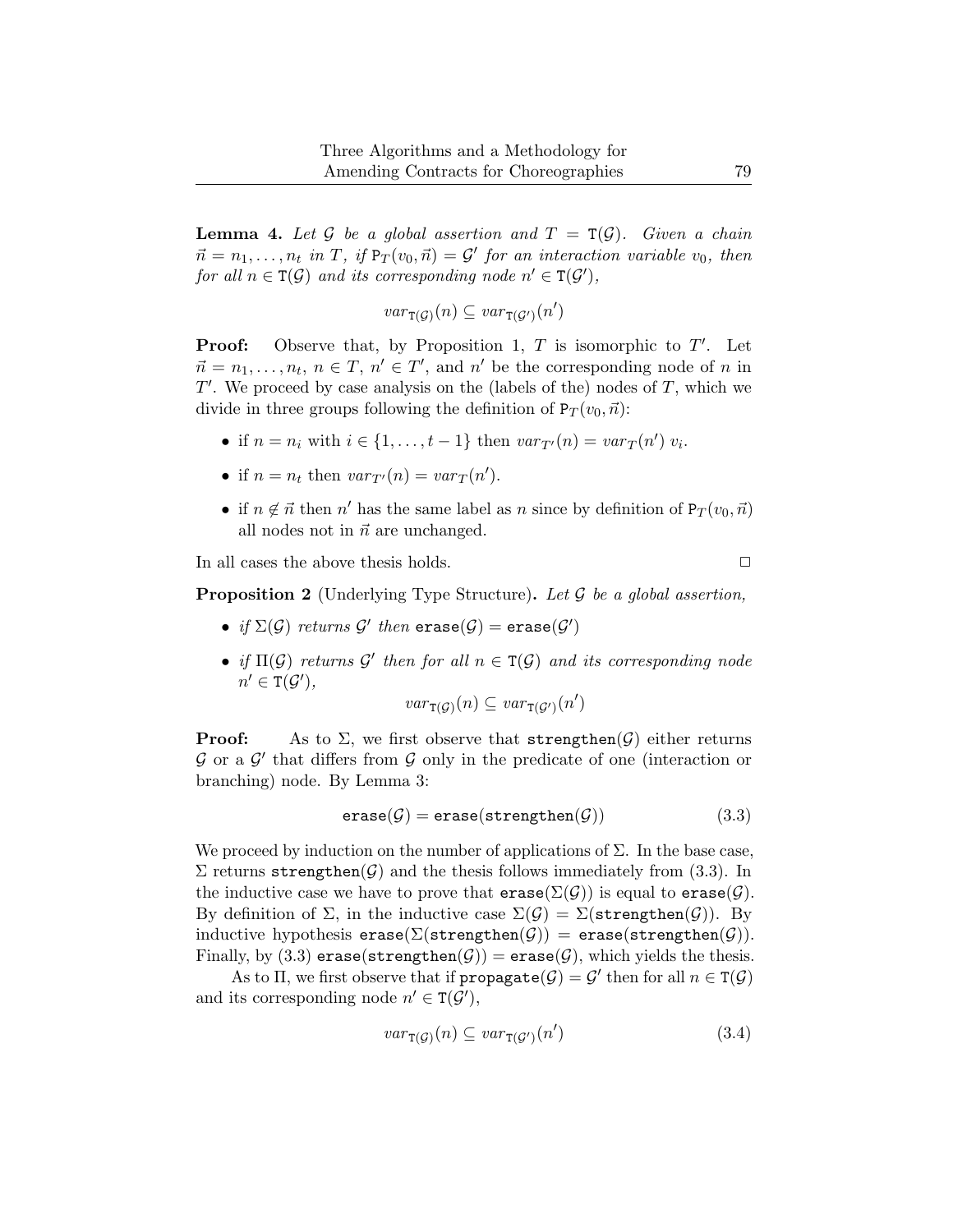In fact, propagate( $G$ ) either returns  $G' = G$  or  $G' = P_{T(G)}(v_0, \vec{n})$ . In the former case [\(3.4\)](#page-18-2) holds trivially, in the latter case it holds by Lemma [4.](#page-17-3) To prove the thesis for Π we now proceed by induction on the number of applications of Π. In the base case,  $\Pi$  returns propagate( $\mathcal G$ ) and the thesis follows immediately from [\(3.4\)](#page-18-2). In the inductive case we have to prove that erase( $\Pi(\mathcal{G})$ ) is equal to erase( $\mathcal{G}$ ). By definition of  $\Pi$ , in the inductive case  $\Pi(\mathcal{G}) = \Pi(\text{propagate}(\mathcal{G}))$ . By inductive hypothesis erase( $\Pi$ (propagate( $G$ )) = erase(propagate( $G$ )). Finally, by [\(3.4\)](#page-18-2)<br>erase(propagate( $G$ )) = erase( $G$ ), which vields the thesis. erase(propagate( $\mathcal{G}$ )) = erase( $\mathcal{G}$ ), which yields the thesis.

The application of  $\Sigma$  and  $\Pi$  affects the predicates of the original global assertion. In  $\Sigma$ , strengthening allows less values for the interaction variables of the amended interaction. Conversely, the predicates computed by Π are equivalent to the original ones (i.e., they allow sender and receiver to choose/expect the same set of values). Nevertheless, such predicates are syntactically different as Π adds the equality predicates on the propagated variables.

### <span id="page-19-4"></span><span id="page-19-0"></span>**Proposition 3** (Assertion Predicates). Let  $\mathcal G$  be a global assertion,

- 1. if  $\Sigma(\mathcal{G})$  returns  $\mathcal{G}'$  then for all  $n \in \Gamma(\mathcal{G})$  whose label is modified by  $\Sigma$ , and its corresponding node  $n' \in T(G')$  (cf. Proposition [2\)](#page-18-0), it holds that  $\texttt{PRED}_{\texttt{T}(\mathcal{G}')}(n') \land \textit{cst}_{\texttt{T}(\mathcal{G}')}(n') \supset \textit{cst}_{\texttt{T}(\mathcal{G})}(n)$
- <span id="page-19-2"></span><span id="page-19-1"></span>2. if  $\Pi(\mathcal{G})$  returns  $\mathcal{G}'$  then for all  $n \in \mathcal{T}(\mathcal{G})$  whose label is modified by  $\Pi$ , and its corresponding node  $n' \in T(G')$ 
	- (a)  $cst_{\mathsf{T}(\mathcal{G}')}(n')$  is the predicate  $cst_{\mathsf{T}(\mathcal{G})}(n)\sigma \wedge \psi$
	- $(b)\ \ \texttt{PRED}_{\texttt{T}(\mathcal{G})}(n) \wedge \mathit{cst}_{\texttt{T}(\mathcal{G})}(n) \wedge \psi \iff \texttt{PRED}_{\texttt{T}(\mathcal{G}')}(n') \wedge \mathit{cst}_{\texttt{T}(\mathcal{G}')}(n')$

<span id="page-19-3"></span>For some satisfiable  $\psi \in \Psi$  and variable substitution  $\sigma$ .

**Proof:** The proof of [1](#page-19-0) relies on the fact that  $\Sigma$  either does not change  $\mathcal G$  or replaces a problematic variable by a variable for which [\(3.1\)](#page-11-1) holds. We show the result by showing that it holds for each invocation of  $\texttt{strengthen}(\_)$ by  $\Sigma$ . Indeed, for each invocation we have that, by Definition [3,](#page-10-1) if n is modified by  $\Sigma$ , then we have that  $n \in \overline{\text{HS}}(\text{T}(\mathcal{G}))$ . In addition, there must be  $v \in \text{varHS}_{T(\mathcal{G})}(n)$  such that there exists  $v' \in \text{knows}_{s}(n \uparrow_{T(\mathcal{G})})$  and  $(3.1)$  is satisfied. This gives us

$$
\underbrace{\mathrm{PRED}_{\mathrm{T}(\mathcal{G})}(n)}_{\mathrm{PRED}_{\mathrm{T}(\mathcal{G}')}(n')} \wedge \underbrace{\psi[v'/v]}_{cst_{\mathrm{T}(\mathcal{G}')} (n')} \supset \underbrace{\psi}_{cst_{\mathrm{T}(\mathcal{G})}(n)}
$$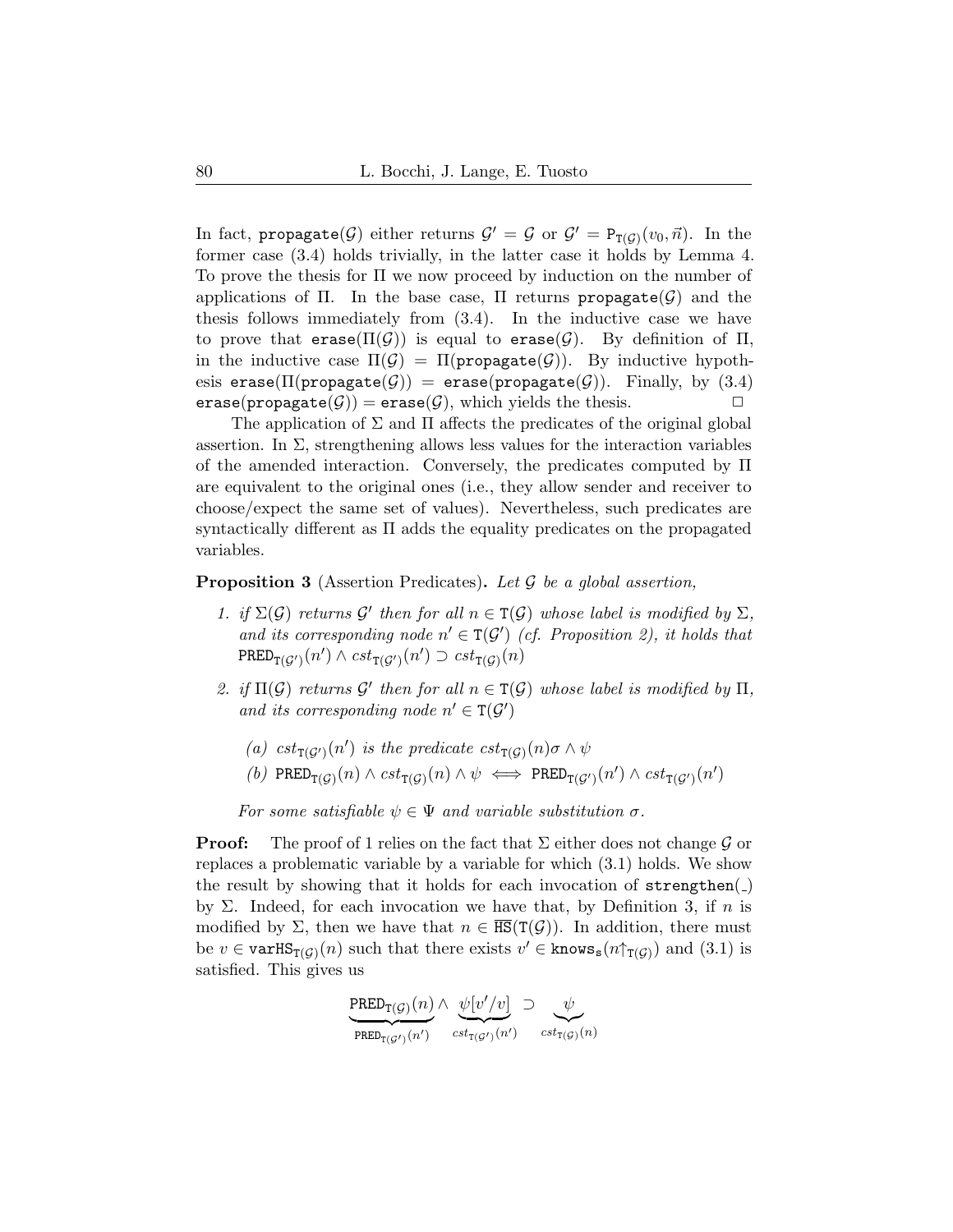Since only the predicate of node n is updated by substituting  $v$  by  $v'$ , by Definition [3.](#page-10-1)

The proof of [2](#page-19-1) relies on Definition [5,](#page-12-2) i.e. a predicate of the form  $v_1 = v_0$ or  $v_i = v_{i-1}$  is added to each predicate of the nodes in the chain, and problematic variables are replaced by fresh ones. The additional predicates are satisfiable since they constrain only fresh variables (i.e.  $v_i$ ). We have these results by showing that each invocation of  $propagate(\_)$  by  $\Pi$  validates the result.

**Case [2a](#page-19-2)** If n is modified by propagate( $\Box$ ), then  $n \in \vec{n}$ , by Definition [6.](#page-13-1) Assume  $v_0$  is the variable to be propagated.

- If *n* is not the last node of  $\vec{n}$ , by definition of  $P_{T(G)}(v_0, \vec{n})$ , we have that  $cst_{\mathsf{T}(\mathcal{G}')}(n') = cst_{\mathsf{T}(\mathcal{G})}(n) \wedge (v_i = v_{i-1}),$  which gives us the expected result if  $\psi$  is  $v_i = v_{i-1}$  and  $\sigma$  is the empty substitution.
- If *n* is the last node of  $\vec{n}$ , by definition of  $P_{T(\mathcal{G})}(v_0, \vec{n})$ , we have that  $cst_{\texttt{T}(\mathcal{G})}(n') = cst_{\texttt{T}(\mathcal{G})}(n)[v_{t-1}/v_0],$  which gives the expected result with  $\sigma = [v_{t-1}/v_0]$  and  $\psi =$  true.

**Case [2b](#page-19-3)** If *n* is modified by propagate(\_), then  $n \in \vec{n}$ , by Definition [6.](#page-13-1) Assume  $v_0$  is the variable to be propagated and the length of  $\vec{n}$  is k.

- If *n* is the first node of  $\vec{n}$ , then  $cst_{\mathcal{T}(\mathcal{G}')}(n') = cst_{\mathcal{T}(\mathcal{G})}(n) \wedge (v_1 = v_0)$ , and PRED<sub>T(G')</sub> $(n')$  = PRED<sub>T(G)</sub> $(n)$  since  $n' \uparrow_{T(G')}$  is unchanged. We have the expected result if  $\psi$  is  $v_1 = v_0$ . Note that by definition of  $P_{T(G)}(v_0, \vec{n})$ ,  $v_1$  is a fresh variable therefore  $v_1 = v_0$  is satisfiable.
- If *n* is the *i*<sup>th</sup> node in  $\vec{n}$  (1 < *i* < *k*) then  $cst_{\text{T}(G')}(n') = cst_{\text{T}(G)}(n) \wedge (v_i =$  $v_{i-1}$ ), and

$$
\text{PRED}_{\text{T}(\mathcal{G}')}(n') = \text{PRED}_{\text{T}(\mathcal{G})}(n) \land \bigwedge_{1 < j < i} v_j = v_{j-1}
$$

where each  $v_j = v_{j-1}$  is satisfiable since each variable is freshly introduced. We have the expected result with  $\psi$  as  $v_i = v_{i-1}$ .

• If *n* is the last node in  $\vec{n}$ , then  $cst_{\text{T}(G')}(n') = cst_{\text{T}(G)}(n)[v_k/v_0]$ , and

$$
\mathrm{PRED}_{\mathrm{T}(\mathcal{G}')}(n') = \mathrm{PRED}_{\mathrm{T}(\mathcal{G})}(n) \wedge \bigwedge_{1 < j < k} v_j = v_{j-1}
$$

with each  $v_j = v_{j-1}$  satisfiable, as before. Let  $\psi$  be true, and we have the required result.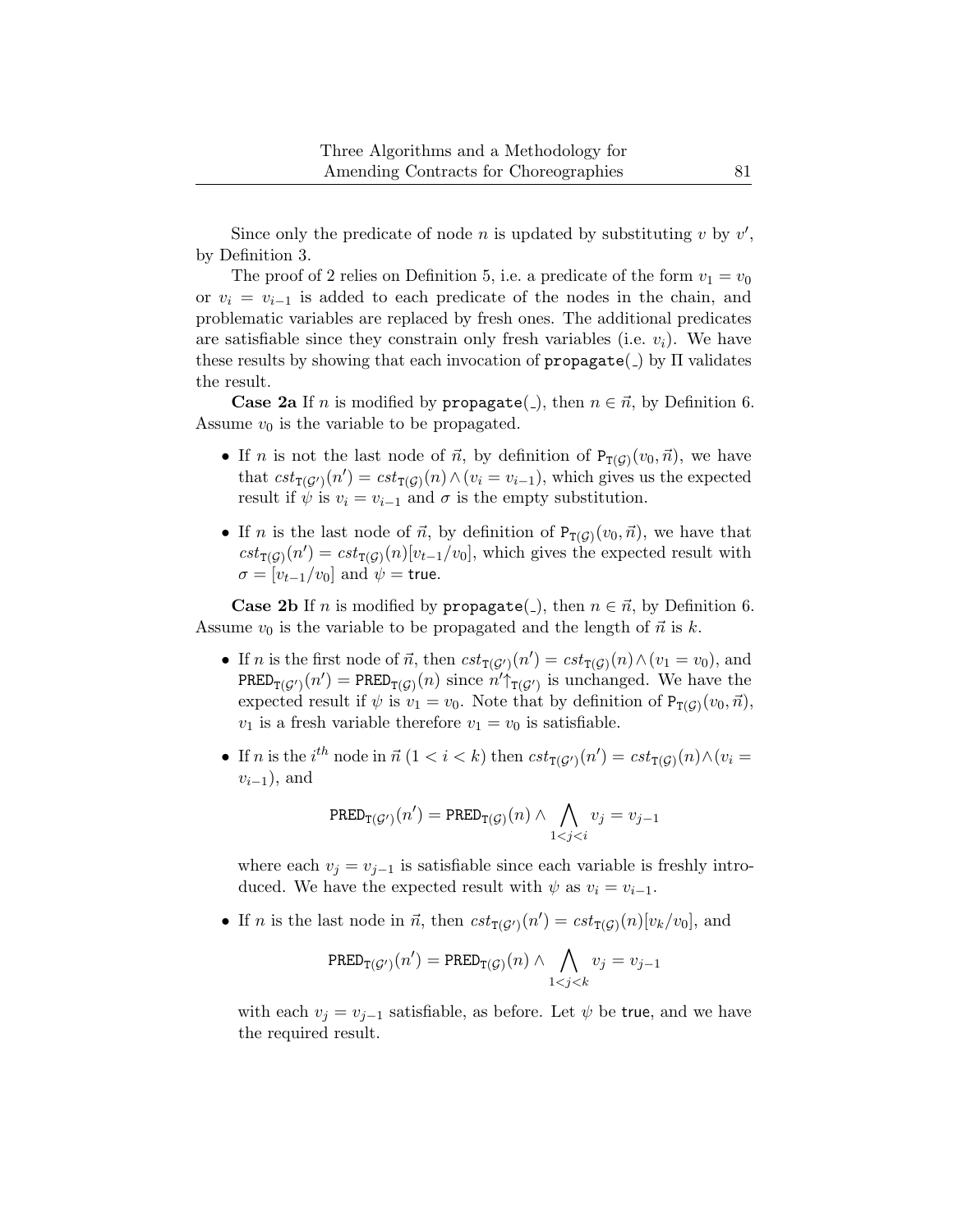Proposition [3](#page-19-4)[.2](#page-19-1) (b) amounts to saying that  $cst_{\mathcal{T}(\mathcal{G})}(n) \wedge \psi$  is equivalent to  $cst_{T(\mathcal{G})}(n')$  when such predicates are taken in their respective contexts.

Remarkably,  $\Sigma$  and  $\Pi$  do not add violations (of either HS or TS) to the amended global assertions. We postpone the discussion of this property to § [4.3](#page-29-2) (Proposition [5\)](#page-29-1) after the formal introduction of TS.

Finally, we prove that if the value returned by  $\Sigma$  or  $\Pi$  is not of the type  $\mathcal{G}_{\ell n}$  then the amended global assertion satisfies HS.

<span id="page-21-0"></span>**Theorem 1** (Correctness). If there is  $\mathcal{G}'$  such that  $\Sigma(\mathcal{G}) = \mathcal{G}'$  or  $\Pi(\mathcal{G}) = \mathcal{G}'$ then  $\overline{\text{HS}}(\mathcal{G}') = \emptyset$ .

**Proof:** Case  $\Sigma$ . By Definitions [3](#page-10-1) and [4,](#page-11-0)  $\Sigma$  terminates successfully when  $\overline{\text{HS}}(\mathcal{G}) = \emptyset$ . We show that at each iteration of  $\Sigma$ , the number of HS violations decreases. Assume that there is k violations in  $\mathcal{G}$ , by Definition [4,](#page-11-0) we have either

- $\Sigma(\mathcal{G}) =$  strengthen $(\mathcal{G}) = \mathcal{G}$  in which case, by Definition [3,](#page-10-1)  $\overline{HS}(\mathcal{G}) = \emptyset$ , i.e.  $k = 0$ , and the function terminates, or
- $\Sigma(\mathcal{G}) = \Sigma(\texttt{strengthen}(\mathcal{G})) = \mathcal{G}'$  with  $\mathcal{G} \neq \mathcal{G}'$ , and by Lemma [2](#page-15-1) the number of HS violation in strengthen( $G$ ) is strictly less than k.

Case Π. The case for Π is similar to the previous case, using Definition [6](#page-13-1) (resp. [7\)](#page-13-0) instead of Definition [3](#page-10-1) (resp. [4\)](#page-11-0).

Finally, note that both  $\Sigma$  and  $\Pi$  always terminate since *(i)* the number of violations decreases at each iteration and  $(ii)$  we only consider finite assertion trees, therefore the number of variables in a tree is also finite.  $\Box$ 

## <span id="page-21-1"></span>4 Back to the Future

<span id="page-21-2"></span>In a distributed choreography, the local choices made by some parties may restrict later choices of other parties to the point that no suitable value is available. This would lead to an abnormal termination since the choreography cannot continue. For global assertions, this distills into temporal satisfiability (TS) which requires that the values sent in each interaction do not compromise the satisfiability of future interactions. The formal definition of temporal satisfiability is adapted from [\[3\]](#page-42-2).

 $\Box$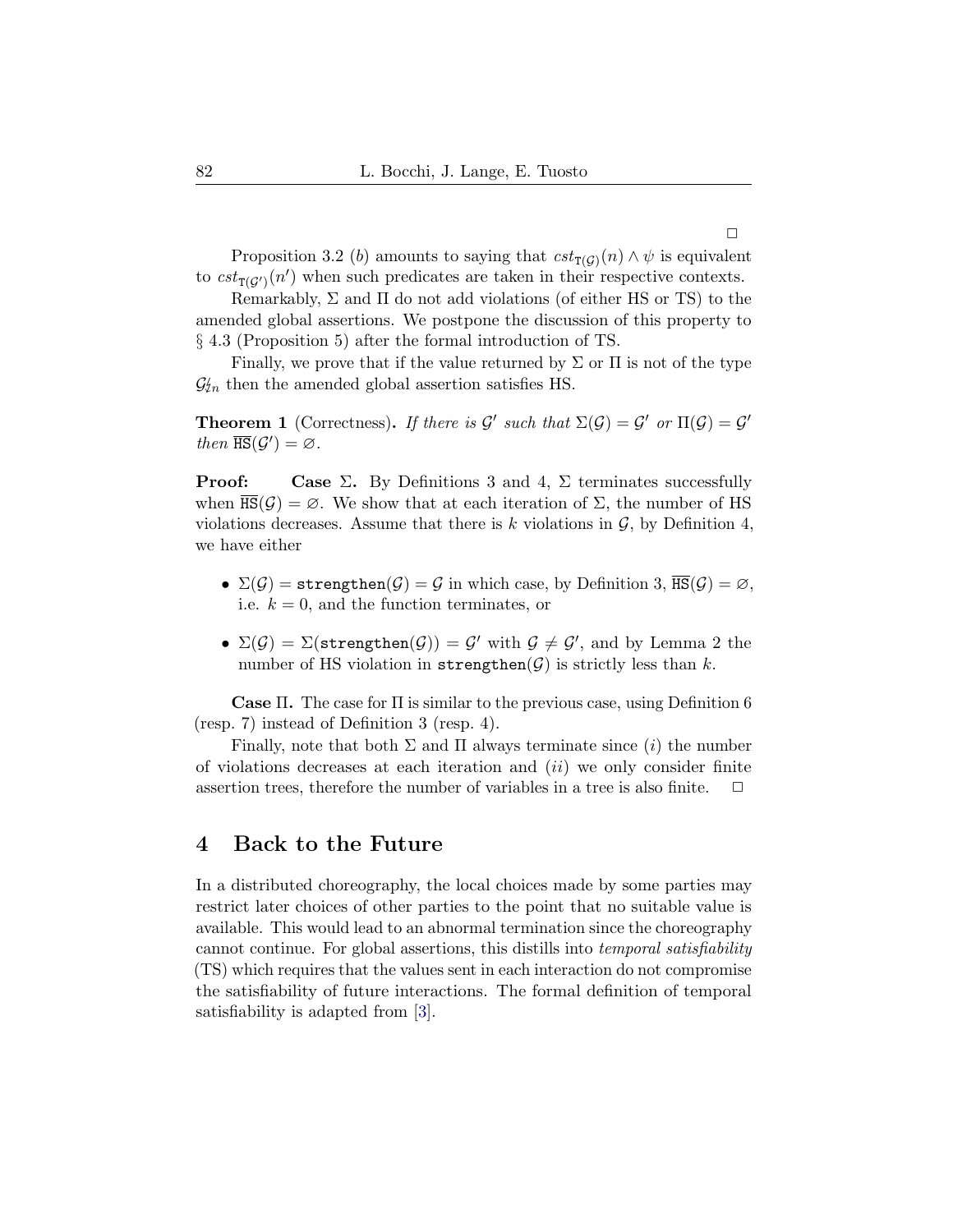**Definition 9** (TS [\[3\]](#page-42-2)). A global assertion G satisfies TS (in symbols  $TS(G)$ ) iff  $GSat(\mathcal{G}, \text{true})$  holds where

$$
GSat(\mathcal{G}, \psi) \text{ iff } \mathcal{G} = \iota \cdot \mathcal{G}' \text{ and } \psi \supset \exists var(\iota). \text{ cst}(\iota)
$$
\n
$$
GSat(\mathcal{G}, \psi) \text{ iff } \mathcal{G} = \mathbf{s} \rightarrow \mathbf{r} : \left\{ \{\psi_j\}_j : \mathcal{G}_j \right\}_{\in J} \text{ and } \psi \supset \bigvee_{j \in J} (\psi_j)
$$
\n
$$
GSat(\mathcal{G}, \psi) \text{ iff } \mathcal{G} = \mathbf{s} \rightarrow \mathbf{r} : \left\{ \{\psi_j\}_j : \mathcal{G}_j \right\}_{\in J} \text{ and } \psi \supset \bigvee_{j \in J} (\psi_j)
$$
\n
$$
GSat(\mathcal{G}', \psi \wedge \psi'), \qquad \text{ if } \mathcal{G} = \mu \mathbf{t} \langle \vec{e} \rangle \{ \vec{v} \mid \psi' \} . \mathcal{G}' \text{ and } \psi \supset \psi' [\vec{e}/\vec{v}]
$$
\n
$$
\mathcal{G} = \mathbf{c} \mathbf{d}, \qquad \text{ otherwise}
$$

For an assertion tree  $T \in \mathcal{T}$ , TS(T) holds iff  $GSat(A(T), true)$ .

Intuitively, the predicate  $\psi$  in Definition [9](#page-21-2) is the conjunction of all the predicates that precede an interaction in  $\mathcal{G}$ . In the first case, all the values satisfying  $\psi$  allow to instantiate the interaction variables  $var(t)$  so to satisfy the constraint  $cst(\iota)$  of  $\iota$ . For branching, *GSat* requires that at least one branch can be chosen and that each possible path satisfies *GSat*. For recursive definition, we require that the initial parameters satisfy the invariant  $\psi'$ . We assume that recursive calls are annotated with the invariant of the corresponding recursive definition, i.e. in Definition [9,](#page-21-2)  $\psi'(\vec{v})$  is the predicate corresponding to the invariant of the definition of t. Often, TS problems appear when one tries to restrict the domain of a variable after its introduction. To illustrate this, we introduce the following running example.

<span id="page-22-0"></span>**Example [8](#page-22-0).** Consider  $\mathcal{G}_{ex8}$  below, where p constrains x and y:

$$
G_{ex8} = p \rightarrow q : \{x \mid x < 10\}. \\
 p \rightarrow q : \{y \mid y > 8\}. \\
 q \rightarrow p : \{z \mid x > z \land z > 6 \land y \neq z\}
$$

When q introduces z, both x and y are further restricted.  $\mathcal{G}_{ex8}$  $\mathcal{G}_{ex8}$  $\mathcal{G}_{ex8}$  violates TS because it does not hold that

$$
\forall x \, y \,.\, (x < 10) \land (y > 8) \supset \exists z \,.\, (x > z \land z > 6 \land y \neq z)
$$

Noticeably, if p chooses, e.g.  $x = 6$  then q cannot choose a value for z.

Possibly, TS can be regained by rearranging some predicates. In particular, we can "lift" a predicate to a previous interaction node. For instance,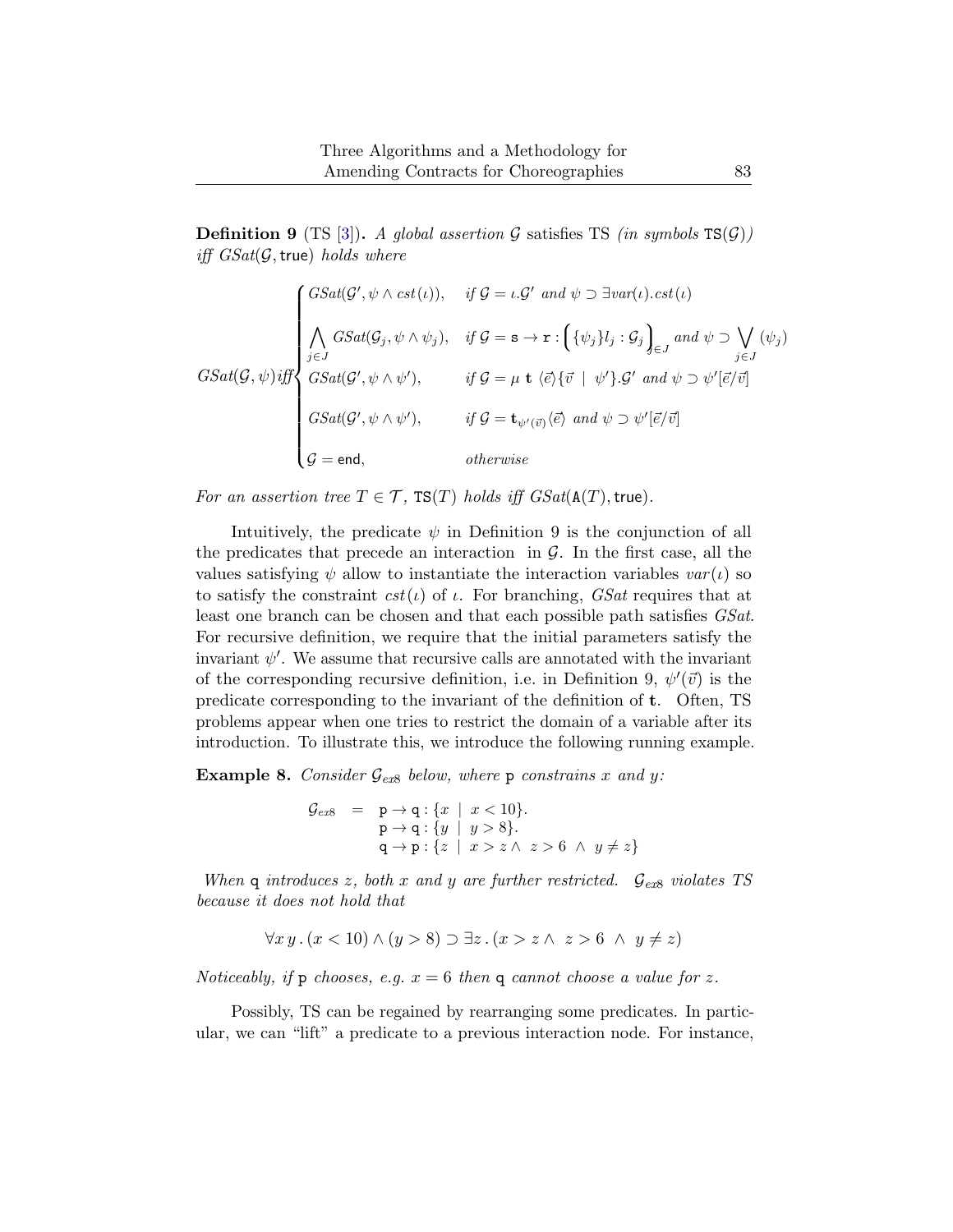in Example [8,](#page-22-0) one could lift the predicate  $\exists z.x > z > 6$  (adapted from the last interaction) to the first interaction's predicate.

We first consider TS violations occurring in interactions and recursive definitions. Amending violations arising in branching and recursive calls is similar but complicates the presentation; for the sake of clarity, such violations are considered in § [4.2.](#page-27-0)

#### 4.1 Lifting Algorithm

We formalise the lifting algorithm. First, we give a function telling us whether a *node n* violates TS.

**Definition 10** (TSnode). Given  $T \in \mathcal{T}$ , TSnode $_T(n)$  holds iff  $n \in T$ , and  $\texttt{TS}(T')$  holds where  $T'$  is the assertion tree consisting of the path  $n\uparrow_T$  where the children of n (if any) are replaced by nodes with label end. In addition, we assume that TSnode holds for nodes with label of the form  $s \rightarrow r$  : (since there is no predicate in these nodes, no TS problem can arise).

We can now define a function that returns a set of nodes violating TS such that all the previous nodes in the tree do not violate TS.

<span id="page-23-1"></span>**Definition 11** (TS). The function  $\overline{TS}: \mathcal{T} \to \mathcal{N}$  is defined as follows:

$$
\overline{\text{TS}}(T) \stackrel{\text{\tiny def}}{=} \left\{ n \in T \quad \middle| \begin{array}{c} \text{TSnode}_T(n) \textit{ is false, and } \text{TSnode}_T(n') \\ \textit{is true for all } \; n' \in parent_T(n) \hspace{-0.5mm} \uparrow_T \end{array} \right\}
$$

For instance, in Example [8,](#page-22-0) we have that  $\overline{\text{TS}}(T_{\text{ex8}})$  $\overline{\text{TS}}(T_{\text{ex8}})$  $\overline{\text{TS}}(T_{\text{ex8}})$  is the singleton  ${n_{\text{ex8}}}$  ${n_{\text{ex8}}}$  ${n_{\text{ex8}}}$  where  $T_{\text{ex8}} = T(\mathcal{G}_{\text{ex8}})$  and  $n_{\text{ex8}}$  is the node corresponding to the last interaction of  $\mathcal{G}_{\text{ex}8}$ .

Once an *interaction* node  $n \in \overline{\text{TS}}(T)$  is chosen, the next step is to identify which part of its predicate is the source of the problem. Thus, we define a relation among predicates  $\psi$  and  $\phi$  in a context  $\psi'$  to identify the problematic part of a predicate in an interaction node.

<span id="page-23-0"></span>**Definition 12** (Conflict). The predicate  $\psi \in \Psi$  is in conflict on  $\vec{v} \subseteq V$  with  $\phi$  in  $\psi'$  iff

$$
\psi' \supset \exists \vec{v}.\phi \quad and \quad \psi' \not\supset \exists \vec{v}.(\phi \land \psi)
$$

The notion of conflict is based on the definition of TS for interaction nodes (Definition [9\)](#page-21-2). On the one hand, there is the part of predicate which does not spoil TS  $(\phi)$ , and, on the other hand, the part which in conjunction with  $\phi$  invalidates TS  $(\psi)$ .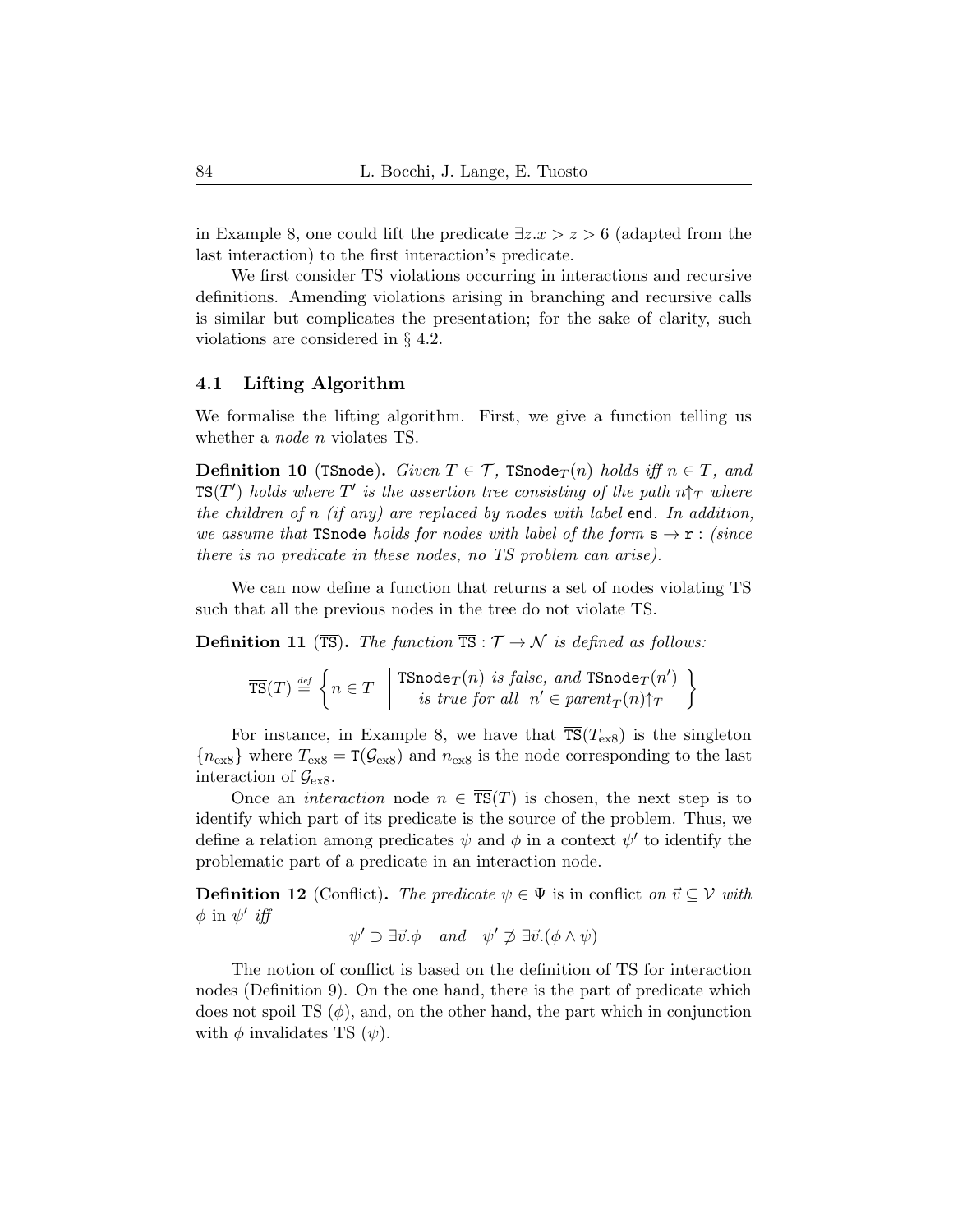In Example [8,](#page-22-0) we have

 $\forall x \, y \, . \, x < 10 \land y > 8 \supset \exists z \, . \, y \neq z \text{ and } \forall x \, y \, . \, x < 10 \land y > 8 \not\supset \exists z \, . \, x > z \land z > 6 \land y \neq z$ 

Using Definition [12](#page-23-0) and PRED $_T(n)$  (cf. § [3\)](#page-8-0), we define

$$
\texttt{split}_T(n,\psi) \stackrel{\text{def}}{=} \left\{ \psi' \mid \begin{matrix} \psi \iff \psi' \land \phi \text{ and } \psi' \text{ is in conflict on } var(n) \\ \text{with } \phi \text{ in } \text{PRED}_T(n) \end{matrix} \right\}
$$

which returns a set of problematic predicates. Considering again Example [8,](#page-22-0) the application of split yields  $\text{split}_{T_{\text{ex8}}}$  $\text{split}_{T_{\text{ex8}}}$  $\text{split}_{T_{\text{ex8}}}$   $(n_{\text{ex8}}, z > 6 \land x > z \land y \neq z)$  =  $\{z > 6 \land x > z\}$  since  $y \neq z$  allows to choose a suitable value for z.

**Remark 5.** For a tree  $T \in \mathcal{T}$  and  $n \in \overline{\text{TS}}(T)$  such that  $\psi' \in \text{split}_T(n, \psi)$ , we may have  $\texttt{PRED}_T(n) \not\supseteq \exists \vec{v}.\psi'.$  For instance, if the predicate  $\psi'$  is not satisfiable, e.g.,  $\psi' = v < 7 \wedge v > 7$ . In this case the algorithm is not applicable.

**Remark 6.** Note that at this level, it is not necessary to require  $\psi'$  to be minimal in the definition of split (in terms of, e.g. the size of the formula or the number of variables in  $\psi'$ ). Indeed, as stated later in Definition [14,](#page-25-0) only the predicate which can be lifted successfully are used by the algorithm. However, an implementation of the algorithm could minimise the predicate in order to maximise the efficiency of the lifting algorithm.

The next definition formalises the construction of a new assertion tree which possibly regains TS, given a node and an assertion to be "lifted" (i.e. a "problematic" predicate).

<span id="page-24-0"></span>**Definition 13** (build). The function build<sub>T</sub>  $(n, \psi)$  returns

•  $\hat{T} \in \mathcal{T}$ , if we can construct  $\hat{T}$  isomorphic to  $T$  except that, each node  $n' \in parent_T(n) \uparrow_T such that \underline{n'} = \mathbf{s} \to \mathbf{r} : \{\vec{u} \mid \theta\} \text{ and } \vec{u} \cap \text{var}(\psi) \neq \emptyset,$ is replaced by a node  $\hat{n}$  with label

 $\mathbf{s} \to \mathbf{r} : \{\vec{u} \mid \theta \land \forall \vec{x}. \exists \vec{y}. \psi\}$  such that  $\theta \land \forall \vec{x}. \exists \vec{y}. \psi$  is satisfiable

where

 $- \vec{x} \subseteq var(\psi) \setminus \texttt{knows}_{s}(T)$  are introduced in a node in  $n' \uparrow_T$  $- \vec{y} \subseteq \text{var}(\psi)$  are introduced in a node in the subtree rooted at n'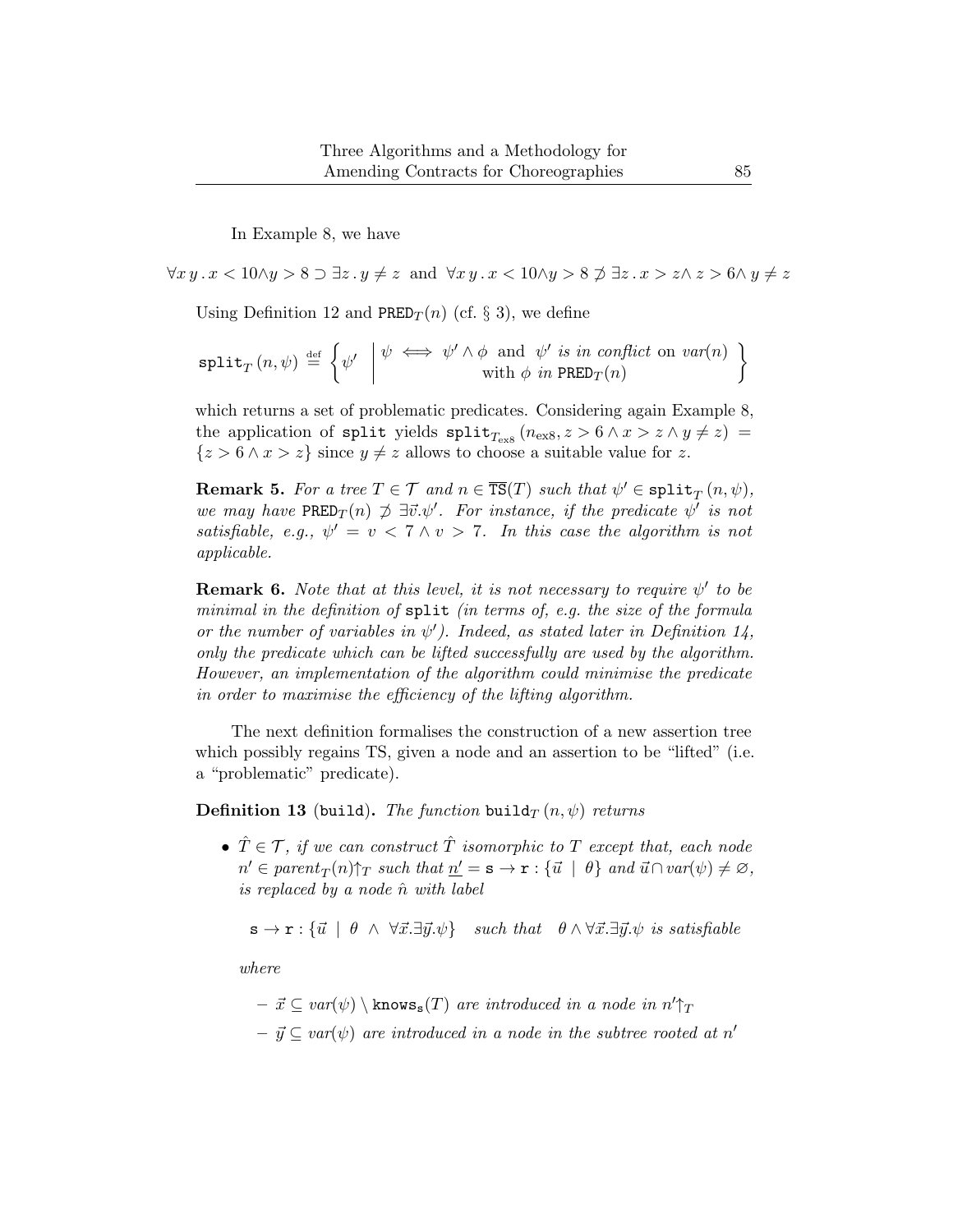and there is no  $n'' \in parent_T(n) \uparrow_T such that \underline{n''} = \mu \mathbf{t} \langle \vec{e} \rangle {\lbrace \vec{v} | \psi' \rbrace}$ and  $\vec{v} \cap \text{var}(\psi) \neq \emptyset$ .

• ⊥ otherwise.

Essentially, Definition [13](#page-24-0) duplicates a quantified version of the predicate  $\psi$  in the nodes which introduce variables in  $var(\psi)$ . For each updated node n', the quantification of the variables in  $var(\psi)$  operates in the following way. The variables which are introduced before  $n'$  in the tree and which are not known to s are quantified universally (since s has no control over them). The variables that are introduced later in the tree are quantified existentially, so that s may choose values for the variables in  $\vec{u}$  which do not compromise the satisfiability of predicates down in the tree.

**Remark 7.** In the definition of build, we assume that if either  $\vec{x}$  or  $\vec{y}$ is empty, the corresponding unnecessary quantifier is removed. Recall that global assertions are closed (cf. § [2\)](#page-3-0). Therefore all the variables in  $var(\psi)$ are either quantified in the predicate of  $\hat{n}$ , or have been introduced before  $n'$ .

In Example [8,](#page-22-0) we would invoke  $\text{build}_{T_{\text{ex8}}}\left(n_{\text{ex8}}, z > 6 \land x > z\right)$  $\text{build}_{T_{\text{ex8}}}\left(n_{\text{ex8}}, z > 6 \land x > z\right)$  $\text{build}_{T_{\text{ex8}}}\left(n_{\text{ex8}}, z > 6 \land x > z\right)$  which returns a new assertion tree. The new tree can be transformed into a global assertion isomorphic to  $\mathcal{G}_{\text{ex8}}$  $\mathcal{G}_{\text{ex8}}$  $\mathcal{G}_{\text{ex8}}$  with line 1 updated to:  $p \rightarrow q : \{x \mid x \leq x\}$  $10 \wedge \exists z.x > z > 6$ .

The function TSres :  $\mathcal{T} \times \mathcal{N} \to \mathcal{T} \cup \bot$  brings the above definitions together in order to either fix a TS problem at n, or return  $\perp$ .

<span id="page-25-0"></span>**Definition 14** (TSres). Given  $T \in \mathcal{T}$  and  $n \in \overline{\text{TS}}(T)$ , we define

 $\mathtt{TSres}_T(n) =$  $\sqrt{ }$  $\int$  $\overline{\mathcal{L}}$ build $T(n,\psi)$ , if  $\underline{n} = \iota$  and  $\exists \psi \in \texttt{split}_T(n, cst_T(n))$ *s.t.* build $T(n, \psi) \neq \bot$ build $_T(n, \psi[\vec{e}/\vec{v}])$ ,  $if \underline{n} = \mu \mathbf{t} \langle \vec{e} \rangle {\{\vec{v} \mid \psi\}}$  $\perp,$  otherwise

<span id="page-25-1"></span>The first case of Definition [14](#page-25-0) handles TS problems in interaction nodes. If there is a predicate  $\psi$  in conflict such that it can be "lifted" by build successfully, then the function returns the result of build. The second case handles TS violations in recursive definitions. The problem is similar to the interaction case, but in this case, the values assigned to the recursion parameters are known (i.e.,  $\vec{e}$ ). It may be possible to lift the recursion invariant, where we replace the recursion parameters by the corresponding initialisation vector. Example [9](#page-25-1) illustrates this case.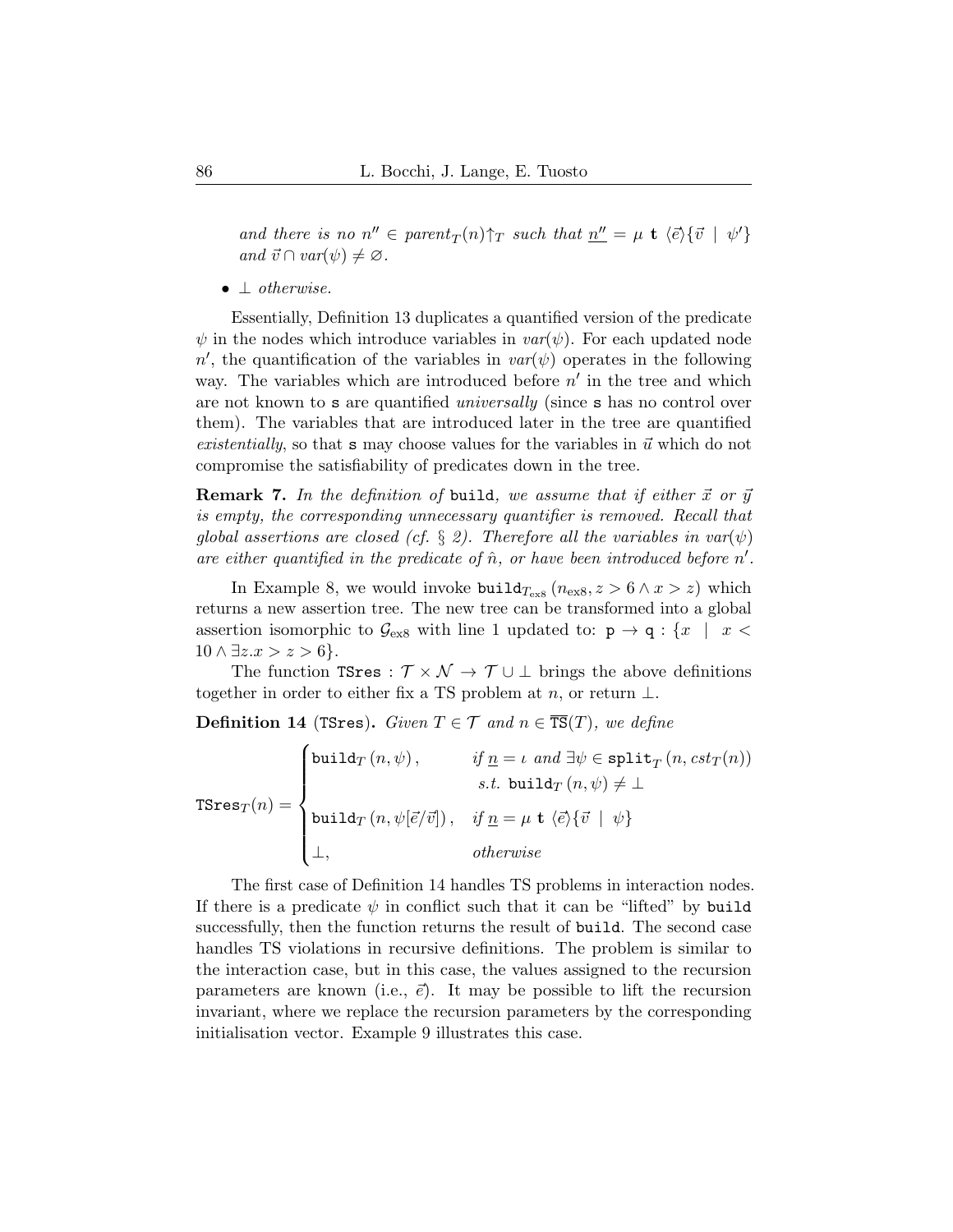**Example [9](#page-25-1).** For the global assertion  $\mathcal{G}_{\epsilon x}$  given below,  $TS(\mathcal{G}_{\epsilon x}$  does not hold because  $\forall x \, y$ .true  $\not\supset (x > y > 6)$ .

$$
\begin{array}{rcl}\n\mathcal{G}_{ex9} & = & \mathsf{p} \to \mathsf{q}: \{x \mid \mathsf{true}\} \\
& \mu \mathsf{t} \langle 8 \rangle \{y \mid x > y > 6\}.\mathcal{G}'\n\end{array}
$$

However, using the initialisation parameters, we can lift  $x > 8 > 6$ , i.e., the original predicate where we replaced y by 8, to the interaction preceding the recursion. TS now holds in the new global assertion (assuming that  $TS(G')$ ) holds as well).

**Remark 8.** In Example [9,](#page-25-1) if we had only lifted  $x > y > 6$ , as in the interaction case, it would not have solved the TS problem. Indeed, the predicate of the first interaction would have become  $\exists y.x > y > 6$  which does not exclude values for x which are incompatible with the invariant  $(e.q.,)$  $x = 8$ ).

Even though lifting may be applied when a TS violation is detected in a recursion definition, lifting a predicate involving a recursion parameter  $v$ would require to strengthen the invariant where  $v$  is introduced. This is quite dangerous, therefore the lifting algorithm does not apply in this case (cf. the last line of the first part of Definition [13\)](#page-24-0). In fact, for recursive definition and calls, Definition [9](#page-21-2) requires  $\psi \supset \psi'[\vec{e}/\vec{v}]$ , where  $\psi'$  is the recursion invariant and  $\psi$  is the conjunction of the previous predicates. Hence, lifting a predicate involving a recursion parameter may strengthen the invariant, and possibly create a new problem in a corresponding recursive call. Moreover, notice that, in recursive calls,  $GSat$  (Definition [9\)](#page-21-2) requires that  $\psi \wedge \psi' \supset \psi'[\vec{e}/\vec{v}]$ ; namely, strenghtening  $\psi'$  would automatically strenghten  $\psi'[\vec{e}/\vec{v}]$  and therefore leave the TS problem unsolved.

The overall lifting procedure is given. It relies on a repeated application of TSres until either the assertion tree validates TS or the function fails to solve the problem. In the latter case, the function returns the most improved version of the tree and the node at which it failed.

<span id="page-26-0"></span>**Definition 15** ( $\Lambda$ ).  $\Lambda$  is defined as follows, given a global assertion  $\mathcal{G}$ .

$$
\Lambda(G) = \begin{cases} \mathcal{G}, & \text{if } \text{TS}(\mathcal{G}) \\ \Lambda(\text{TSres}_{\text{T}(\mathcal{G})}(n)), & \text{if there is } n \in \overline{\text{TS}}(\text{T}(\mathcal{G})) \text{ s.t. } \text{TSres}_{\text{T}(\mathcal{G})}(n) \neq \bot \\ \mathcal{G}'_{\mathcal{I}n}, & \text{otherwise} \end{cases}
$$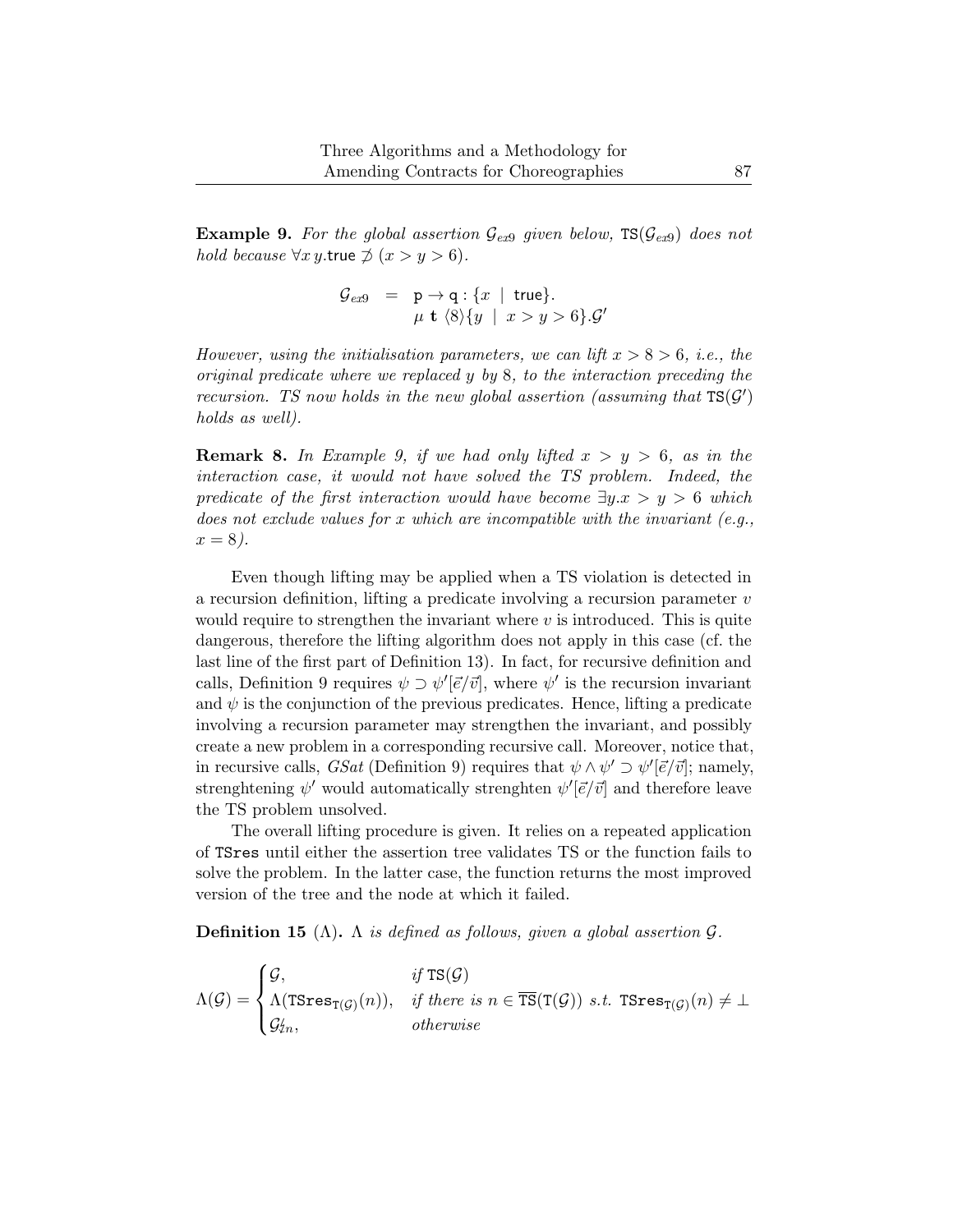#### <span id="page-27-0"></span>4.2 Applying Λ to Branching and Recursion

Branching. According to Definition [9,](#page-21-2) TS fails on branching nodes only when there are values for which none of the branches' predicates are satisfiable, as in Example [10](#page-27-1) below.

The underlying idea of branching is to enable the architect to design a choreography where a branch cannot be taken when some variables have a particular value. The architect should be involved in the resolution of the problem, because two options are possible; either the disjunction of all the predicates found in the branches is lifted, or one of the branches predicate is lifted. Arguably, the latter may also prohibit other branches to be chosen, as shown in Example [10.](#page-27-1)

<span id="page-27-1"></span>Example 10. As an illustration, we consider the following assertion:

$$
\begin{array}{rcl}\n\mathcal{G}_{ex10} & = & q \rightarrow p : \{v \mid \text{true}\} \\
& p \rightarrow q : \{v > 5\} \ l_1 : \mathcal{G}_1 \\
& \{v < 5\} \ l_2 : \mathcal{G}_2\n\end{array}
$$

Assuming that  $TS(\mathcal{G}_1)$  and  $TS(\mathcal{G}_2)$  hold, we have that  $TS(\mathcal{G}_{ex10})$  $TS(\mathcal{G}_{ex10})$  $TS(\mathcal{G}_{ex10})$  does not hold because true  $\phi(v > 5 \vee v < 5)$ . It is obvious that if  $v = 5$  no branch may be selected.

Let's call  $\hat{n}$  the node corresponding to the branching in the second line of  $\mathcal{G}_{\text{ex10}}$  $\mathcal{G}_{\text{ex10}}$  $\mathcal{G}_{\text{ex10}}$ . Depending on the intention of the architect the problem could be fixed by one of these invocations to build (where, in both cases, superfluous quantifiers are removed).

- build $_{T(\mathcal{G}_{ext10})}(\hat{n}, v > 5 \vee v < 5)$  replaces the predicate in the first line by true  $\wedge (v > 5 \vee v < 5)$
- build $_{T(\mathcal{G}_{ext10})}$   $(\hat{n}, v < 5)$  replaces the predicate in the first line by true  $\wedge$  $(v < 5)$ .

Both solutions solve the TS problem, however the second one prevents the first branch to be ever taken.

Given an assertion tree T and a branching node<sup>[6](#page-27-2)</sup>  $n \in T$  such that TS does not hold. One can invoke build $_T(n, \psi)$  where  $\psi$  is either the disjunction of all the branching predicates or one of the branches predicate. If the function does not return  $\perp$ , then the TS problem is solved.

<span id="page-27-2"></span><sup>&</sup>lt;sup>6</sup>We also assume that TS is not violated in  $parent_T(n)$ <sup> $\uparrow$ </sup>T as in Definition [11.](#page-23-1)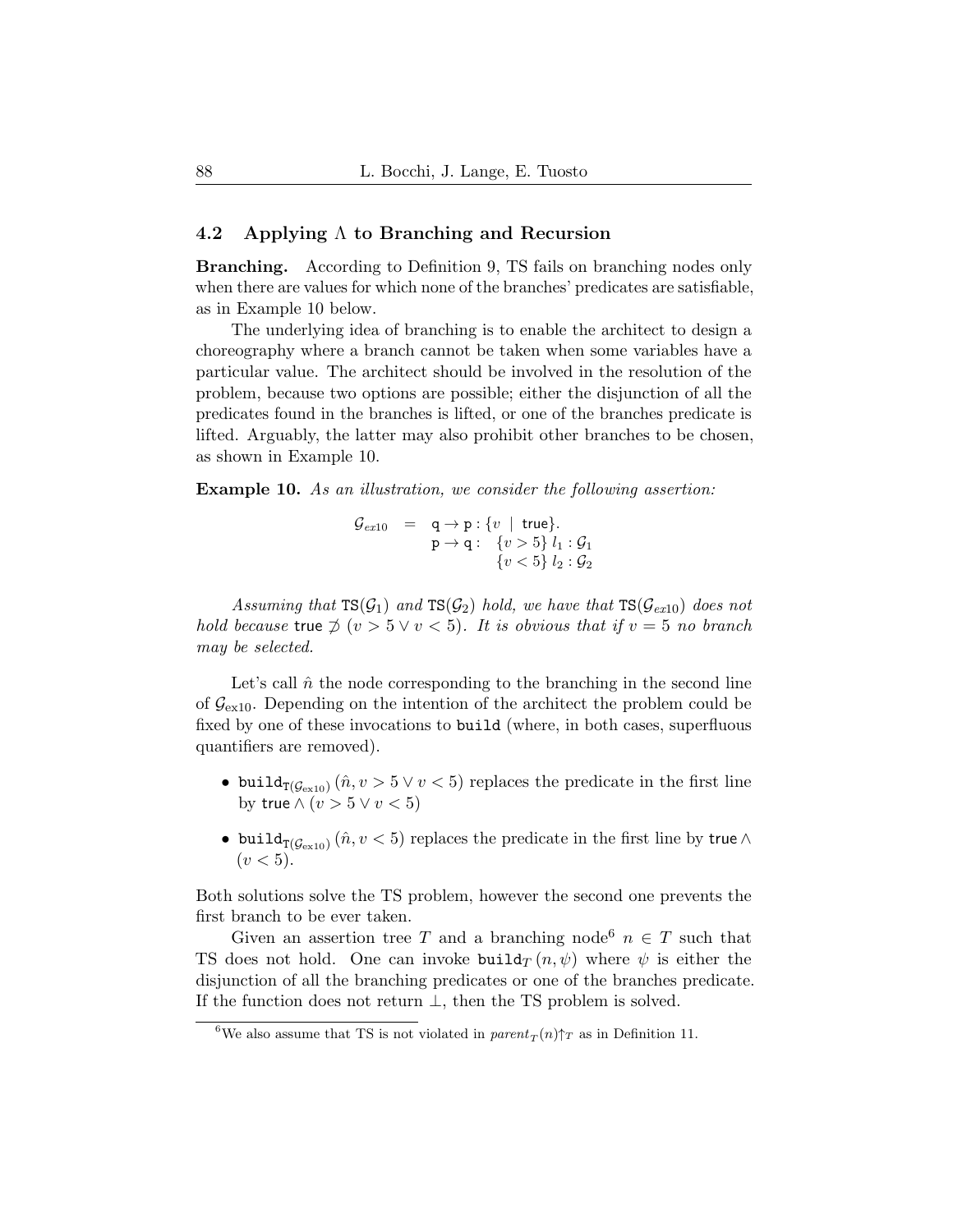Recursion. The lifting algorithm can easily be extended to solve TS problems which occur in a recursive call, if we assume an annotation giving the invariant of its corresponding recursive definition (as in Defintion [9\)](#page-21-2). In fact, let a TS problem be located at a node  $n \in T$  such that  $n = \mathbf{t} \langle \vec{e} \rangle$ and let the invariant of the definition of **t** be  $\psi(\vec{v})$ , then if the invocation of build<sub>T</sub>  $(n, \psi | \vec{e} / \vec{v})$  succeeds, the problem is solved.

In order to give a more complex example of the application of  $\Lambda$ , with TS problems in recursive calls, we consider the following example.

<span id="page-28-0"></span>Example 11. Consider the global assertion below

$$
\begin{array}{ll}\mathcal{G}_{ex11} = & \text{Generator} \rightarrow \text{Server}: \{n \mid n > 0\}.\\ \text{Player} \rightarrow \text{Server}: \{x \mid \text{true}\}.\\ \mu \text{ t } \langle x \rangle \{r \mid r > 0\}.\\ \text{Server} \rightarrow \text{Player}: & \{r > n\} \text{ less}:\\ \text{Player} \rightarrow \text{Server}: \{y \mid \text{true}\}.t\langle y \rangle\\ & \{r < n\} \text{ greater}: \text{ Player} \rightarrow \text{Server}: \{z \mid \text{true}\}.t\langle z \rangle\\ & \{r = n\} \text{ win}:\\ \end{array}
$$

modelling a small game where a Player has to guess an integer n, following the hints given by a Server. The number is fixed by a Generator. Each time Player sends Server a number, Server says whether n is less or greater than that number.

Let  $T_{\text{ex}11}$  be the tree generated from  $T(\mathcal{G}_{\text{ex}11})$ . There is a TS problem at the node corresponding to the recursive definition (let's call it  $n_3$ ), indeed if  $x \leq 0$ , the invariant is not respected. After the first loop of  $\Lambda(T_{\rm ex11})$  $\Lambda(T_{\rm ex11})$  $\Lambda(T_{\rm ex11})$ , the predicate  $x > 0$  is added in the second interaction, i.e.  $TSres_{T_{ex11}}(n_3)$  $TSres_{T_{ex11}}(n_3)$  $TSres_{T_{ex11}}(n_3)$  is invoked and returns a new tree, say  $T'_{\text{ex}11}$ , where the second interaction is updated to

$$
\mathtt{Player} \to \mathtt{Server} : \{x \mid x > 0\}
$$

Then, the algorithm loops two more times to solve the problems appearing before the recursive calls. Assuming  $n_4$  (resp.  $n_5$ ) is the node corresponding to the recursive call in the *less* (resp. *greater*) branch.  $\texttt{TSres}_{T'_{\text{ex}11}}(n_4)$  is invoked, adding  $y > 0$  in the interaction of the *less* branch, let's call this new tree  $T''_{\text{ex}11}$ . The updated interaction is now

```
Player \rightarrow Server : \{y \mid y > 0\}
```
Then, the algorithm invokes  $\text{TSres}_{T''_{\text{ex}11}}(n_5)$ , which adds  $z > 0$  in the interaction of the greater branch, updating the interaction to

$$
\texttt{Player} \to \texttt{Server}: \{z \mid z > 0\}
$$

The global assertion now satisfies temporal satisfiability.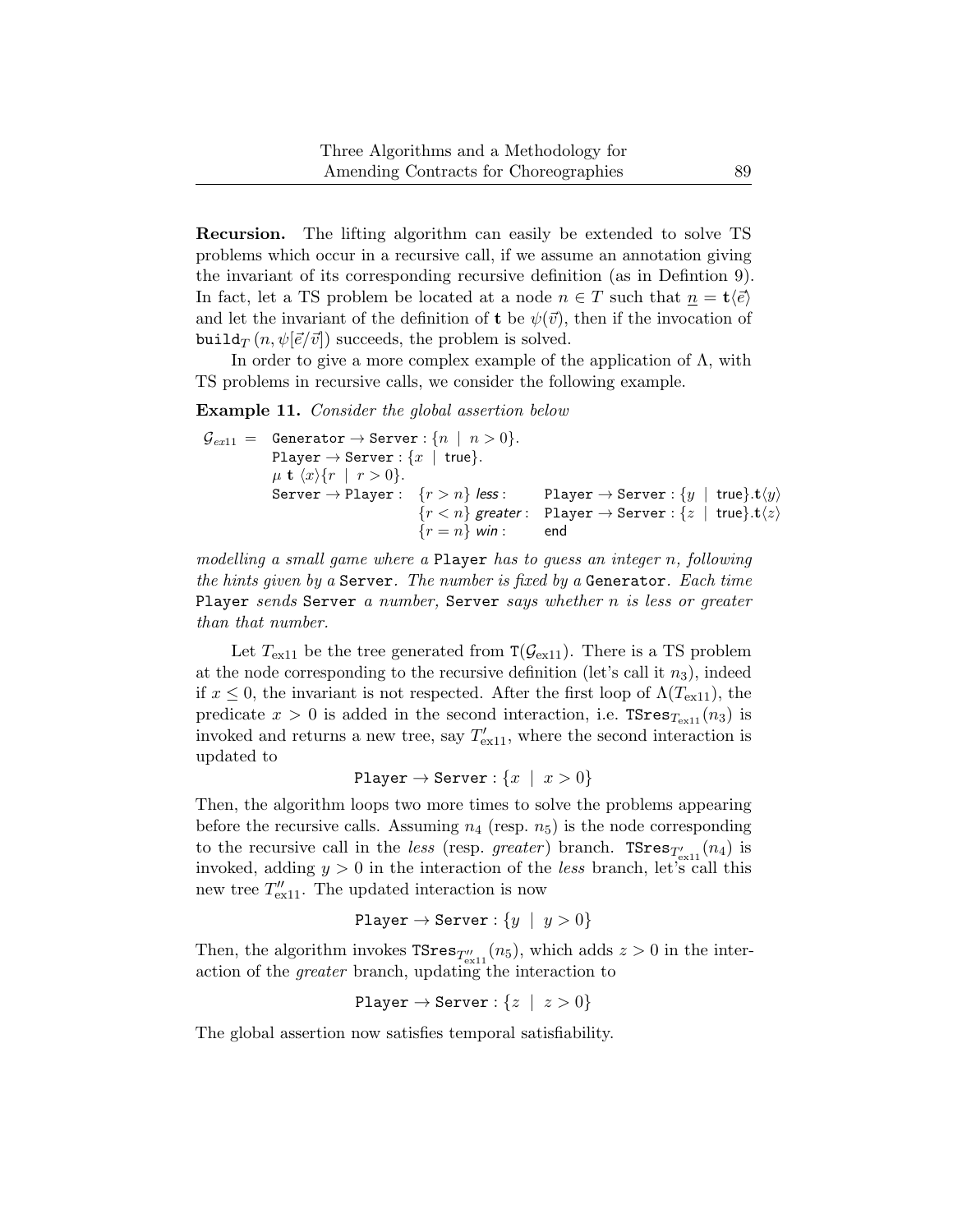#### <span id="page-29-2"></span>4.3 Properties of  $\Lambda$

Similarly to the algorithms  $\Sigma$  and  $\Pi$  of  $\S$  [3,](#page-8-0)  $\Lambda$  does not modify the structure of the tree and preserves the properties of the initial assertion.

<span id="page-29-0"></span>**Proposition 4** (Underlying Type Structure -  $\Lambda$ ). Let G be a global assertion. If  $\Lambda(\mathcal{G})$  returns  $\mathcal{G}'$  then  $\text{erase}(\mathcal{G}) = \text{erase}(\mathcal{G}')$  (cf. Definition [8\)](#page-17-0).

**Proof:** The proof is by induction on the structure of  $\mathcal{G}$ , similarly to the one of Proposition [2.](#page-18-0)

Proposition [5](#page-29-1) below guarantees that Λ does not introduce new HS or TS problems. Likewise, Proposition [5](#page-29-1) gives a formal account of the informal remark in § [3.3,](#page-14-0) showing that also Σ and Π do not add violations (of either HS or TS) to the amended global assertions.

<span id="page-29-1"></span>**Proposition 5** (Properties Preservation). Assume  $F(\mathcal{G})$  returns  $\mathcal{G}'$  with  $F \in {\Sigma, \Pi, \Lambda}.$  If  $\overline{\text{HS}}(\mathcal{G}) = \emptyset$  then  $\overline{\text{HS}}(\mathcal{G}') = \emptyset$  and if  $\overline{\text{TS}}(\mathcal{G}) = \emptyset$  then  $\overline{\text{TS}}(\mathcal{G}') = \varnothing$ .

Proof: We first consider HS preservation and then TS preservation for  $F(\mathcal{G})$  with  $F \in \{\Sigma, \Pi, \Lambda\}.$ 

**HS preservation.** The proof of HS preservation by  $\Sigma$  and  $\Pi$  follows by the fact that  $\Sigma$  and  $\Pi$  return  $\mathcal G$  if  $\overline{HS}(\mathcal G) = \emptyset$ . For  $\Lambda$ , the preservation of HS follows from the fact that all the variables which are not known to a participant are quantified (either universally or existentially) in the modified predicates. We show that all the variables not known to the sender of an updated node are quantified. Let T be an assertion tree and  $\psi$  be the predicate lifted at a node  $n \in T$  such that  $snd_T(n) = s$ . The predicate is quantified as in Definition [14](#page-25-0) so to obtain  $\forall \vec{x}.\exists \vec{y}.\psi$  such that

- $\vec{x} \subseteq \text{var}(\psi) \setminus \text{knows}_{s}(T)$  are introduced in a node in  $n \uparrow_T$
- $\vec{y} \subseteq \text{var}(\psi)$  are introduced in a node in the subtree rooted at n

Let  $z \in var(\psi)$ , (i) if  $z \notin \vec{x}$ , by definition, either z is known to s (therefore z should not be quantified) or z is introduced after  $n$  (hence it would have been quantified in  $\vec{y}$ . (ii) If  $z \notin \vec{y}$ , by definition, either z is introduced at n (therefore known to s) or z is introduced before n. In that case, if it is known to s then it should not be quantified, and if it is not known to  $n$ , then  $z \in \vec{x}$ .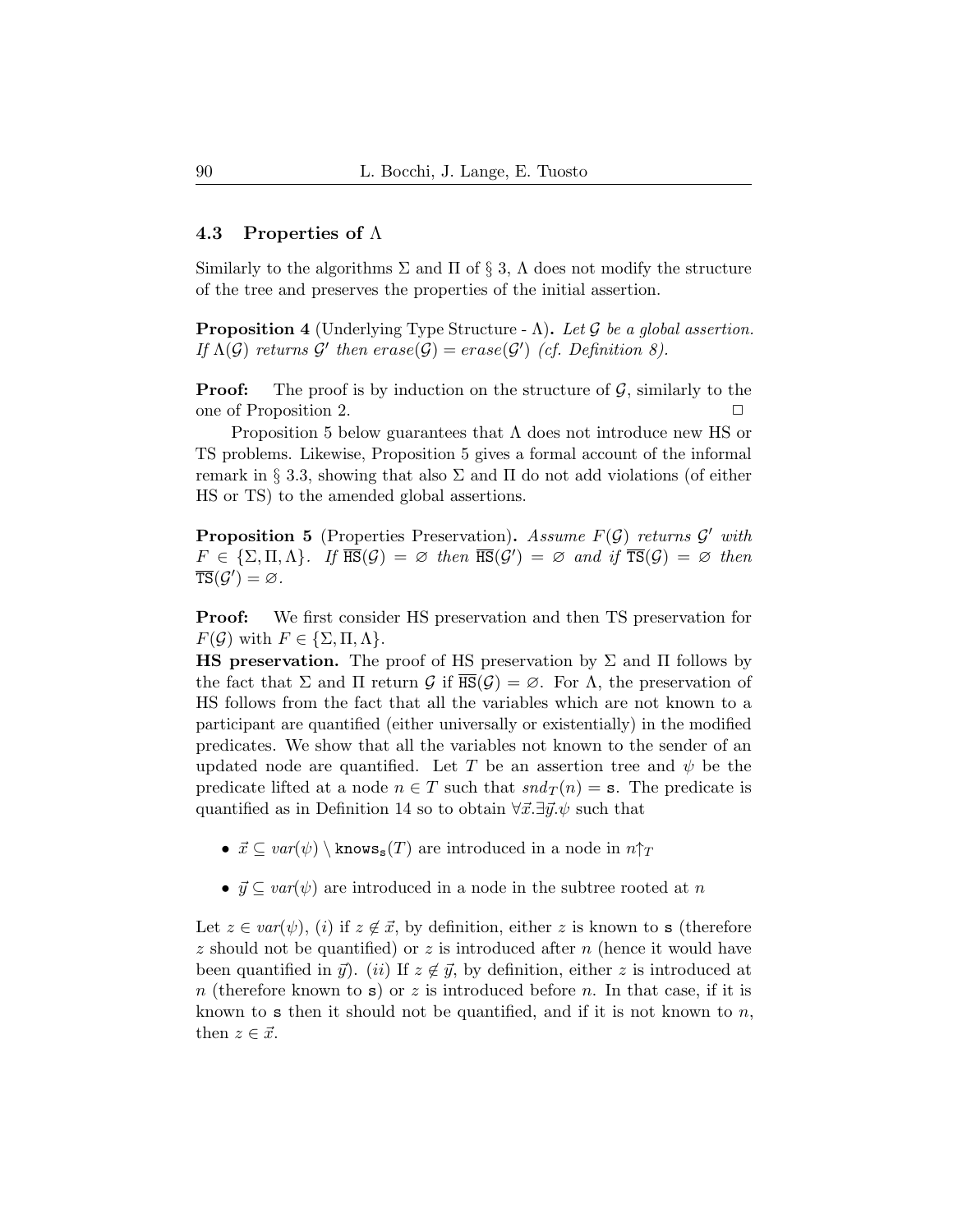**TS preservation.** TS preservation in  $\Sigma$  follows from the fact that predicates may only be changed by a variable substitution. For  $T = T(\mathcal{G})$ , such that  $\overline{\text{TS}}(\mathcal{G}) = \emptyset$ , we have that, for any  $n \in T$ 

$$
\texttt{PRED}_T(n) \supset \exists var_T(n). \phi
$$

by definition of TS (Definition [9\)](#page-21-2), with  $\phi$  being the predicate at node n. And, by [\(3.1\)](#page-11-1), we have that

$$
\texttt{PRED}_T(n) \supset \exists \textit{var}_T(n) . \phi[\textit{v}/\textit{v}']
$$

thus, TS is preserved by  $\Sigma$ . TS preservation in  $\Pi$  follows from the fact that the predicates of a global assertions are only modified by adding equalities between problematic variables and fresh variables (see statement [2b](#page-19-3) in Propostion [3\)](#page-19-4). For  $T = T(\mathcal{G})$ , such that  $\overline{TS}(\mathcal{G}) = \emptyset$ , we have that, for any  $n \in T$ 

$$
\text{PRED}_T(n) \supset \exists var_T(n). \phi \tag{4.1}
$$

<span id="page-30-0"></span>by definition of TS, with  $\phi$  being the predicate at node n. And, by construction of  $\prec_T$ -chain, after each modification by Π, we obtain

PRED<sub>T</sub>
$$
(n) \wedge v = v_0 \wedge \ldots \wedge v_t = v_{t-1} \supset \exists var_T(n) . \phi[v_t/v]
$$

with  $v_0 \dots v_t$  fresh. This is equivalent to [\(4.1\)](#page-30-0), i.e. TS is preserved by  $\Pi$ . The proof of TS preservation for  $\Lambda$  follows trivially from the first case of Definition [15.](#page-26-0)

Proposition [6](#page-30-1) establishes an intermediate result for the correctness of Λ. It says that a successful invocation of TSres (cf. Definition [14\)](#page-25-0) on a node removes the problem at that node.

<span id="page-30-1"></span>**Proposition 6** (Correctness - TSres). Let  $T$  be an assertion tree. For each  $n \in \overline{\text{TS}}(T)$  such that  $\text{TSres}_T(n) \neq \bot$ , then  $n \notin \overline{\text{TS}}(\text{TSres}_T(n))$ .

**Proof:** We start by giving the proof of the correctness for *interaction* nodes. Let T be an assertion tree with a node n such that  $n \in \overline{\text{TS}}(T)$ , and

$$
\underline{n} = \mathbf{s} \to \mathbf{r} : \{ \vec{v} \mid \psi \}
$$

with  $\psi \iff \beta \land \gamma$  such that  $\beta$  is in conflict on var(n) with  $\gamma$  in PRED<sub>T</sub>(n). Then  $\beta$  is the predicate to be lifted. Assume  $\hat{T} = \text{build}_{T} (n, \beta)$ .

By Definition [13,](#page-24-0) we have that, for suitable  $\vec{x}_1, \vec{y}_1 \ldots \vec{x}_k, \vec{y}_k$ ,

$$
\text{PRED}_{\hat{T}}(n) = \text{PRED}_{T}(n) \land \forall \vec{x}_1. \exists \vec{y}_1. \beta \land \dots \land \forall \vec{x}_k. \exists \vec{y}_k. \beta \tag{4.2}
$$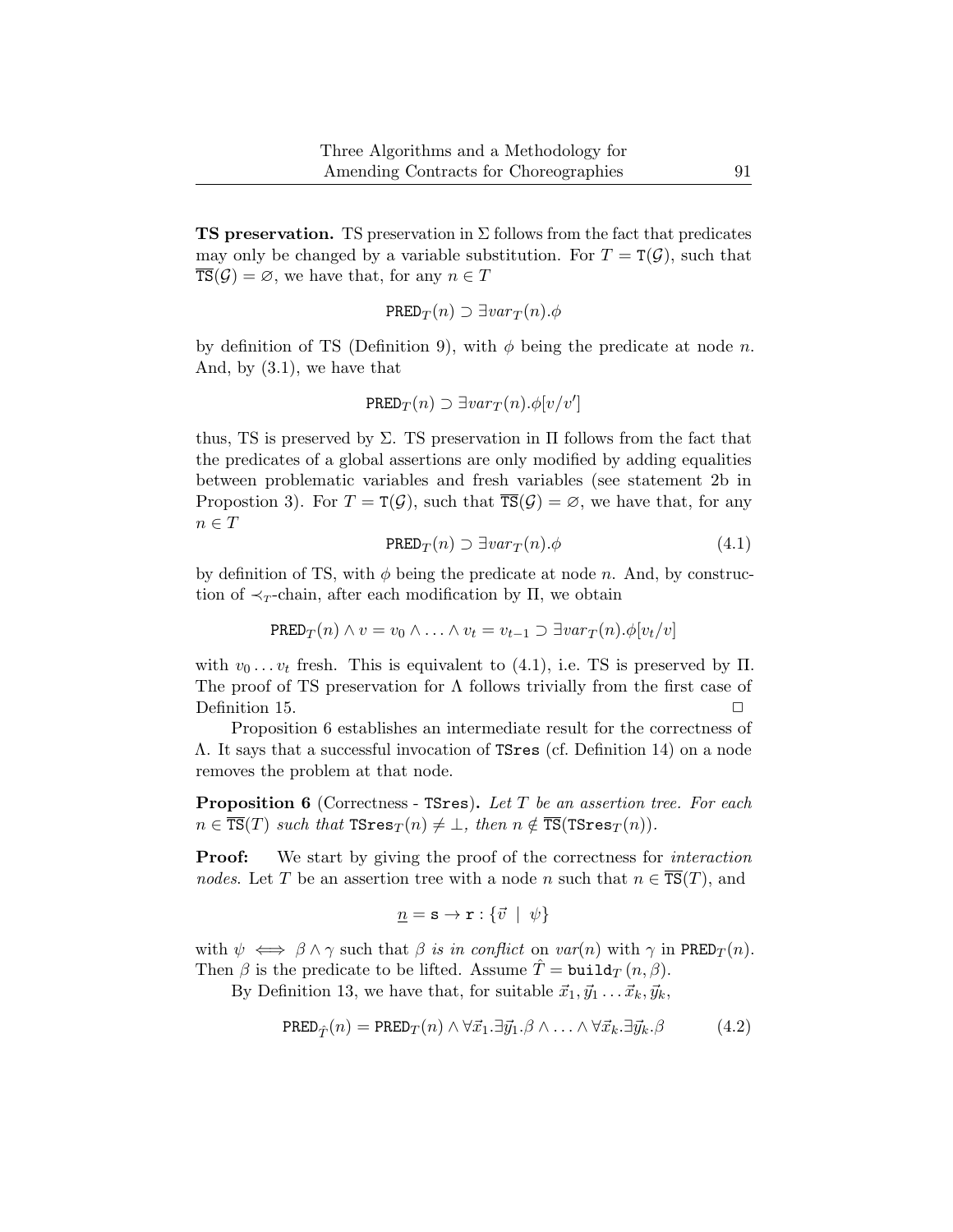We have that a quantified version of  $\beta$  is added k times in the assertion tree, above n. We show that

<span id="page-31-0"></span>
$$
\bigwedge_{1 \le i \le k} \forall \vec{x}_i . \exists \vec{y}_i . \beta \supset \exists \vec{v} . \beta \tag{4.3}
$$

Assume that each  $\forall \vec{x}_i \exists \vec{y}_i \, \beta$  corresponds to the predicate added to the  $i^{th}$ node  $(n_i)$  modified by TSres (from the root to n). Then  $\vec{y}_k = \vec{v} \cap \text{var}(\beta)$ since by Definition [13](#page-24-0)  $\vec{y}_k$  is the set of variables introduced after  $n_k$ , and we assumed that the global assertion is closed (i.e. all the variables  $var(\beta)$ have been introduced before they are used, in *n*). Since every  $\forall \vec{x}_i \exists \vec{y}_i \ldotp \beta$  is satisfiable by Definition [13,](#page-24-0) we have that the following holds

$$
\exists \vec{z} . \forall \vec{x}_k . \exists \vec{y}_k . \beta \quad \text{with } \vec{z} = \text{var}(\forall \vec{x}_k . \exists \vec{y}_k . \beta)
$$

this gives us [\(4.3\)](#page-31-0) (note that  $\vec{z}$ ,  $\vec{x}_k$  and  $\vec{y}_k$  are pairwise disjoints by definition). Since  $\forall \vec{x}_k \exists \vec{y}_k \cdot \beta$  is one of the conjunct of PRED<sub> $\hat{T}(n)$ </sub> we also have

<span id="page-31-1"></span>
$$
\text{PRED}_{\hat{T}}(n) \supset \exists \vec{v}.\beta \tag{4.4}
$$

By the definition of conflict (Definition [12\)](#page-23-0), we have that  $PRED_{\mathcal{T}}(n) \supset$  $\exists \vec{v}.\gamma$  and PRED $_T(n) \not\supseteq \exists \vec{v}.\beta \wedge \gamma$  (hence, PRED $_T(n)$  is satisfiable). Therefore, by weakening, we have that

<span id="page-31-2"></span>
$$
\mathrm{PRED}_{\hat{T}}(n) \supset \exists \vec{v}.\gamma \tag{4.5}
$$

TS must hold for n, which implies that  $n \notin \overline{\text{TS}}(\hat{T})$  and  $\text{TSnode}_{\hat{T}}(n)$ holds, i.e.

$$
\mathtt{PRED}_{\hat{T}}(n) \supset \exists \vec{v}.\psi \quad (\text{with } \psi \iff \beta \land \gamma)
$$

Otherwise, that would imply that

$$
\mathtt{PRED}_{\hat{T}}(n) \wedge \forall \vec{v}. (\neg \beta \vee \neg \gamma)
$$

which is in contradiction with  $(4.4)$   $(\beta)$  and  $(4.5)$   $(\gamma)$ .

Let's now show the result for *recursive nodes*, which is somewhat similar to the previous case. Assume we have

<span id="page-31-3"></span>
$$
\underline{n} = \mu \mathbf{t} \langle \vec{e} \rangle \{ \vec{v} \mid \beta \}
$$

with  $n \in \overline{\text{TS}}(T)$ , thus we have that (by Definition [9\)](#page-21-2)

$$
\text{PRED}_T(n) \not\supset \beta[\vec{e}/\vec{v}] \tag{4.6}
$$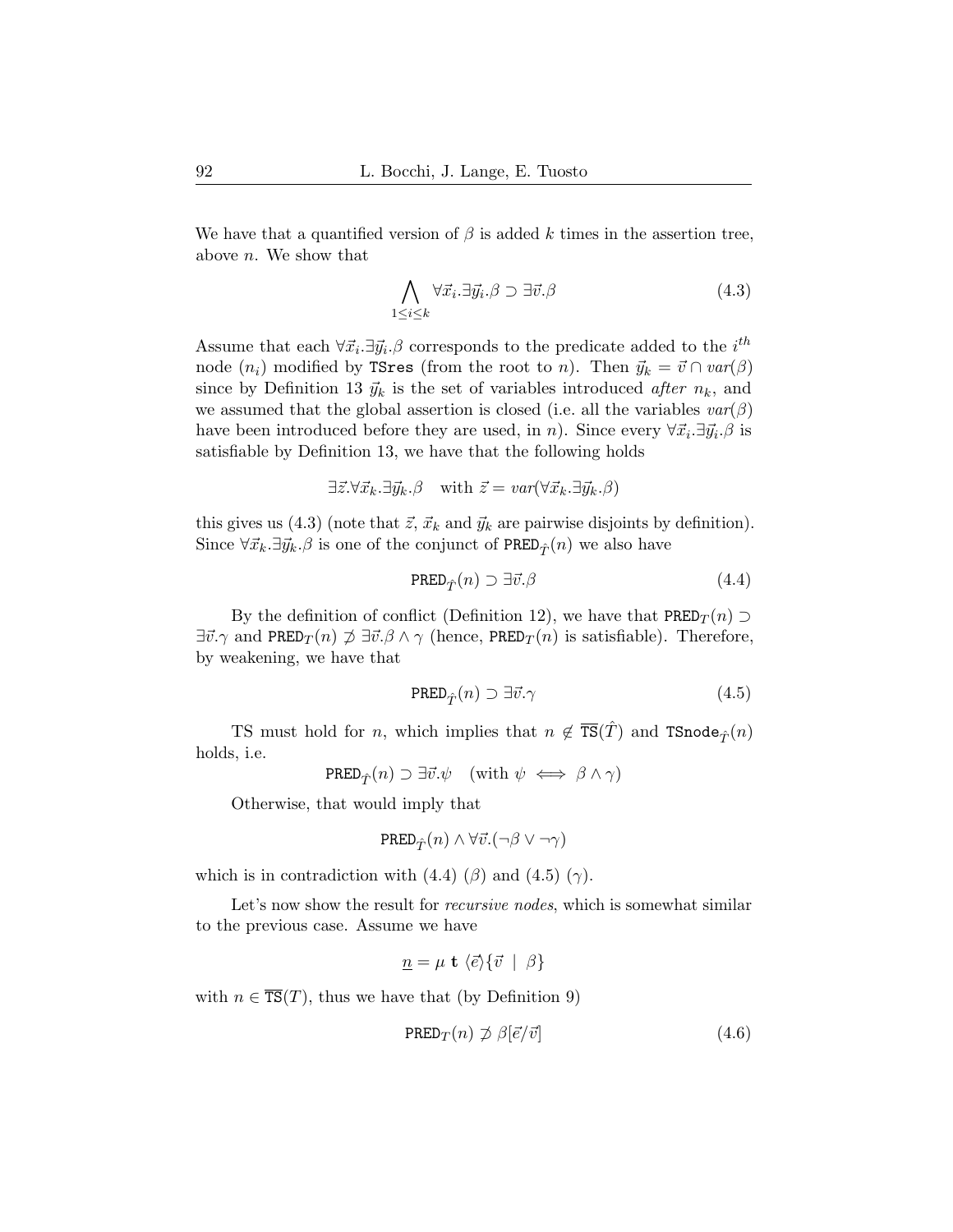Assuming  $\hat{T} = \text{build}_{T} (n, \beta | \vec{e}/\vec{v})$  (i.e. build succeeds), we have that a quantified version of  $\beta |\vec{e}/\vec{v}|$  is added k times in the assertion tree, above n. Following a similar argument as before, this gives us

$$
\text{PRED}_{\hat{T}}(n) = \text{PRED}_{T}(n) \wedge \beta[\vec{e}/\vec{v}] \tag{4.7}
$$

By Definition [13,](#page-24-0) we also know that  $\beta[\vec{e}/\vec{v}]$  is satisfiable, and by Definition [11](#page-23-1) and [\(4.6\)](#page-31-3), PRED $_T(n)$  is satisfiable.

Since

$$
\mathrm{PRED}_{\hat{T}}(n) \supset \beta[\vec{e}/\vec{v}] \iff \mathrm{PRED}_{T}(n) \wedge \beta[\vec{e}/\vec{v}] \supset \beta[\vec{e}/\vec{v}]
$$

we have that  $n \notin \overline{\text{TS}}(\hat{T}).$ 

Finally, we can say that, if a repeated application of lifting succeeds, the global assertion which is returned satisfies temporal satisfiability.

<span id="page-32-0"></span>**Theorem 2** (Correctness - Λ). If  $\Lambda(\mathcal{G}) = \mathcal{G}'$  then  $\overline{\text{TS}}(\mathcal{G}') = \emptyset$ .

**Proof:** The proof is by induction on the number of problematic nodes and the minimum depth of these nodes in the tree. It relies on Proposition [6,](#page-30-1) i.e. the fact that  $TSres_{T}(n)$  either solves the problem at n or fails.

Let  $T = T(\mathcal{G})$  and N be the set of nodes in T which violates TS. We write |n| for the depth of n in T (with  $|T^{\bullet}| = 0$ ), and we denote by N' the number of problematic node after an invocation to TSres.

- 1. If  $N = \emptyset$ , then T is TS.
- 2. If  $N \neq \emptyset$ , let  $n \in \overline{\text{TS}}(T) \subseteq N$ , after an invocation to  $\text{TSres}_T(n)$ , we have
	- (a) If  $|n| > 1$  then either
		- i.  $N' := N \setminus \{n\}$ , i.e. the node is simply removed from the set of problematic nodes,
		- ii.  $N' := N \cup N_* \setminus \{n\}$ , where  $N_*$  is the set of problematic nodes added by TSres. We have that  $\forall n'_i \in N_*$ .  $|n'_i| < |n|$ , i.e. the problem at  $n$  is solved but other problematic nodes, above  $n$ in T, are added, or,

<span id="page-32-1"></span>iii. the algorithm fails on  $n$ 

(b) If  $|n| \leq 1$  then either  $N' := N \setminus \{n\}$ , or the algorithm fails. In fact, once the algorithm reaches a problem located at a child of the root, then it either fails or solves the problem. Indeed, there cannot be a TS problem at the root node unless the predicate is unsatisfiable (see Definition [9\)](#page-21-2), in which case, the algorithm fails.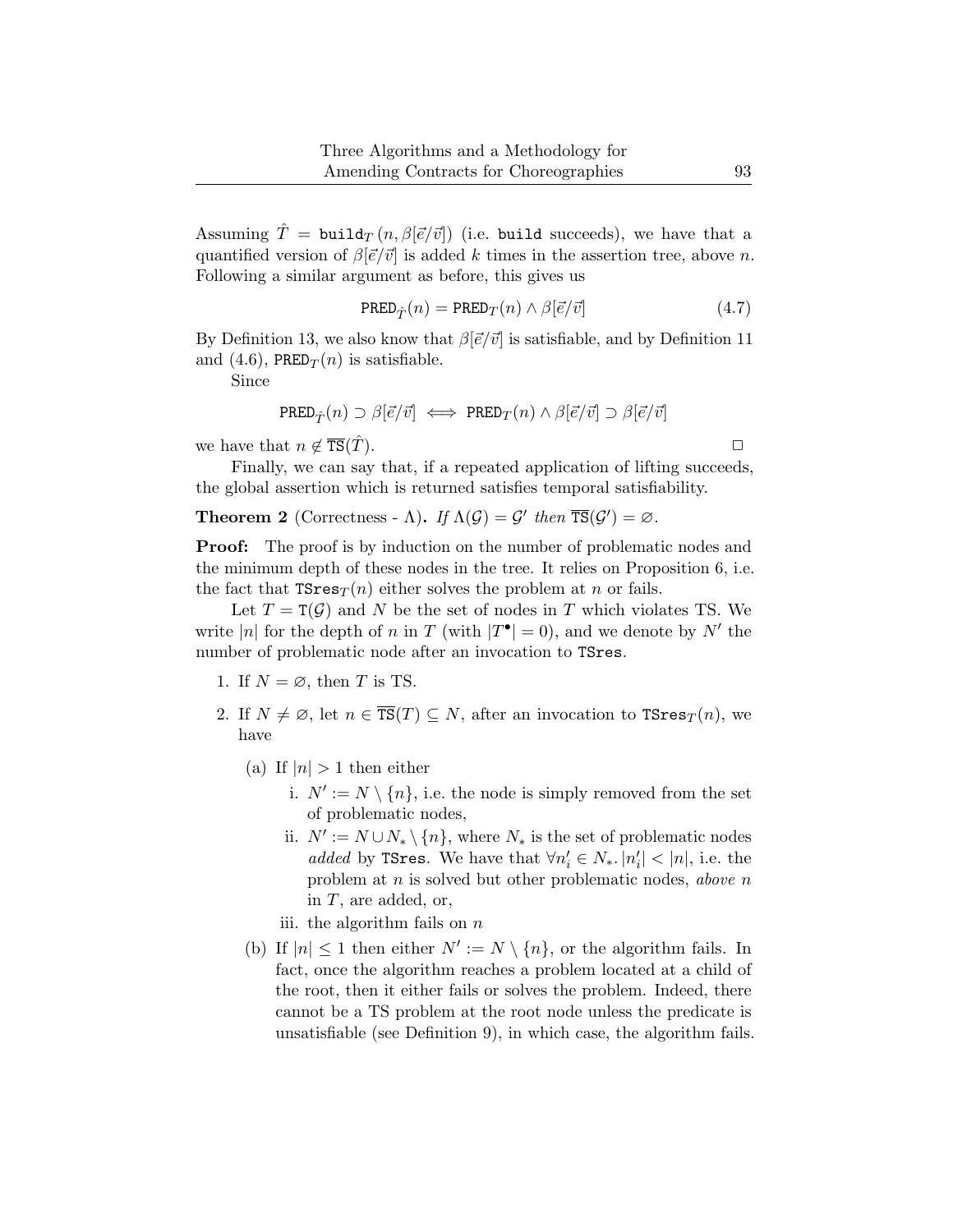Note that selecting  $n \in \overline{\text{TS}}(T)$  implies that the depth of n is smaller or equal to the depth of the nodes in N.

It can be shown by induction that the algorithm terminates either with  $\overline{\text{TS}}(T) = \emptyset$ , or a failure.

Regarding step [2\(a\)ii,](#page-32-1) note that the algorithm cannot loop on a problematic node indefinitely. Indeed, the number of (sub)predicates available for lifting is finite, and  $\Lambda$  invokes TSres only when a problematic node is found.  $\Box$ 

In addition, we have that  $\Lambda$  preserves the domain of possible values for each variable from the initial assertion.

**Proposition 7** (Assertion predicates). If  $\Lambda(\mathcal{G}) = \mathcal{G}'$  then for all  $n \in \mathcal{T}(\mathcal{G})$ such that n is a leaf, and its corresponding node  $n' \in T(G')$ 

$$
\mathrm{PRED}_{\mathrm{T}(\mathcal{G})}(n) \wedge \mathit{cst}_{\mathrm{T}(\mathcal{G})}(n) \iff \mathrm{PRED}_{\mathrm{T}(\mathcal{G}')}(n') \wedge \mathit{cst}_{\mathrm{T}(\mathcal{G}')}(n')
$$

**Proof:** The proof follows from the observation that predicates are only duplicated in the tree, i.e. the lifting algorithm does not add any new constraints in the conjunction of the predicates found on the path from the root to a leaf. In addition, the algorithm modifies only predicates which appear above a problematic node in the tree (i.e. a predicate in a leaf will never be modified, by Definition [13\)](#page-24-0).

We show the result for *interaction nodes*, the case for recursive nodes is similar. After each successful iteration of  $\Lambda$  on an assertion tree  $T = T(\mathcal{G})$ , where

$$
PRED_T(n) = \psi_1 \wedge \ldots \wedge \psi_i \wedge \ldots \wedge \psi_k
$$

and  $\psi_i$  is the predicate where the TS problem is located, and  $\beta$  is the lifted predicate (cf. proof of Proposition [6\)](#page-30-1), such that we have, by Definition [12](#page-23-0)

$$
\psi_i \iff \beta \land \gamma \tag{4.8}
$$

We can then rewrite  $\text{PRED}_T(n)$  as

$$
PRED_T(n) = \psi_1 \wedge \ldots \wedge \gamma \wedge \beta \wedge \ldots \wedge \psi_k
$$

build returns a new tree  $T'$  such that the conjunction of predicates in the new tree is of the form

$$
PRED_{T'}(n') = PRED_T(n) \wedge \bigwedge_{j \in J} \forall \vec{x_j} \exists \vec{y_j} . \beta \tag{4.9}
$$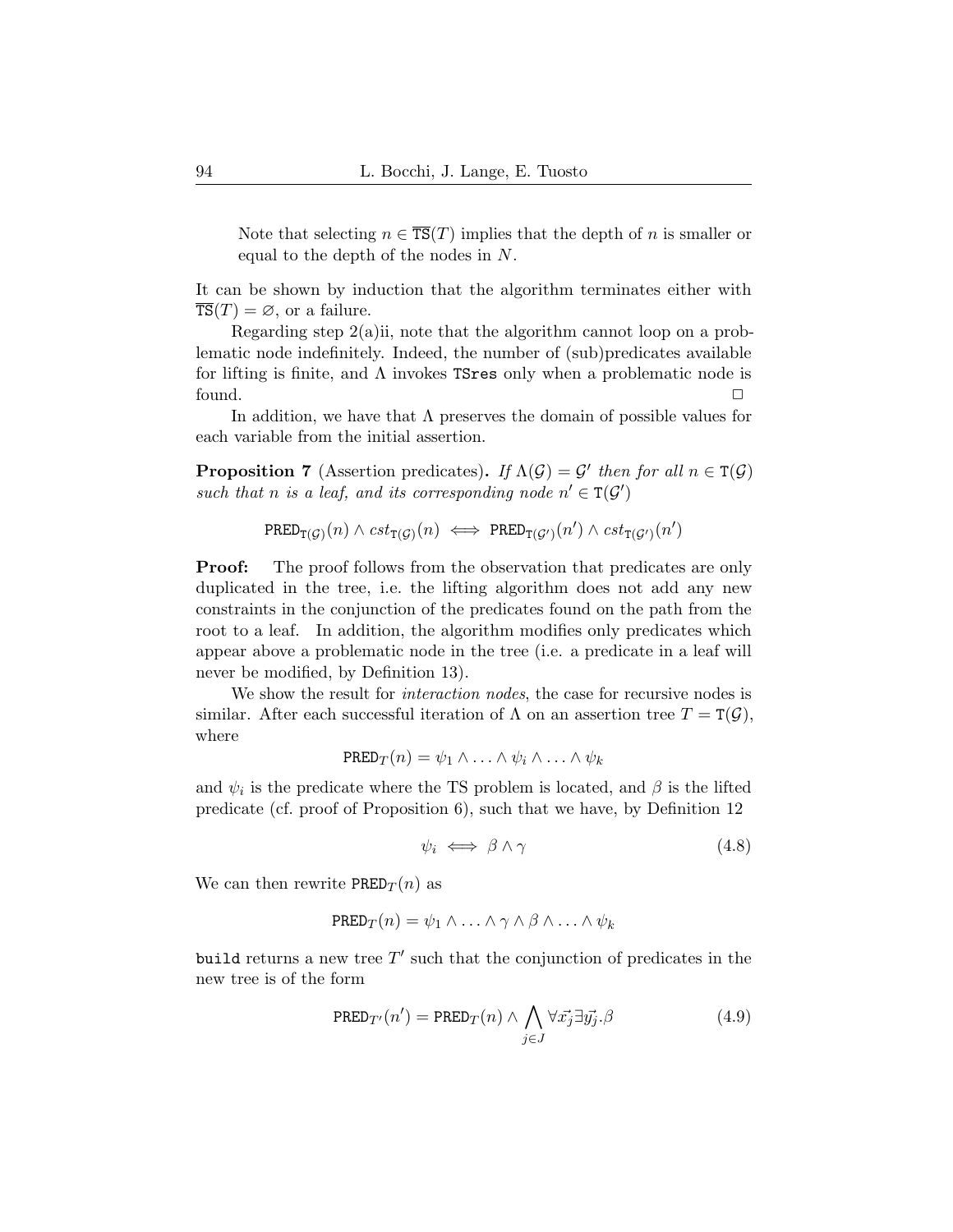By Definition [13,](#page-24-0) we have  $\vec{x}_j \ \vec{y}_j \subseteq \text{var}(\beta)$ , for all  $j \in J$ . Therefore, we have

$$
\beta \supset \forall \vec{x}_j \exists \vec{y}_j \, \beta \quad \text{for all } j \in J \tag{4.10}
$$

This means that the additional predicates do not constrain further the conjunction of predicates, and we have

$$
\mathtt{PRED}_T(n) \iff \mathtt{PRED}_{T'}(n')
$$

 $\Box$ 

## <span id="page-34-0"></span>5 A Methodology for Amending Choreographies

The algorithms  $\Sigma$ ,  $\Pi$ , and  $\Lambda$  in § [3](#page-8-0) and § [4](#page-21-1) can be used to support a methodology for amending contracts in choreographies. The methodology consists of the following steps:

- (*i*) the architect designs a choreography  $\widehat{\mathcal{G}}$
- (*ii*) the architect is notified if there are any HS or TS problems in  $\widehat{G}$
- (iii) using  $\Sigma$  and  $\Pi$  solutions may be offered for HS problems, while  $\Lambda$  can be used to offer solutions and/or hints on how to solve TS problems
- $(iv)$  the architect selects one of the solutions offered in  $(iii)$
- $(v)$  steps  $(ii)$  to  $(v)$  are repeated until all problems are addressed.

We show our methodology using the following global assertion:

 $\widehat{\mathcal{G}} = \mu \mathbf{t} \langle 10 \rangle \{v \mid v > 0\}.$ Alice  $\rightarrow$  Bob :  $\{v_1 \mid v \ge v_1\}.$  $\text{Bob} \rightarrow \text{Carol}: \{v_2 \mid v_2 > v_1\}.$ Carol  $\rightarrow$  Alice :  $\{v_3 \mid v_3 > v_1\}.$ Carol  $\rightarrow$  Bob :  $\{v_4 \mid v_4 > v\}.$ Alice  $\rightarrow$  Bob : {true} cont :  $t\langle v_1\rangle$ , {true} finish : Alice  $\rightarrow$  Bob :  $\{v_5 \mid v_1 < v_5 < v_3 - 2\}$ 

which extends the global assertion in Example [4](#page-9-0) and is supposed to be designed by the architect (step  $(i)$  of the methodology).

Firstly,  $\mathcal G$  is inspected by history sensitivity and temporal satisfiability checkers, such as the ones described in [\[9\]](#page-42-5). If any HS problems are reported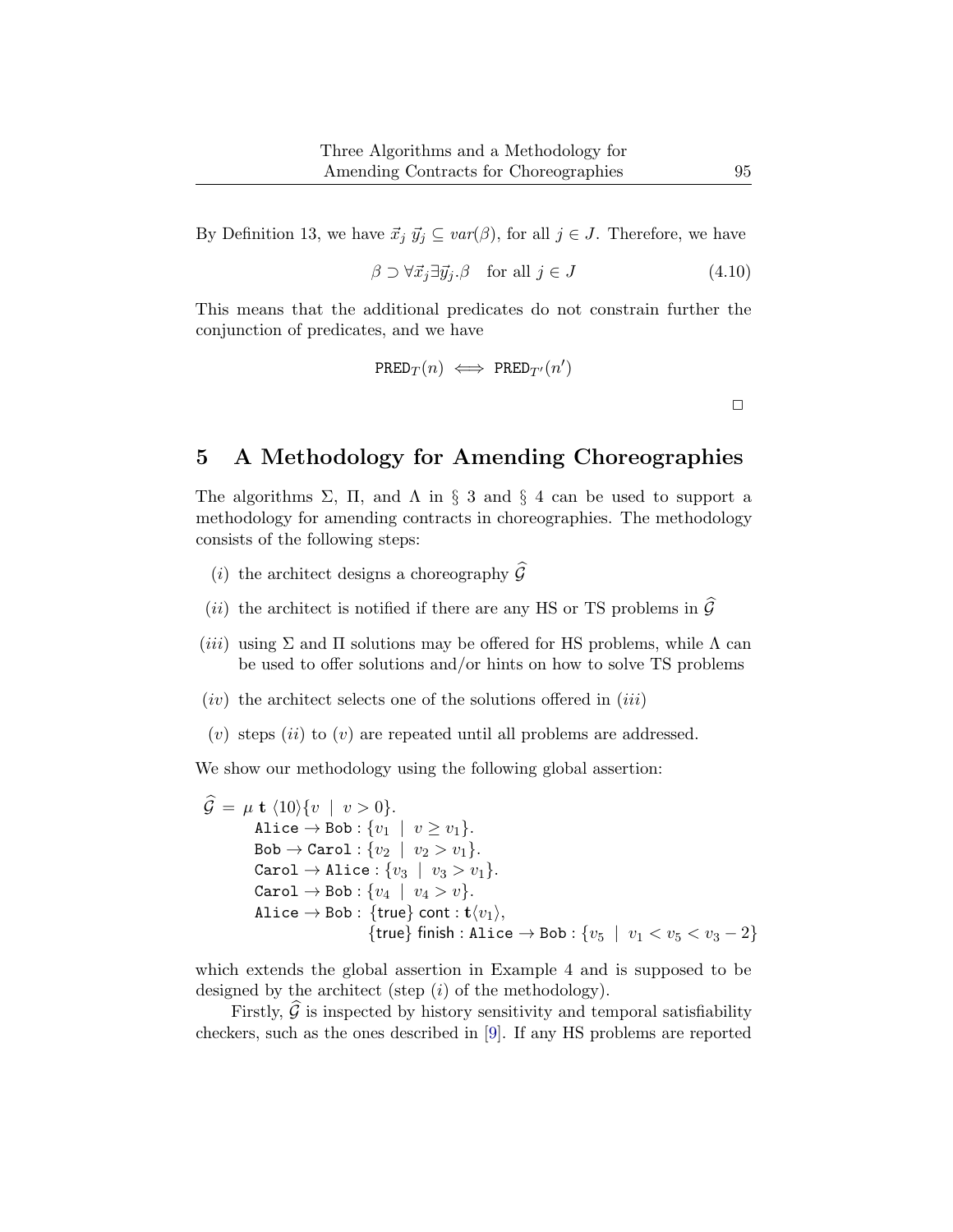(step (ii) of the methodology), algorithms  $\Sigma$  and  $\Pi$  are used, while  $\Lambda$  is used for TS problems. This allows the architect to detect all the problems and to consider the ones for which (at least) one of the algorithms is applicable. In general, the architect can decide which problem to tackle first (step  $(iii)$ ) of our methodology). For  $\widehat{G}$ , we focus on HS problems first. There are two HS problems in  $\widehat{\mathcal{G}}$ , both of which can be solved automatically, and the methodology will return that

- 1. At line 4,  $v_1$  is not known by Carol; the problem is solvable by either
	- replacing  $v_3 > v_1$  by  $v_3 > v_2$  (algorithm  $\Sigma$ ) at line 4, or
	- by revealing  $v_1$  to Carol (algorithm  $\Pi$ ); in this case, line 3 becomes

Bob  $\to$  Carol : { $v_2 u_1 | v_2 > v_1 \wedge u_1 = v_1$ }

and the predicate at line 4 becomes  $v_3 > u_1$ .

2. At line 5,  $v$  is not known by Carol; the problem is solvable by revealing the value of v to Carol (algorithm  $\Pi$ ) in which case line 3 becomes

$$
\mathtt{Bob} \rightarrow \mathtt{Carol}: \{v_2 \ u_2 \ \mid \ v_2 > v_1 \land u_2 = v\}
$$

and the assertion at line 5 becomes  $v_4 > u_2$ .

In the *propagation case* (i.e.,  $\Pi$ ), the methodology gives the architect information on which participants the value of a variable may be disclosed to. Indeed, as discussed in Remark [4,](#page-14-1) it may not be appropriate to use the suggested solution. Therefore, the actual adoption of the proposed solutions should be left to the architect. In addition, the order in which problems are tacked is also left to the architect (e.g., the same variable may be involved in several problems and solving one of them may automatically fix the others). Assuming that  $\Sigma$  is used to solve the first problem and  $\Pi$  to solve the second, the first five lines of the new global assertion are those in Example [7](#page-13-2) and HS is fixed. Now HS is satisfied in  $\mathcal{G}$ , but TS problems are still present.

In case a TS problem cannot be solved automatically, additional information can be returned:  $(a)$  at which node the problem occurred,  $(b)$  which variables or recursion parameters are posing problems (i.e. using split and build), and  $(c)$  where liftings are not possible (i.e. when build fails to add a satisfiable predicate to a node). For  $\hat{G}$  there are two TS problems which are dealt with sequentially. The methodology would report that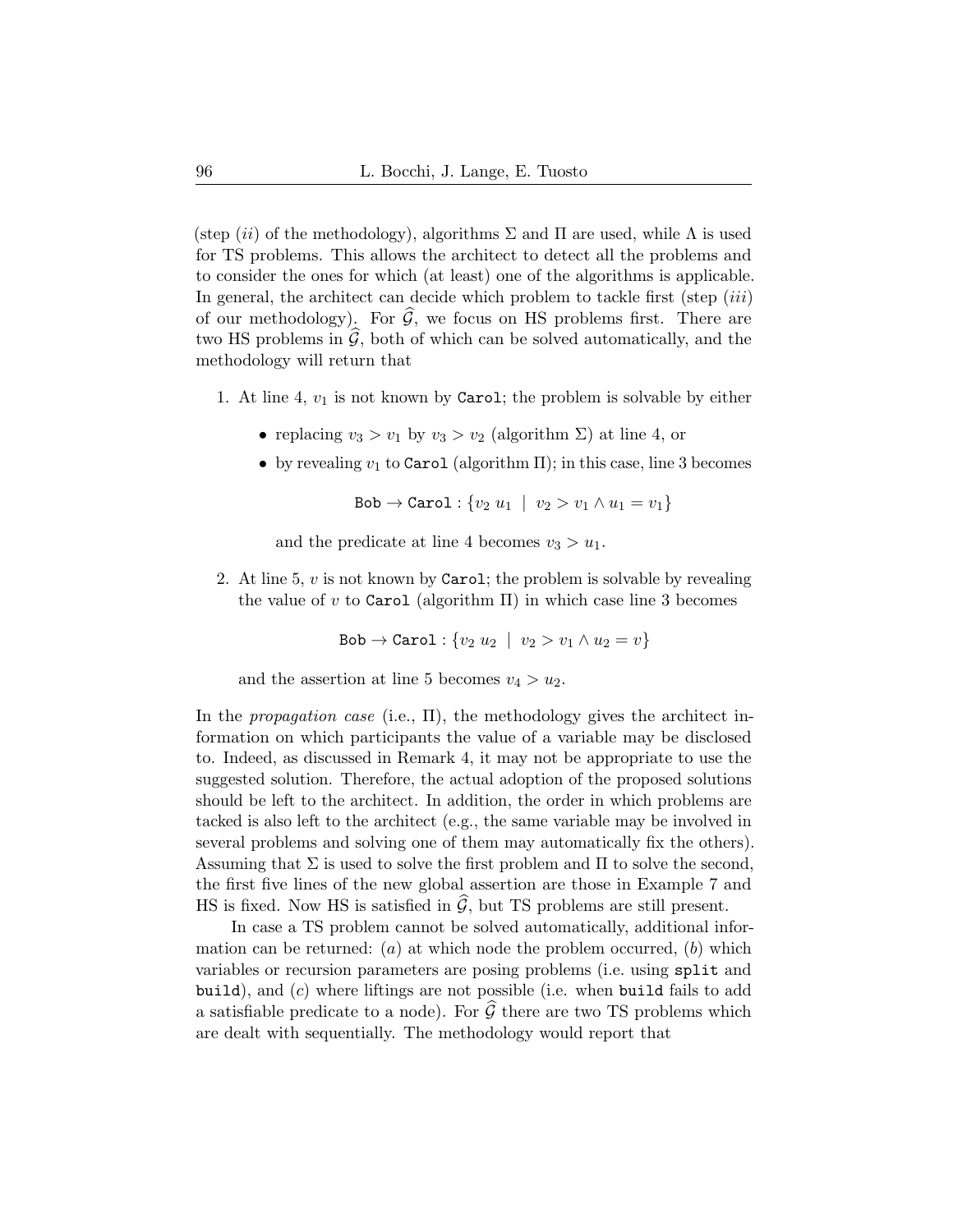- 1. At line 6,  $v_1$  does not satify the invariant  $v > 0$ . This can be solved by lifting  $v_1 > 0$  (i.e. the invariant where v is replaced by the actual parameter  $v_1$ ) to the interaction at line 2, which would yield the new predicate  $v \ge v_1 \wedge v_1 > 0$ .
- 2. At line 7, there might be no value for  $v_5$  such that  $v_1 < v_5 < v_3 2$ . The assertion is in conflict (cf. Definition [12\)](#page-23-0) with the previous predicates; this problem cannot be solved since lifting would add the following predicates in line 2 and 4, respectively.
	- $\exists v_3, v_5, v_1 < v_5 < v_3 2$  which is indeed satisfiable, but remarkably does not constraint  $v_1$  more than the initial predicate. Indeed, the updated predicate (i.e.  $v \ge v_1 \wedge \exists v_3, v_5 \cdot v_1 < v_5 < v_3 - 2$ ) does not constrain  $v_1$  more than the original predicate,  $v \geq v_1$ .
	- $\forall v_1 \exists v_5 \ldots v_1 < v_5 < v_3 2$  which is not satisfiable, therefore the algorithm fails.

The failure of  $\Lambda$  is due to the fact that  $v_5$  is constrained by  $v_1$  and  $v_3$  which are fixed by two different participants. They would have to somehow interact in order to guarantee that there exists a value for  $v_5$ , this cannot be done using the proposed algorithms. Notice that in this case the methodology tells the architect that  $v_5$ , fixed by Alice, is constrained by  $v_1$  and  $v_3$  which are fixed by Alice and Carol, respectively. Our approach can also suggest that the node introducing  $v_3$ , or (the part of) the assertion over  $v_3$  may be the source of the problem since  $v_3$  is the only variable not known by Alice.

### <span id="page-36-0"></span>5.1 Amendment Strategies

The methodology above does not specify any particular order for tackling HS and TS problems. In fact, it is for the architect to assess the importance of each problem; furthermore, (s)he should also proof-read the proposed solutions (e.g. in the case of propagation). One of our future work plans is to help the architect making choice regarding the order in which problems should be tackled by designing amendment strategies, which maximise the chances of having all problems solved using the proposed algorithms.

In fact, the application of an algorithm could be spoiled by the application of another one. For instance, the application of the strengthening algorithm  $(\Sigma)$  might compromise the applicability of the lifting algorithm  $(\Lambda)$ , and vice versa. This happens when a variable v introduced by  $\Sigma$  in a node (say  $n$ ) to solve an HS problem is also involved in a TS problem, in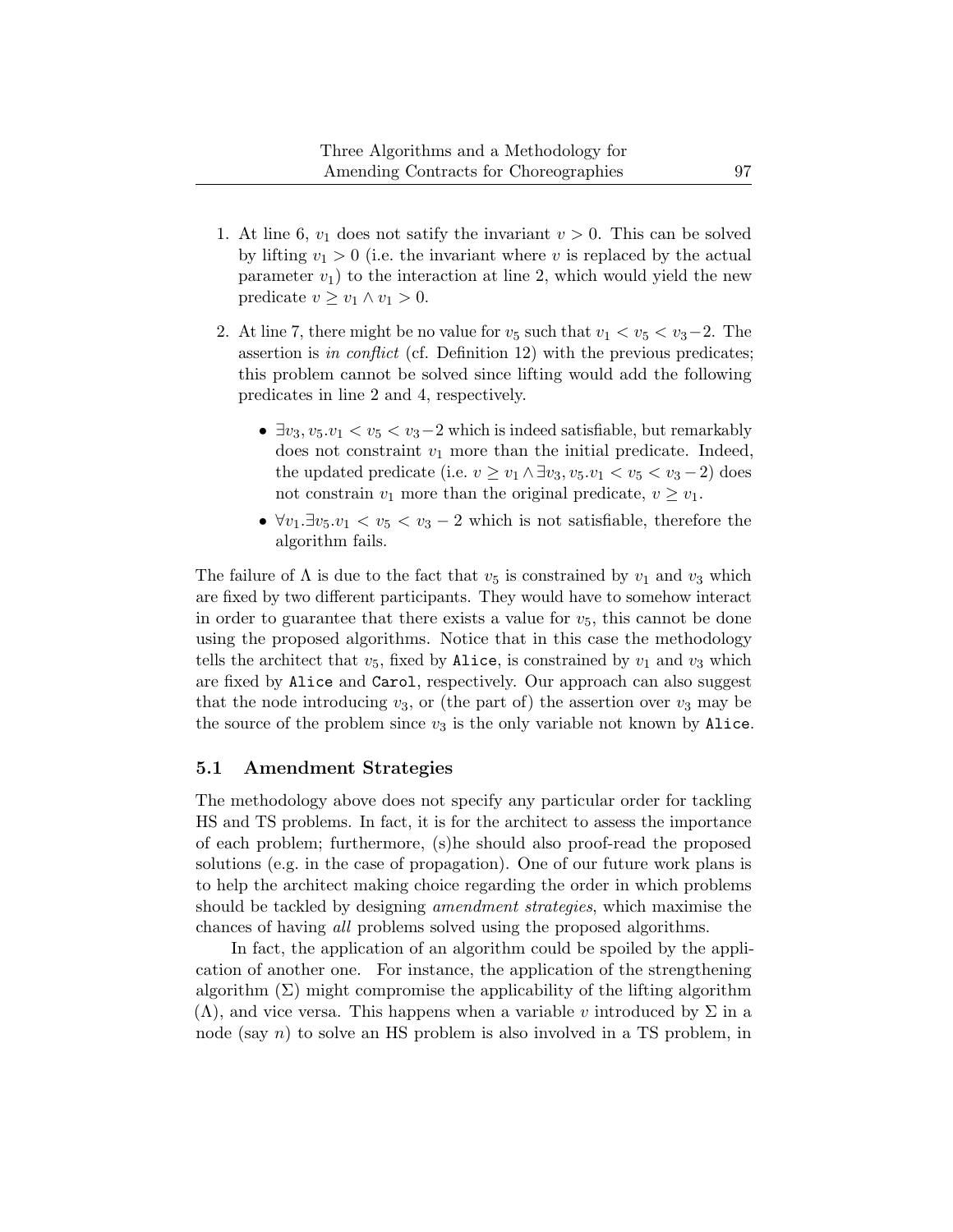a descendant node (say  $n'$ ) of n; indeed, both  $\Sigma$  and  $\Lambda$  will independently strengthen the predicate of n. This may compromise the application of the algorithm invoked last, as illustrated below.

Let T be an assertion tree, where there are  $n, n' \in T$  such that  $\text{varHS}_{\text{T}}(n) \neq \emptyset$ , n' is a descendant of n,

$$
\underline{n}=\mathbf{s}\rightarrow \mathbf{r}:\{\vec{v}_1\ v\ \vec{v}_2\ |\ \psi\} \qquad \text{and} \qquad \underline{n'}=\mathbf{s'}\rightarrow \mathbf{r'}:\{\vec{u}\ |\ \gamma\wedge\beta\}
$$

where  $v \in var(\beta)$ , and  $\beta$  is in conflict on  $\vec{u}$  with  $\gamma$  in PRED<sub>T</sub> $(n')$ .

- if  $\Sigma$  is used to solve the problem at n,  $\psi$  might be strengthened (by variable substitution)
- if  $\Lambda$  is used to solve the problem at  $n'$ ,  $\beta$  will be lifted to the node n since  $v \in var(\beta)$ .

Call  $\psi_1$  the new predicate produced by  $\Sigma$  and  $\psi_2$  the one produced by  $\Lambda$ . The application of  $\Sigma$  would generate

$$
\underline{n} = \mathbf{s} \to \mathbf{r} : \{ \vec{v}_1 \ v \ \vec{v}_2 \ | \ \psi_1 \}
$$

which might prevent the application of  $\Lambda$  because e.g.,  $\psi_1 \wedge \forall \vec{x}. \exists \vec{y}. \beta$  is not satisfiable, for suitable  $\vec{x}$  and  $\vec{y}$ . Likewise, the application of  $\Lambda$  first would generate

$$
\underline{n} = \mathbf{s} \to \mathbf{r} : \{ \vec{v}_1 \ v \ \vec{v}_2 \mid \ \psi_2 \}
$$

for which  $\Sigma$  might not be applicable because e.g., no substitution with a variable known to s yields a satisfiable predicate for  $\underline{n}$ .

We conjecture that this is the *only* source of issue arising from the absence of prescribed order for addressing HS and TS problems in the methodology. Intuitively, the only way one algorithm could spoil the applicability of another is by modifying the satisfiability of a predicate of (at least) one common node. Propagation (Π) preserves the semantics of all the nodes it updates (by Propostion [3\)](#page-19-4); instead,  $\Sigma$  and  $\Lambda$  may strengthen predicates. Note that  $\Sigma$  modifies only the node in which there is an HS problem, while  $\Lambda$  updates only the nodes *above* the TS-problematic one. Therefore, the only possible issue occurs when there is a node with an HS problem "above" another, with a TS problem. Since  $\Lambda$  modifies only the nodes that introduce variables which appear in a problematic predicate, we conjecture that this happens only in the case explained above. Note that even though an occurrence of two inter-dependent TS and HS problems as above may compromise the applicability of an algorithm, thus preventing the amendment of existing problems, it will not introduce new violations, as stated in Proposition [5.](#page-29-1)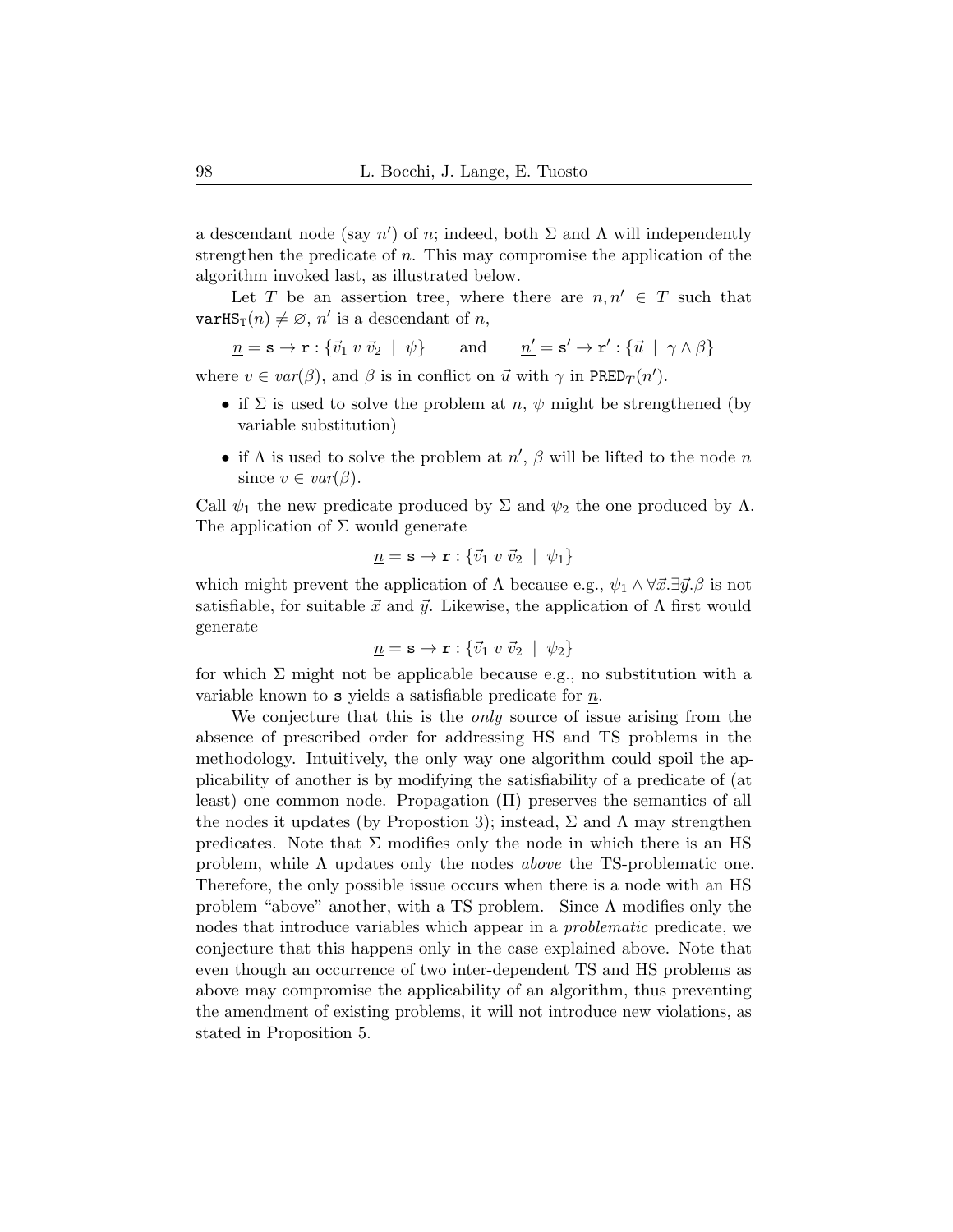

<span id="page-38-1"></span>Figure 1: ATM protocol

## <span id="page-38-0"></span>6 Applying the Methodology

To illustrate our methodology, we consider the design of a couple of services offered by an ATM to the customers of the bank where it is located. The first service offers cash withdrawal. The second service allows customers to request a small line of credit, provided that they are considered trusted by the bank. We propose two global assertions for each of the two functionalities and discuss problems which may be encountered during their design.

### 6.1 Cash Withdrawal

Consider the following global assertion, also illustrated in Figure [1,](#page-38-1) where C is the customer, A is the ATM, and B is the bank.

 $C \rightarrow A : \{num \; req \; \mid \; req > 0\}.$  $A \rightarrow B$ : { $num'$  req' |  $num = num' \land req = req'$ }.  $B \to A :$ {true} ok : A  $\to C :$  {true} ok : A  $\to C :$  {a | a = req}, {true} ko : A  $\rightarrow$  C : {true} ko : A  $\rightarrow$  C : { $msg \mid$  true}

This global assertion models a simple cash withdrawal service under the assumption that the credentials of the customer have already been verified. The customer sends the ATM an account number num and the amount of money to withdraw req. The ATM forwards the request to the bank. If the withdrawal is accepted, the bank selects branch ok; in this case the ATM gives the corresponding amount to the customer. Otherwise, the bank selects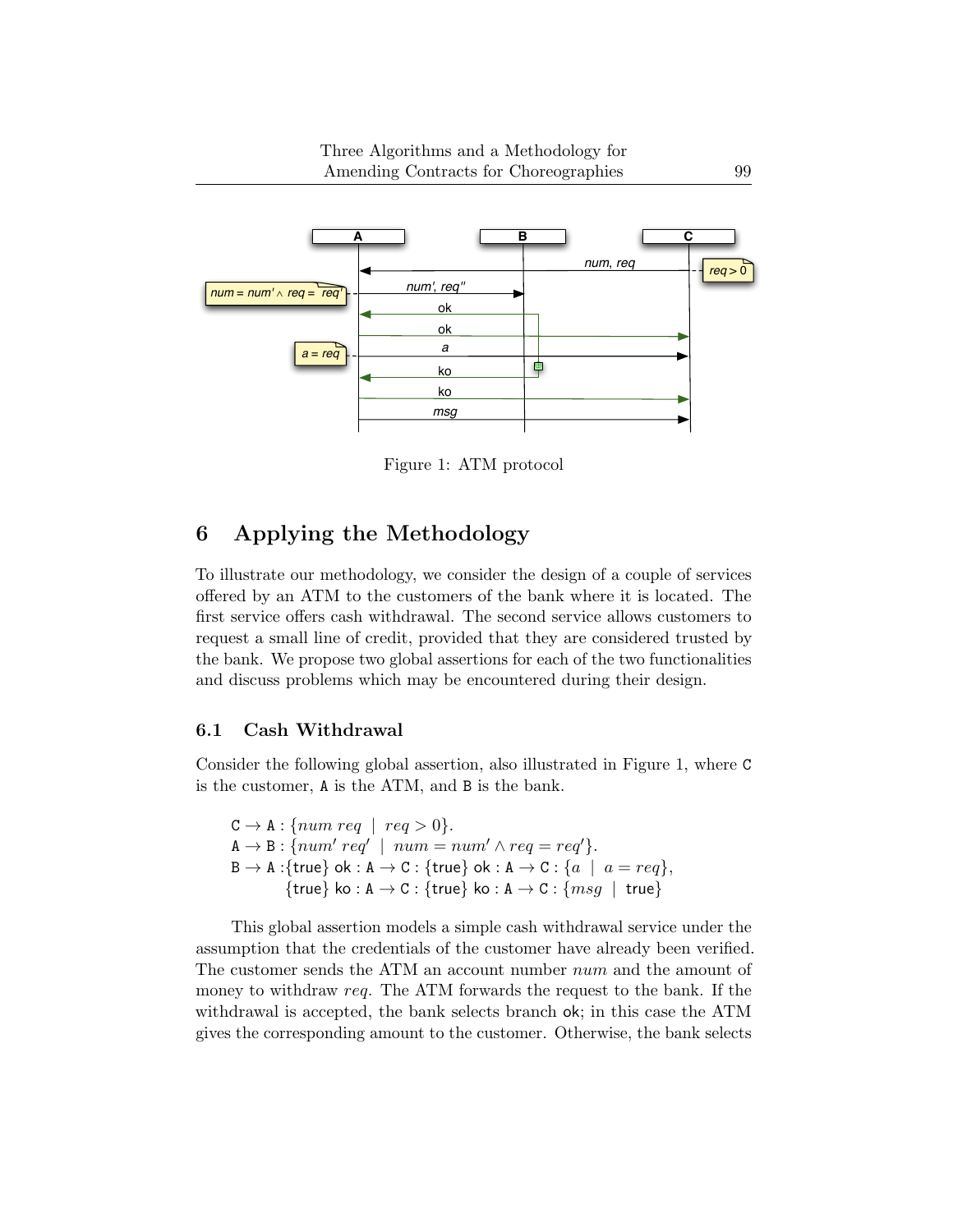branch ko and ATM sends an error message to the customer.

This global assertion is well-asserted, but soon the architect realises that it contains a major flaw: the ATM is expected to give money to the customer even when there is not enough cash available in the machine. The architect corrects the problem by adding a predicate  $a \leq \texttt{CASH}$  in the third line, where CASH is the money available at the beginning of the session:

```
C \rightarrow A : \{num \, reg \mid \, reg > 0\}.A \rightarrow B : \{num' \: req' \mid num = num' \land req = req'\}.B \to A: {true} ok : A \to C: {true} ok : A \to C: {a \mid a = req \land a \leq CASH},
          {true} ko : A \rightarrow C : {true} ko : A \rightarrow C : {msg \mid true}
```
Although this solves the flaw, a temporal satisfiability issue is introduced in the third line. In fact, A cannot guarantee its obligation if the amount requested req in the first interaction is greater than the cash available.

Fortunately,  $\Lambda$  is applicable and it can amend the global assertion automatically by returning the choreography below

$$
C \rightarrow A : \{num \text{ } req \mid \text{ } req > 0 \land \exists a \text{ } . a = req \land \text{ } a \leq \text{CASH} \}.
$$
\n
$$
A \rightarrow B : \{num' \text{ } req' \mid \text{ } num = num' \land \text{ } req = \text{ } req'\}.
$$
\n
$$
B \rightarrow A : \{true\} \text{ } ok : A \rightarrow C : \{true\} \text{ } ok : A \rightarrow C : \{a \mid a = \text{ } req \land \text{ } a \leq \text{CASH} \}, \{true\} \text{ } ko : A \rightarrow C : \{true\} \text{ } ko : A \rightarrow C : \{msg \mid \text{ } true\}
$$

which is well-asserted.

### 6.2 Credit Request

We now want to model a service through which a customer can request a small line of credit. The intuition of the protocol is illustrated in Figure 2. The customer C sends his/her account number num and the requested credit a to the ATM. The ATM forwards the request to the bank and, depending whether or not C is elegible for the credit according to the bank's records (i.e., elegible( $num, a$ )), the bank selects either branch ok or ko. Finally, the ATM sends a message to the customer notifying his/her of the decision.

**Remark 9.** For simplicity, we use branch mergeability  $(13)$ , a slight extension of multiparty session types. Otherwise, it would be necessary to add an extra branch in the inner branching between A and C to have the same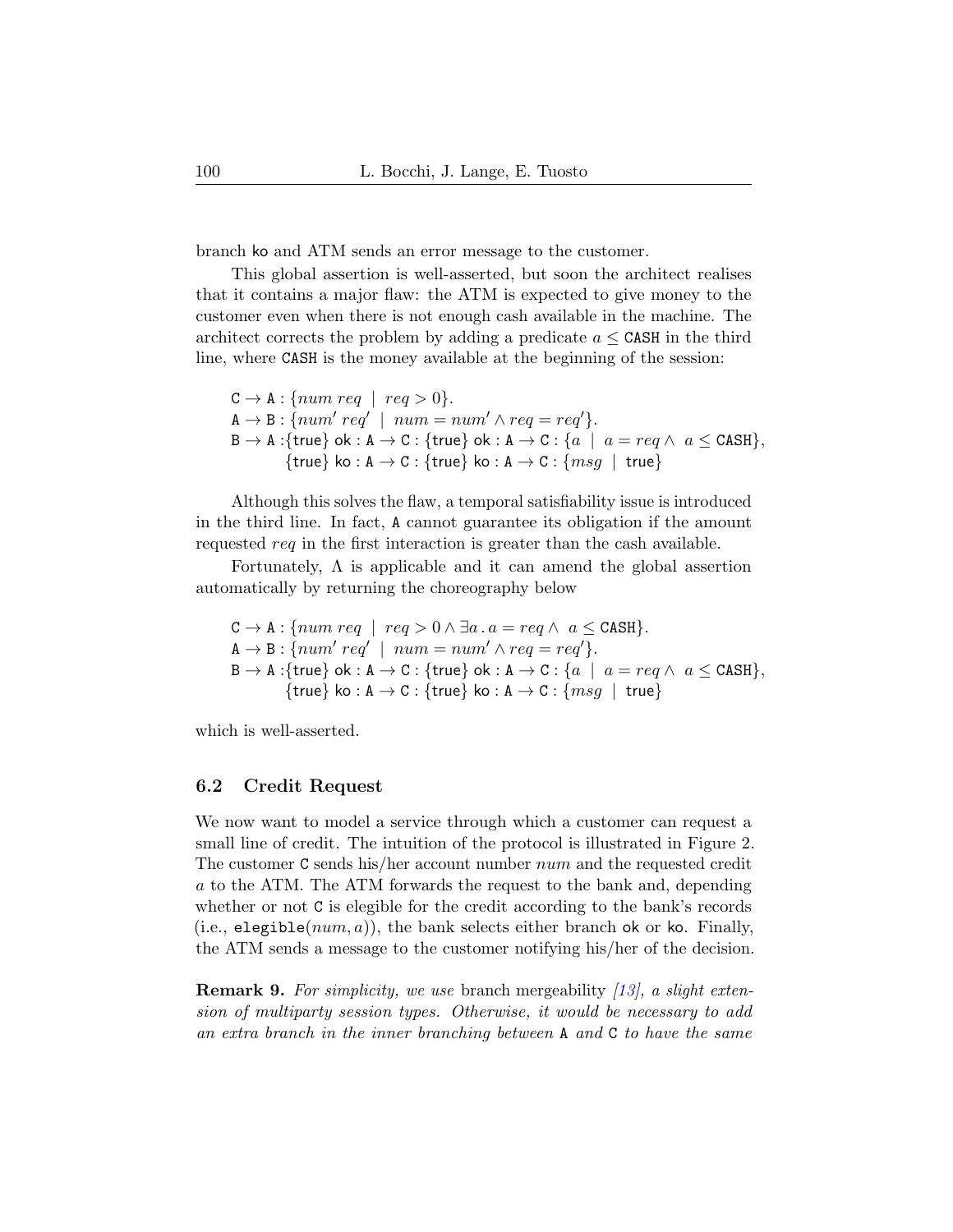

Figure 2: Credit request protocol

behaviour of C in both branches of the outer branching. Note that this does not affect the applicability of our methodology.

A naive global assertion modelling this service is as follows:

 $C \rightarrow A : \{num \ a \mid true\}.$  $A \rightarrow B$ : { $num' a' \mid num = num' \land a = a'$ }.  $B \to A : \{ \text{elegible}(num, a) \} \text{ ok} : A \to C : \{ msg \mid true \}, \{ true \} \text{ ko} : A \to C : \{ msg \mid true \}$  $k_0 : A \rightarrow C : \{msg \mid true\}$ 

The attentive reader will notice that there is an HS problem at line 4 of this global assertion. Indeed,  $B$  does not know  $num'$  nor  $a'$  and therefore could not guarantee that the customer is in fact elegible. Both  $\Sigma$  and  $\Pi$ algorithms are applicable here. The second algorithm would return the following global assertion:

```
C \rightarrow A : \{num \ a \mid true\}.A \rightarrow B: {num' a' v_1 v_2 \mid num = num' \wedge a = a' \wedge v_1 = num \wedge v_2 = a }.
B \rightarrow A : \{ \text{elegible}(v_1, v_2) \} \text{ ok} : A \rightarrow C : \{ msg \mid true \}, \{ true \} \text{ ko} : A \rightarrow C : \{ msg \mid true \}k_0 : A \rightarrow C : \{msg \mid true\}
```
Although this solves the problem, we notice that this solution is not ideal. Indeed  $v_1$  and  $v_2$  are somewhat redundant with  $num'$  and  $a'$ , respectively.

Strengthening gives us a better solution in this case: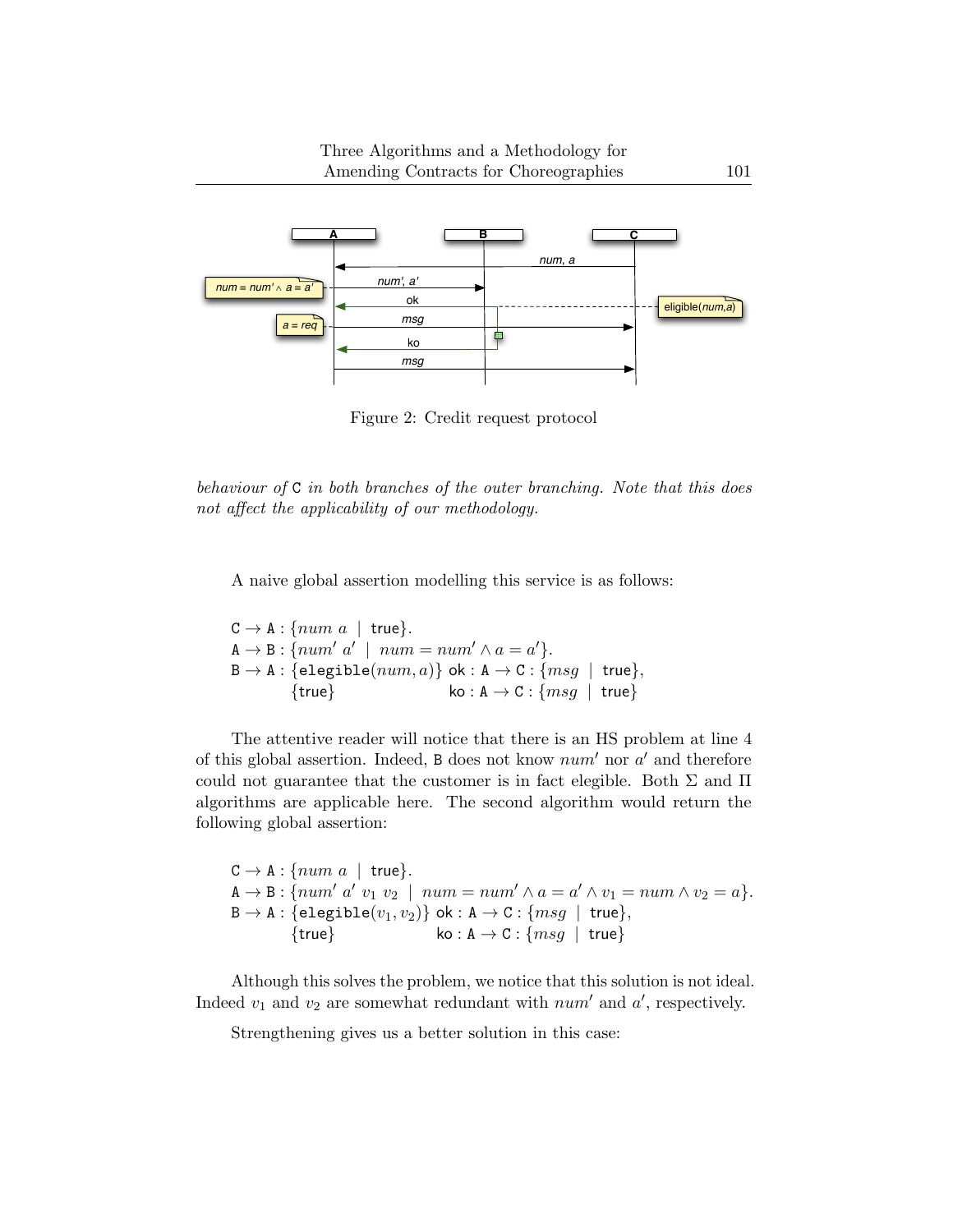$C \rightarrow A : \{num \ a \mid true\}.$  $A \rightarrow B$ : { $num' a' \mid num = num' \land a = a'$ }.  $\mathtt{B}\to\mathtt{A}:\{\mathtt{elegible}(num',a')\} \text{ ok}: \mathtt{A}\to \mathtt{C}: \{msg\enspace|\enspace \mathtt{true}\},$ {true}  $\{k \in A \rightarrow C : \{ msg \mid true\}$ 

Which is what one would expect. Note that the algorithm is applicable because

 $num = num' \land a = a' \land \texttt{elegible}(num', a') \supset \texttt{elegible}(num, a)$ 

holds and B knows  $num'$  and  $a'$ .

## <span id="page-41-0"></span>7 Conclusions

In this paper, we investigated the problem of designing consistent assertions. We focused on two consistency criteria from [\[3\]](#page-42-2): history sensitivity and temporal satisfiability. We proposed and compared three algorithms  $(\Sigma,$ Π, and Λ) to amend global assertions. Since each algorithm is applicable only in certain circumstances, we proposed a methodology that supports the architect when violations are not automatically amendable.

On the theoretical side, the algorithms  $\Sigma$ ,  $\Pi$ , and  $\Lambda$  address the general problem of guaranteeing the satisfiability of predicates when: (1) the parts of the system have a different perspective/knowledge of the available information (in the case of history sensitivity), and (2) the constraints are introduced progressively (in the case of temporal satisfiability). The proposed solutions can be adapted and used, for instance, to amend processes (rather than types), orchestrations (rather than choreographies, when we want to check for local constraints) expressed in formalisms such as CC-Pi [\[5\]](#page-42-7), a language for distributed processes with constraints. Interestingly, temporal satisfiability is similar to the feasibility property in [\[2\]](#page-42-8) requiring that any initial segment of a computation must be possibly extended to a full computation to prevent "a scheduler from 'painting itself into a corner' with no possible continuation". An interesting future development is to investigate more general accounts of satisfiability which is applicable to different scenarios. In scope of future work, we will design *amendment strategies* to so to refine our methodology and maximise the applicability of the proposed algorithms (see Section [5.1\)](#page-36-0).

We will also study the applicability of our methodology in more realistic cases in order to assess the quality of the solutions offered by our algorithms.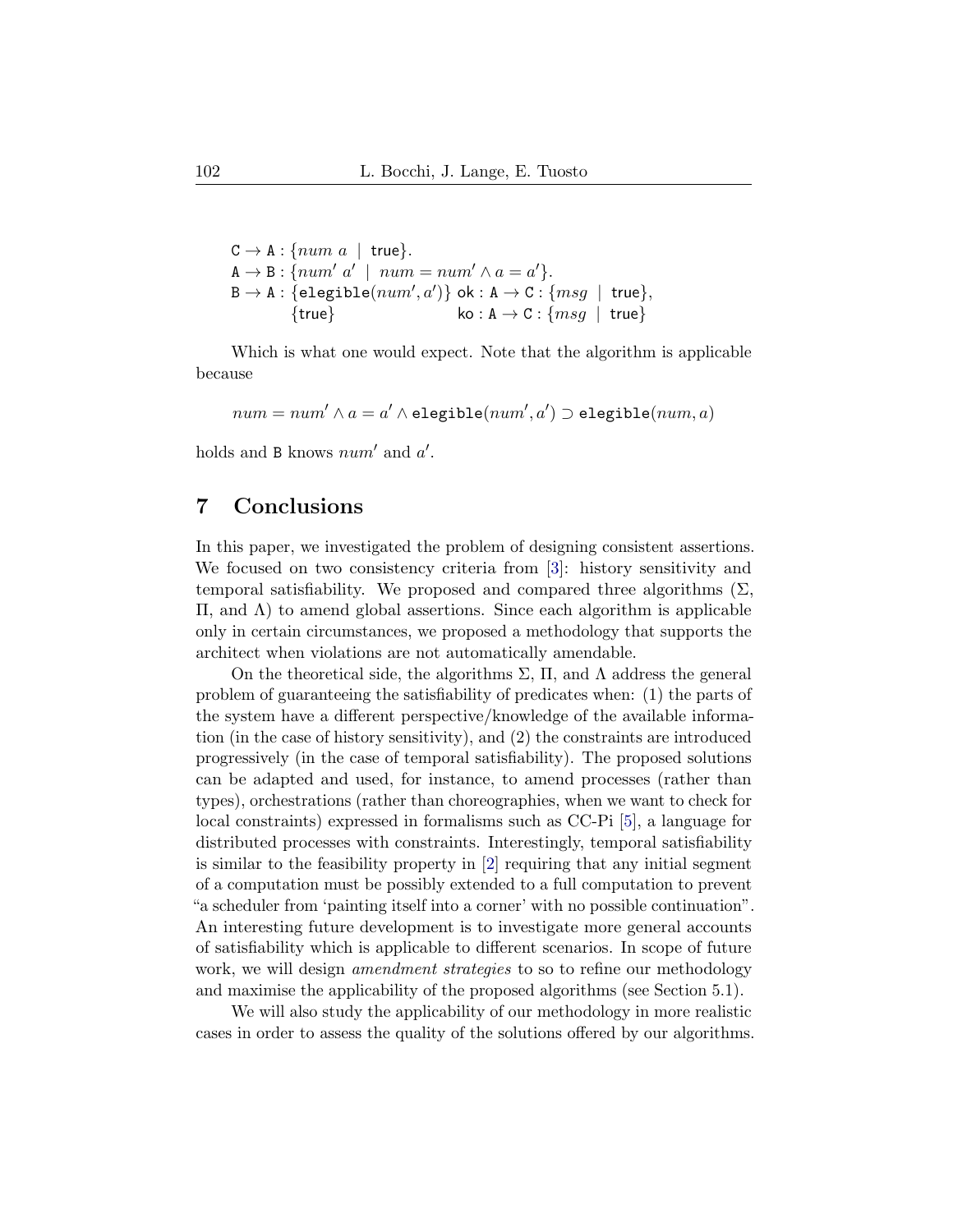We plan to implement our algorithms and support for the methodology by integrating it in the tool introduced in [\[9\]](#page-42-5).

## References

- <span id="page-42-0"></span>[1] R. Alur, K. Etessami, and M. Yannakakis. Inference of message sequence charts. In Software Concepts and Tools, pages 304–313, 2003.
- <span id="page-42-8"></span>[2] K. R. Apt, N. Francez, and S. Katz. Appraising fairness in languages for distributed programming. Distributed Computing, 2:226–241, 1988.
- <span id="page-42-2"></span>[3] L. Bocchi, K. Honda, E. Tuosto, and N. Yoshida. A theory of designby-contract for distributed multiparty interactions. In Paul Gastin and François Laroussinie, editors, CONCUR, volume 6269 of Lecture Notes in Computer Science, pages 162–176. Springer, 2010.
- <span id="page-42-6"></span>[4] L. Bocchi, J. Lange, and E. Tuosto. Amending contracts for choreographies. In A. Silva, S. Bliudze, R. Bruni, and M. Carbone, editors, ICE, volume 59 of EPTCS, pages 111–129, 2011.
- <span id="page-42-7"></span>[5] Maria Grazia Buscemi and Ugo Montanari. Cc-pi: A constraint-based language for specifying service level agreements. In Rocco De Nicola, editor, ESOP, volume 4421 of Lecture Notes in Computer Science, pages 18–32. Springer, 2007.
- <span id="page-42-3"></span>[6] Marco Carbone, Kohei Honda, and Nobuko Yoshida. Structured communication-centred programming for web services. In Rocco De Nicola, editor, ESOP, volume 4421 of Lecture Notes in Computer Science, pages 2–17. Springer, 2007.
- <span id="page-42-4"></span>[7] Tzu-Chun Chen, Laura Bocchi, Pierre-Malo Deniélou, Kohei Honda, and Nobuko Yoshida. Asynchronous distributed monitoring for multiparty session enforcement. In Roberto Bruni and Vladimiro Sassone, editors, TGC'11, LNCS. Springer, 2011. To appear.
- <span id="page-42-1"></span>[8] K. Honda, N. Yoshida, and M. Carbone. Multiparty asynchronous session types. In George C. Necula and Philip Wadler, editors, POPL, pages 273–284. ACM, 2008.
- <span id="page-42-5"></span>[9] Julien Lange and Emilio Tuosto. A modular toolkit for distributed interactions. In Kohei Honda and Alan Mycroft, editors, PLACES, volume 69 of EPTCS, pages 92–110, 2010.